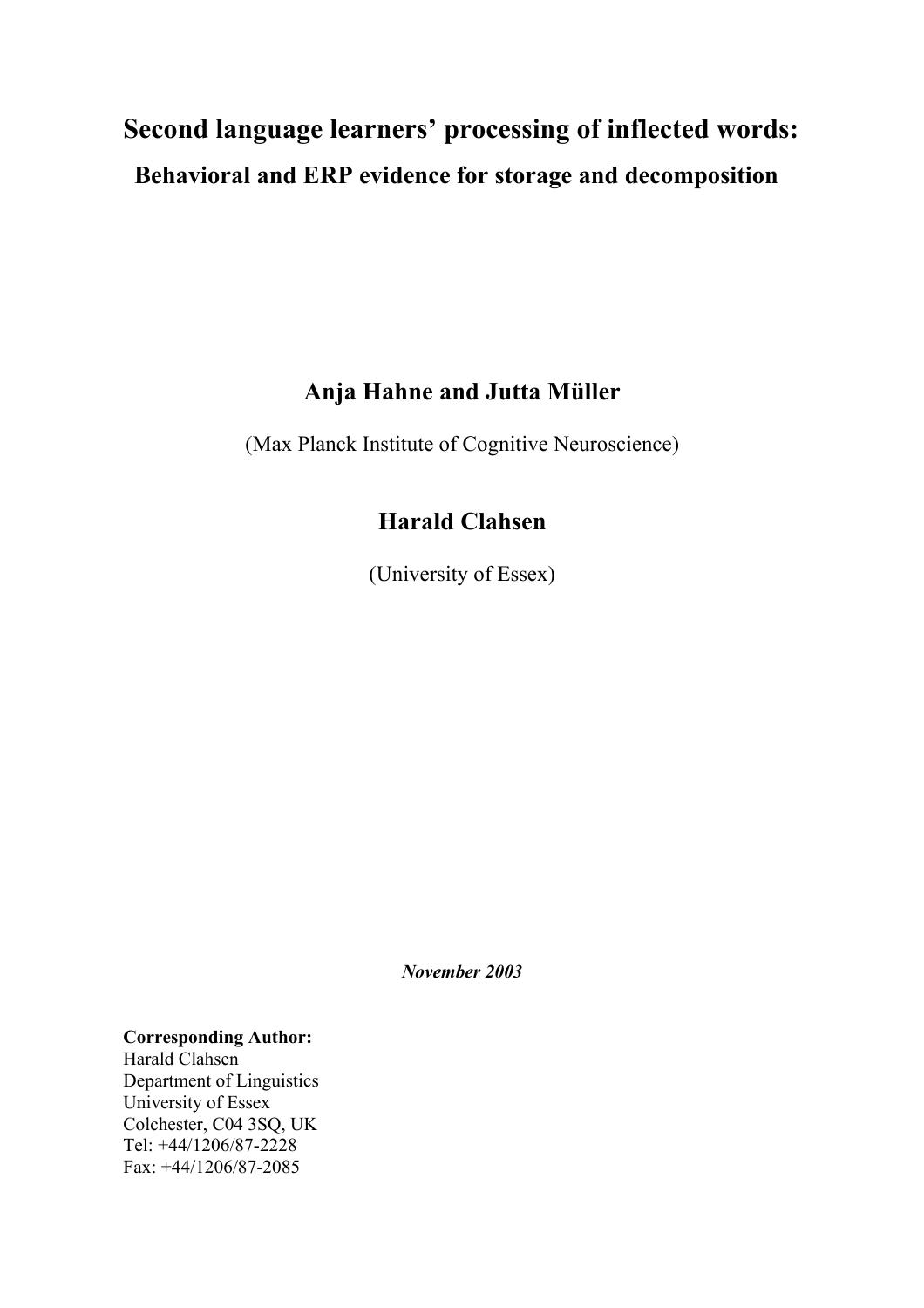#### *Abstract*

This study reports the results of two behavioral and two event-related brain potential (ERP) experiments examining the processing of inflected words in advanced second language (L2) learners with Russian as their native language (L1) who learnt German as an L2 after childhood. Two different subsystems of German inflection were studied, participial inflection and noun plurals. For participial forms, L2 learners were found to widely generalize the *-t* suffixation rule in a nonce-word elicitation task, and in the ERP experiment they showed an anterior negativity followed by a P600 – both results resembling previous findings from native speakers of German on the same materials. For plural formation, the L2 learners displayed different preference patterns for regular and irregular forms in an off-line plural judgment task. Regular and irregular plural forms also differed clearly with regard to their brain responses. Whereas *-s* plural regularizations produced a P600 component, irregularizations elicited an N400. In contrast to native speakers of German, however, the L2 learners did not show an anterior negativity for *-s* plural regularizations.

Taken together, the results show clear dissociations between regular and irregular inflection for both morphological subsystems. We argue that the two processing routes posited by dual-mechanism models of inflection (lexical storage and morphological decomposition) are also employed by L2 learners, even though the decomposition route appears to be more limited in the L2 learners than in the native controls.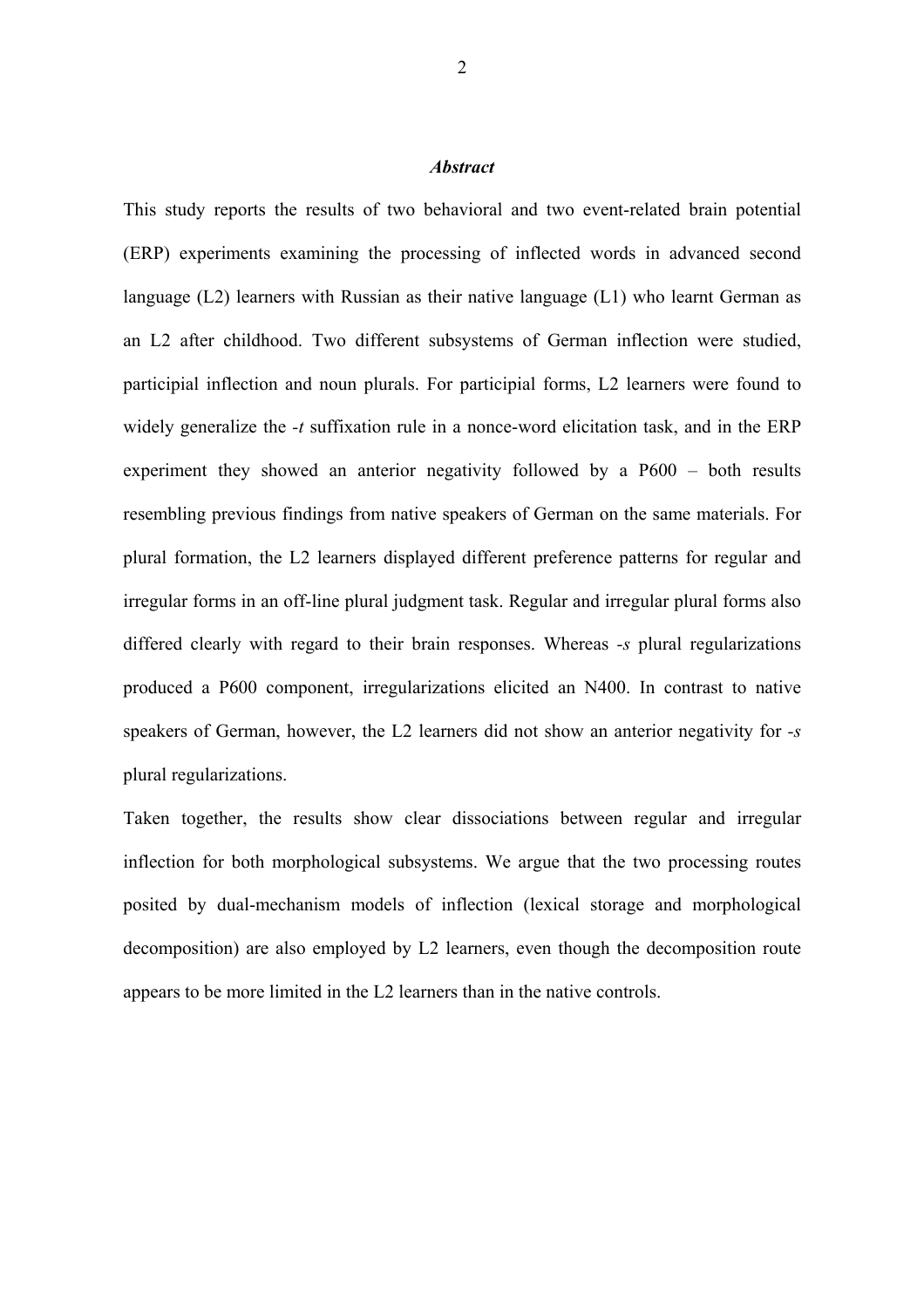#### INTRODUCTION

Previous research indicates that inflectional morphology is an area of specific difficulty for adult L2 learners. It has been found that L2 learners use inflectional morphemes in an unsystematic fashion (Meisel 1991) with reduced morphological paradigms involving fewer distinctions than in the target language (Klein 1986). This even holds for relatively simple inflectional systems such as the regular subject-verb agreement paradigm of German (Clahsen 1988; Köpcke 1987) and for both verb inflection and nominal inflection (Parodi et al. in press). Some researchers (Haznedar & Schwartz 1997, Prévost & White 2000) speculate that the adult L2 learners' difficulties with inflectional morphology might be due to processing reasons, such that morphologically complex word forms, even those that form part of the L2 grammar, cannot be consistently accessed or retrieved from the lexicon. However, the details of L2 morphological processing have not been studied by these researchers. An interesting hypothesis as to how L2 processing might differ from L1 processing has been advanced by Ullman (2001). He argues that processing one's native language involves two different brain memory systems, a lexical store of memorized inflected words which depends upon declarative memory and is rooted in temporal lobe structures, and a mental grammar which includes combinatorial rules and is rooted in frontal brain structures. Given these assumptions, Ullman (2001) claims that L2 processing and representation is largely dependent upon the lexical memory system and invokes grammatical computation to a much lesser extent than L1 processing. For morphological processing, this means that L2 learners mainly rely on full-form storage of inflected words, while morphological decomposition is underused or even absent in L2 processing of inflected words. According to this account, L2 learners rely on just one of the two processing mechanisms that are employed in L1 processing, and this might perhaps be the reason for why inflectional morphology is hard for L2 learners.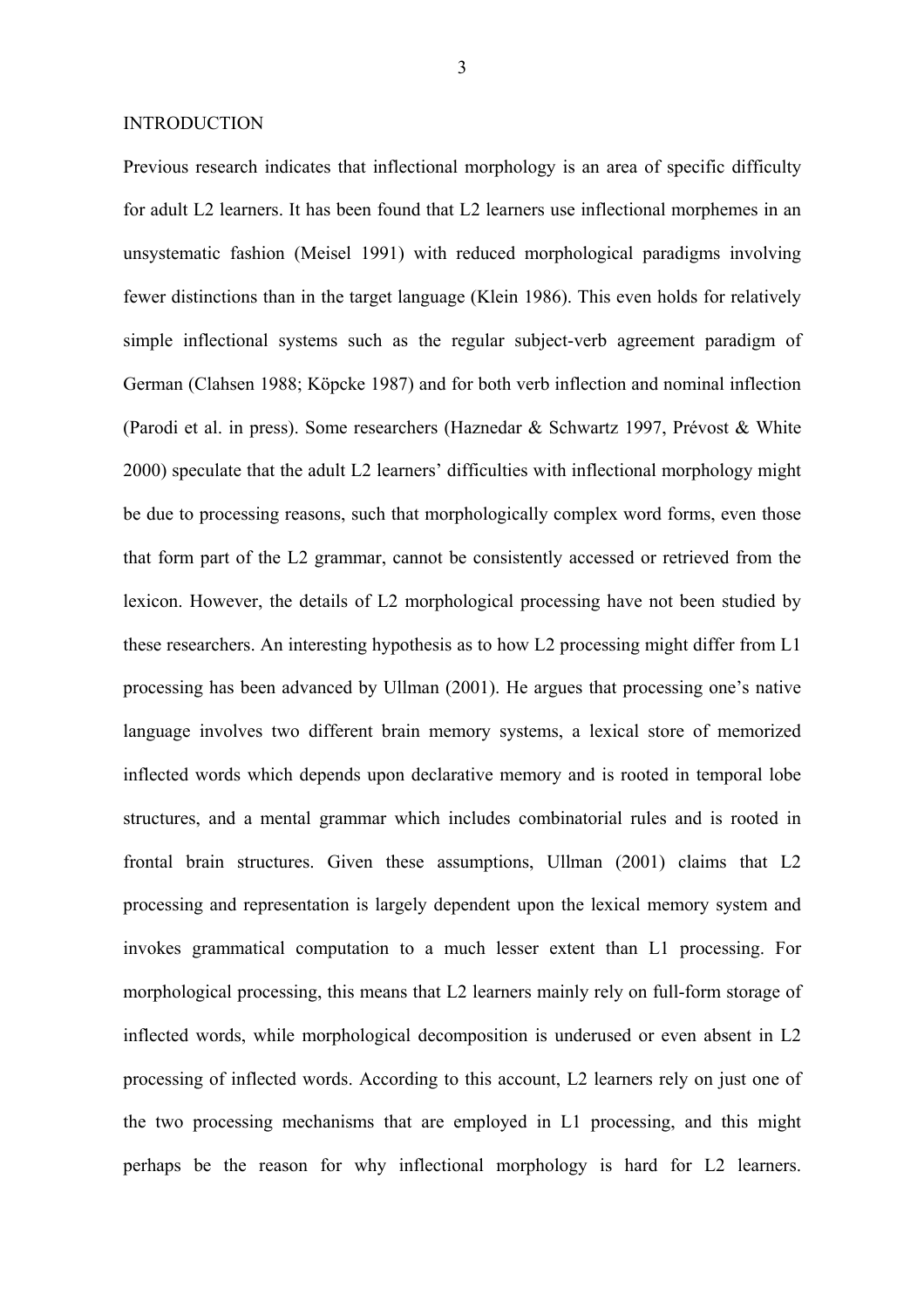Unfortunately, however, there is very little empirical evidence for these claims. There are a few studies on L2 processing of past*-*tense forms, but the results are inconclusive (see below), and the details of how adult L2 learners process inflected words remain largely unknown.

The present study represents a first step into examining on-line morphological processing in adult L2 learners using event-related brain potentials (ERPs). ERPs consist of a series of positive and negative voltage changes in the ongoing electroencephalogram that are recorded from the intact human scalp while the participant is performing some task, such as reading or listening to a sentence or a word (see e.g. Kutas & Van Petten 1994, Osterhout 1997). Precisely time-locked to the stimulus presentation ERPs possess time resolution in the millisecond range and provide a continuous recording, which make them particularly useful for the investigation of the temporal organization of linguistic processing. Moreover, ERPs provide for a rich source of data, including information about a waveform's polarity, amplitude, latency, and topographical distribution. In addition to two ERP experiments, one on nominal and one on verbal inflection, we will report the results of two behavioral experiments on the same phenomena, to determine the L2 learners' performance in an off-line task.

# MORPHOLOGICAL PROCESSING IN A NATIVE LANGUAGE  $(L1)^1$

Experimental studies using a range of different psycholinguistic methods and techniques have led to a number of consistent and replicable results, e.g. frequency effects for irregularly inflected word forms in lexical decision tasks, stem-priming effects for regularly inflected word forms in different kinds of priming experiments, anterior negativities for incorrectly inflected word forms in ERP violation studies and modulated N400 effects in ERP priming studies; see Clahsen (1999), Marslen-Wilson & Tyler (1998)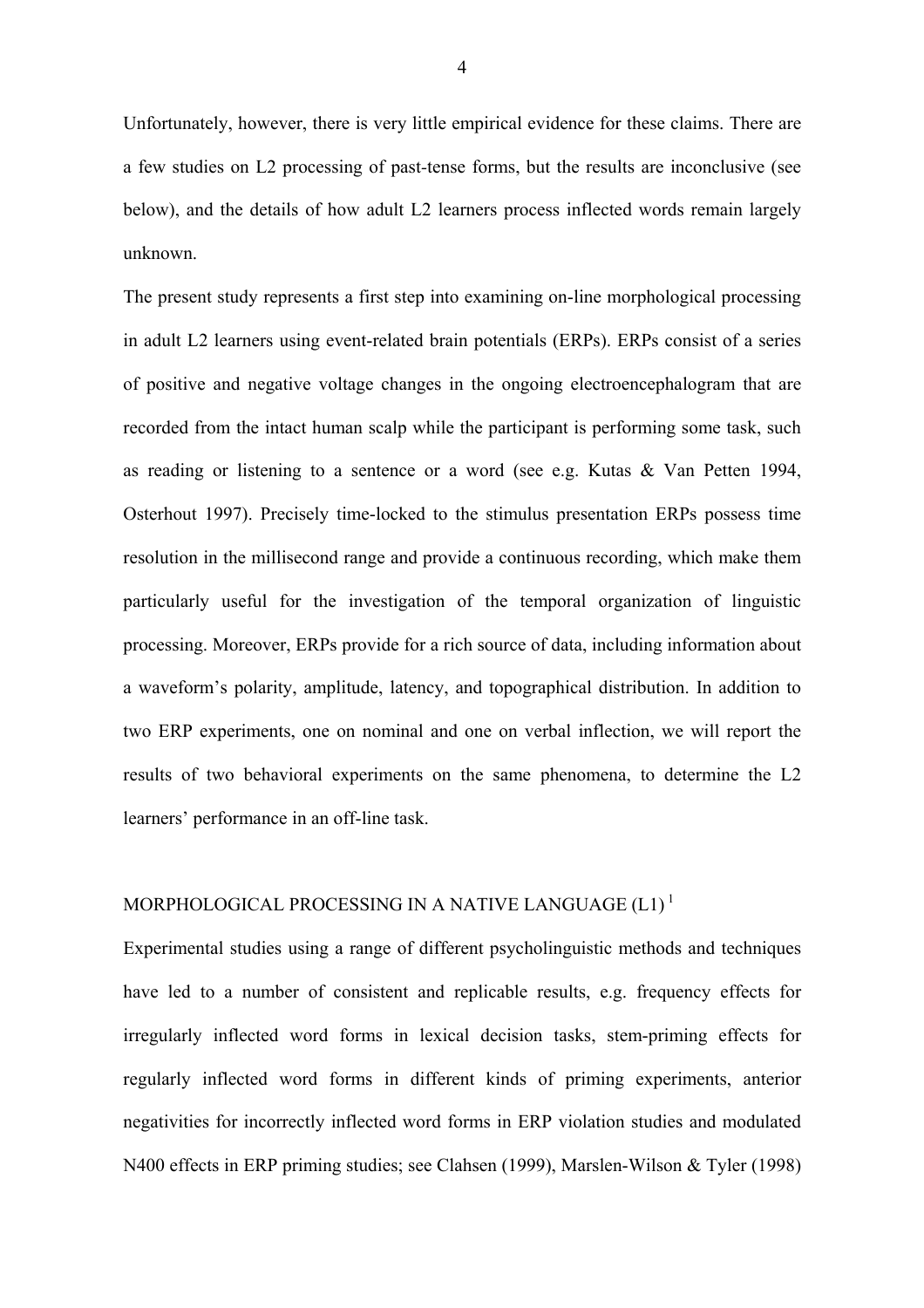and Pinker (1999), for review. The theoretical interpretation of these and other results on morphological processing in adult native speakers has been the subject of a controversy between associative single-mechanism models and a family of dual-mechanism models of inflection. The former claim that all inflected words are stored and processed within a single associative system in which morphologically complex words are processed like simple words, through associatively linked orthographic, phonological and semantic codes (see e.g. Bybee 1995, Rumelhart & McClelland 1986, Sereno & Jongman 1997, among others). Dual-mechanism models, by contrast, hold that morphologically complex word forms can be processed both assocatively, i.e. through stored full-form representations and by rules that decompose or parse inflected word forms into morphological constituents (Chialant & Caramazza 1995, Clahsen 1999, Frauenfelder & Schreuder 1992, Laudanna & Burani 1985, 1995, Pinker 1999, Schreuder & Baayen 1995, among others). A detailed review of this controversy and of previous psycholinguistic studies on inflectional morphology is beyond the scope of the present article (see e.g. Pinker 1999, Clahsen 1999). It is, however,important to provide a brief summary of previous *ERP studies on morphological processing*.

Previous ERP studies have led to the identification of different components involved in lexical-semantic and morpho-syntactic processing. It was found that lexical-semantic violations, e.g. a semantically inappropriate sentence-final word, elicited an increased amplitude of the N400 component, i.e. a negativity at central electrode sites (specifically Cz) with a maximum at approximately 400ms after stimulus onset (for a recent review see Kutas & Schmitt 2003). By contrast, morpho-syntactic violations have been found to elicit anterior negativities (sometimes larger over the left than over the right hemisphere, see Osterhout (1997: 497)), and/or a parietal positivity with a peak latency of about 600ms (P600); see Brown, Hagoort, & Kutas (1999) and Friederici (2002) for review. While the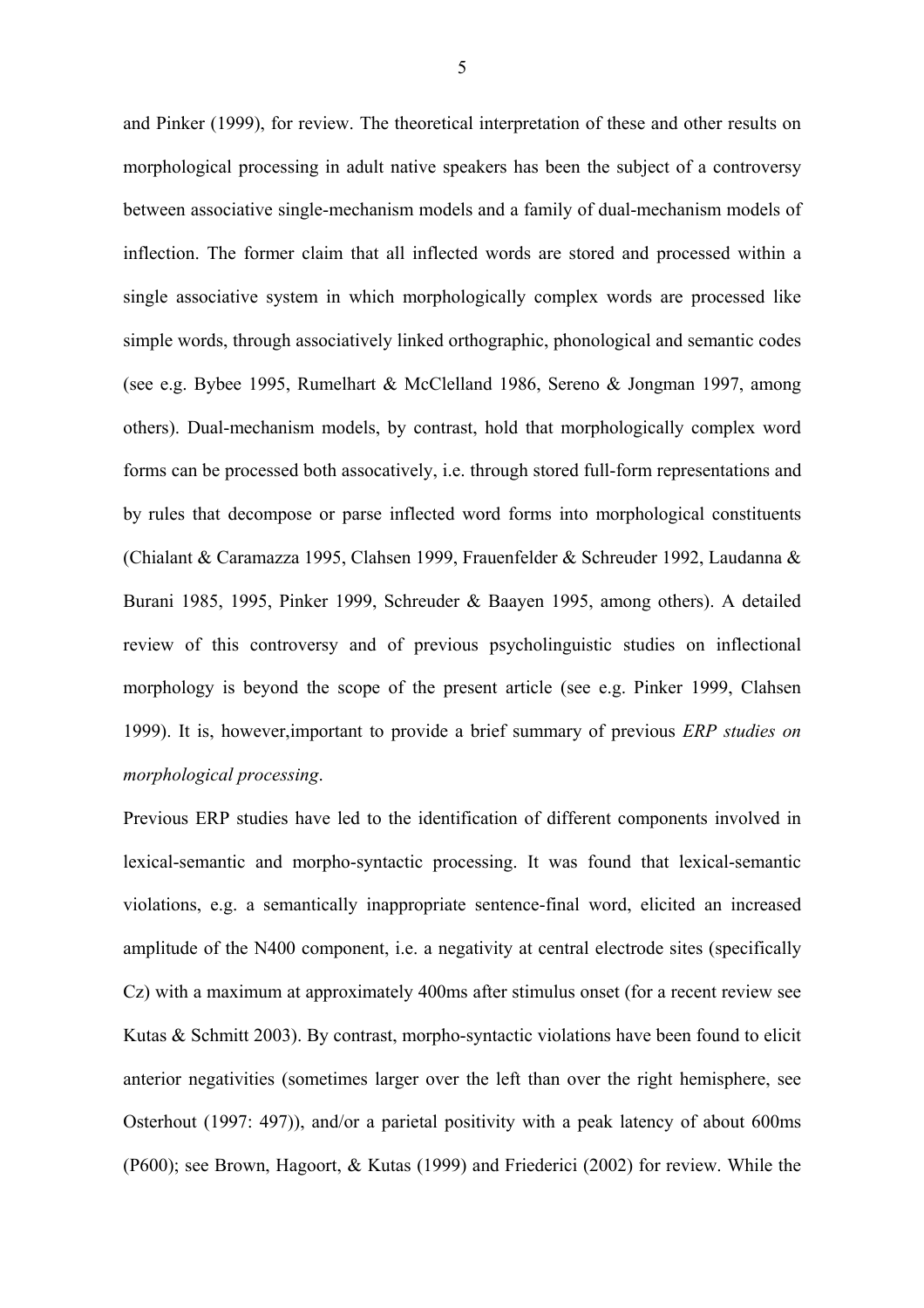exact functional properties of these two components are still controversial, it is safe to say that morpho-syntactic violations reliably elicit similar brain responses across different languages.

Replicable ERP effects have also been found in studies of inflectional morphology, in German (Penke et al. 1997, Weyerts et al. 1997, Lück et al. 2001), English (Münte et al. 1999, Newman et al. 1999), Catalan (Rodriguez-Fornells et al. 2001), Italian (Gross et al. 1998), and Spanish (Rodriguez-Fornells et al. 2002). As the present study examines German as a target language, our focus here is on the three German ERP studies. Penke et al. (1997), Weyerts et al. (1997) and Lück et al. (2001) used a morphological violation paradigm in which the brain responses to correctly formed inflected words were compared to brain responses for words that were formed using an incorrect ending. Two types of violation were tested, (i) *regularizations*, formed by adding a regular suffix to a verb or noun that requires an irregular one, e.g. *\*gelauft* instead of the correct *gelaufen* - 'run-past participle' or *\*Vases* instead of *Vasen* 'vases', (ii) *incorrect regulars*, in which a verb or noun that takes the regular default suffix appeared with a different incorrect ending, e.g. *\*getanzen* instead of *getanzt* 'danced participle' or *\*Waggonen* instead of '*Waggons 'wagons*'. Penke et al. (1997) examined participle formation in three experiments, Weyerts et al. (1997) and Lück et al. (2001) noun plurals. Penke et al. (1997) and Weyerts et al. (1997) presented their stimuli visually, Lück et al. (2001) auditorily.

In all these experiments, an anterior negativity between 300 and 800ms was found for regularizations (which was larger over the left than over the right hemisphere). Moreover, Lück et al. found a centro-parietally distributed positivity (P600) in the 800-1200ms time window for regularizations. For incorrect regulars, both the visual and the auditory studies on plurals elicited a central N400-like negativity compared to their correct counterparts, an effect that was not seen in Penke et al.'s visual experiments on participles. These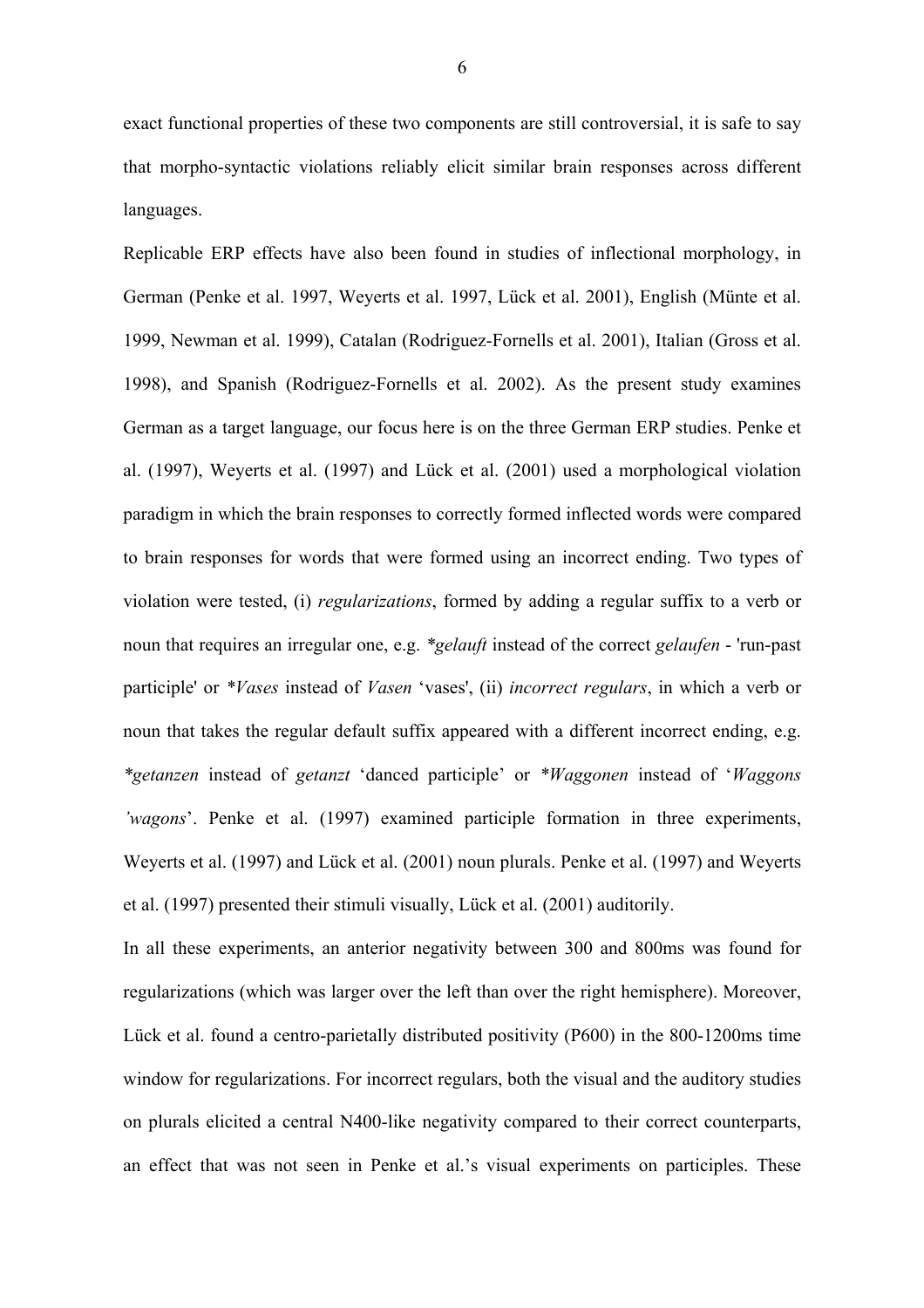results were interpreted as supporting a dual-mechanism account of morphological processing. From this perspective, regularizations are violations of the default rule, i.e. misapplications of the participle *-t* or the plural *-s* rules to (irregular) verbs or nouns that would normally block the rules, to produce illegal stem+affix combinations such as *\*gelauf-t* and *\*Vase-s*. The anterior negativity (which may be followed by a P600) found under these conditions has been shown to be a marker for syntactic, rule-based mechanisms, and can therefore be interpreted as reflecting decomposition processes involved in morpho-syntactic structure building. By contrast, irregular inflection is not rule-based but thought to be based on full-form storage. Misapplications of irregular inflection do not involve rule-violations, but rather seem to produce unexpected or anomalous words as suggested by the central N400 effect for (plural) irregularizations<sup>2</sup>. These results indicate that native speakers of German respond differently to violations of regular and irregular inflectional processes. Regularizations elicited signals that are typical of morpho-syntactic rule violations, whereas irregularizations produced waveforms that are typical of the reaction to anomalous words. These differences correspond to the distinction between rule-based and storage-based inflection.

#### MORPHOLOGICAL PROCESSING IN A SECOND LANGUAGE

In contrast to the rich experimental literature on L1 morphological processing, very little is known about how adults process inflected words in an L2. There are three previous studies that employed the speeded production task originally developed by Prasada et al. (1990) to determine differences between regular and irregular inflection in the on-line production of inflected words in an L2 (Beck 1997, Lalleman et al. 1997, Brovetto & Ullman 2001). In the speeded production task, participants are asked to produce as quickly and accurately as possible a corresponding inflected form for a given verb stem. Accuracy

7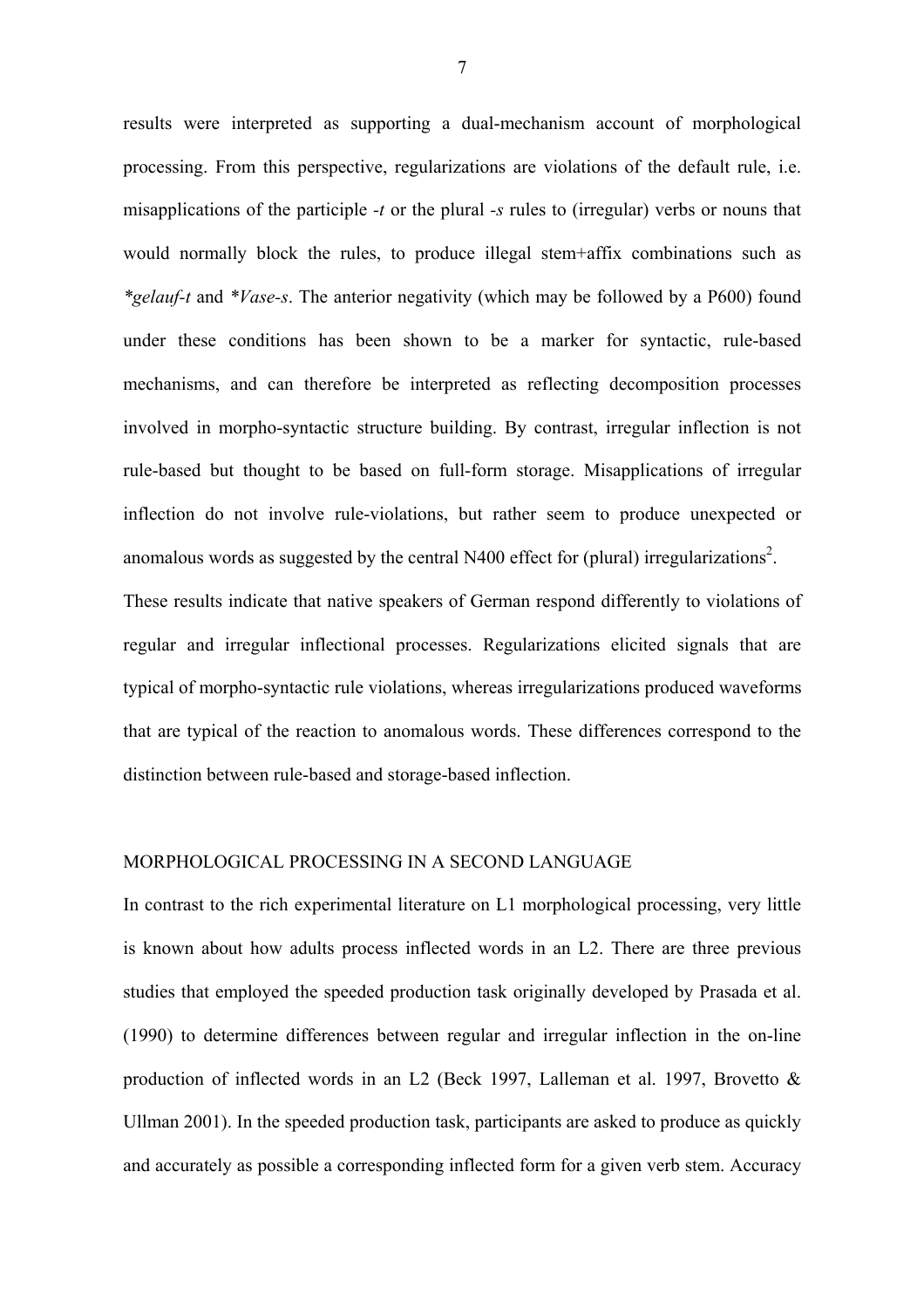rates and production latencies are measured, the latter of which provide the crucial on-line measure. The critical items are matched on (verb) stem frequencies, but differ with respect to word-form frequencies, i.e. the frequencies of their past*-*tense forms. The rationale is that if an inflected word form is stored in the mental lexicon, then the retrieval should be faster for high-frequency word-forms than for low-frequency ones, and this contrast should be reflected in different production latencies. This seems to be a sensible assumption given that memory traces get stronger with additional exposure, so that highfrequency items should be more readily accessed than low-frequency ones. Birdsong & Flege (2000) also examined frequency effects for regulars and irregulars in an L2, but they employed a speeded grammaticality judgment task for correct and incorrect inflected word forms. All of the above-mentioned studies tested adult native speaker controls and adult L2 learners.

The findings from these studies on L2 learners are inconsistent and partly surprising. Whereas the native speaker controls showed a consistent response-time advantage for high-frequency irregulars (but not for regulars) in all experiments, most studies failed to replicate this effect for the L2 learners. Beck (1997:105) found no response-time difference between high and low-frequency irregulars for the L2 learners. Lalleman et al. (1997: 13) found an advantage for both high-frequency irregulars and regulars. Birdsong & Flege (2000) obtained a significant frequency-by-regularity interaction for the L2 learners, but only with respect to the accuracy data. In the on-line data, there were no significant differences between high and low-frequency irregulars. Only Brovetto & Ullman (2001) obtained the same significant frequency effect for irregulars in L2 learners as in native controls. The results from the L2 learners on regulars were even more inconclusive. In some experiments (Birdsong & Flege 2000; Beck 1997, Experiment 6), low and high-frequency regulars did not yield significantly different response times, in

8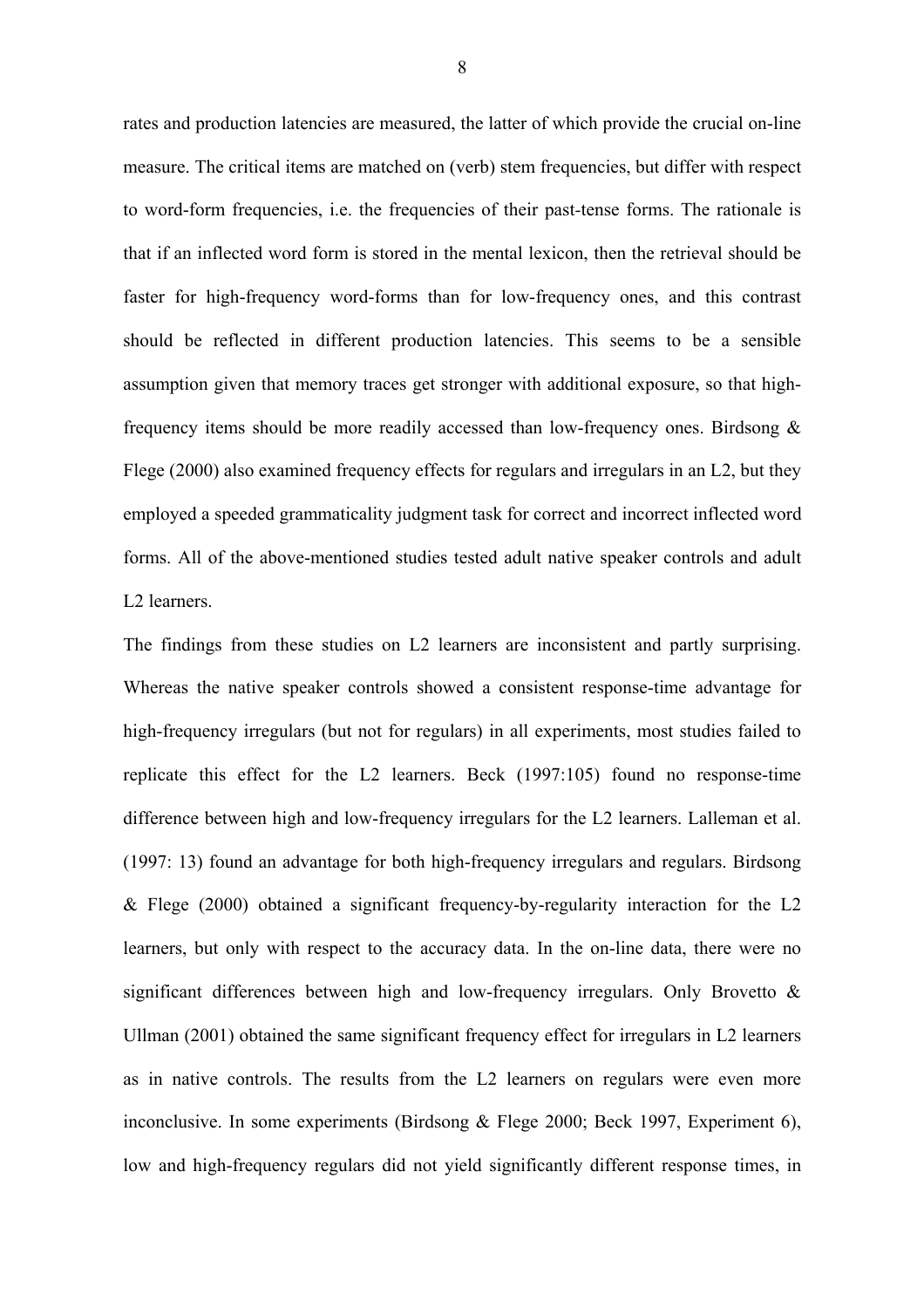others (Lalleman et al. 1997, Brovetto & Ullman 2001), low-frequency regulars produced longer latencies than high-frequency ones, and still in others (Beck 1997, Experiment 4), a significant anti-frequency effect was found with shorter production latencies for lowfrequency regulars than for high-frequency ones. Given the inconsistencies across and even within studies, any general conclusions would appear to be premature. Clearly, more research on L2 morphological processing is needed.

#### THE PRESENT STUDY

As the available behavioral studies have not been able to provide a clear picture of morphological processing in an L2, we made use of ERPs to further investigate how L2 learners process inflected words on-line. Recall that ERPs possess time resolution in the millisecond range and thus provide an excellent on-line measure of language processing in real time.

To examine L2 morphological processing, we investigated German participial inflection and noun plurals in advanced L2 learners of German with Russian as L1. In addition to two main ERP experiments, the L2 participants underwent two off-line tasks (acceptability judgment, elicited production) to examine the generalization patterns of the inflectional systems tested in the two main experiments. The ERP data allow us to address the question of whether adult L2 learners *process* inflected words differently from native speakers. Specifically, we ask whether advanced L2 learners of German show the same ERP violation effects as native speakers of German. We will also assess the possibility that the mechanisms used for L1 processing of inflected words are not or only partially available for L2 processing.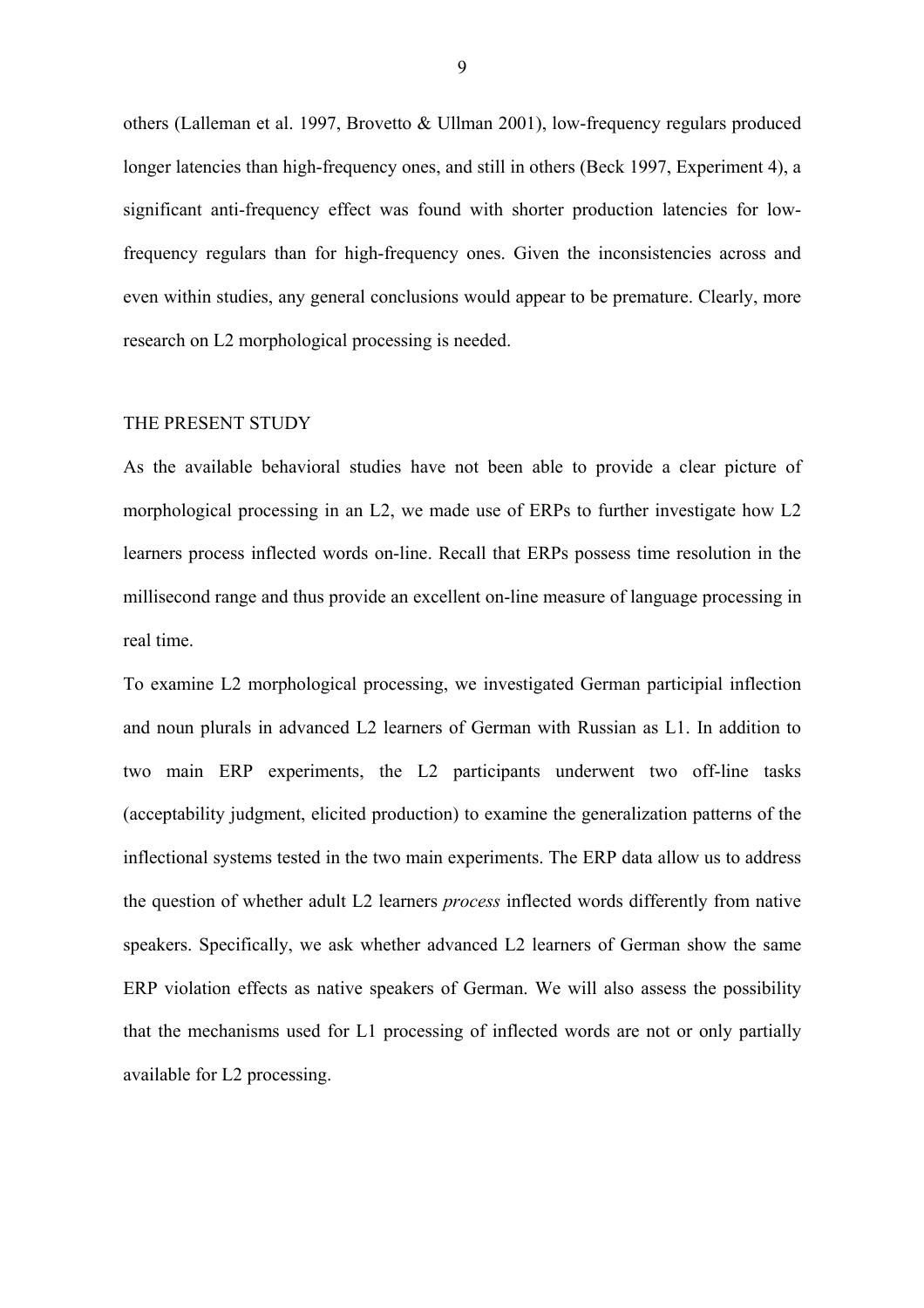#### PARTICIPANTS

Eighteen advanced learners of German with Russian as L1 were tested (mean age 25 years, range 20 – 33 years; 5 males). They had lived in Germany for an average of 4.5 years (range  $0.5 - 12$  years) and had their first exposure to German at age 17 (range  $8 - 29$ ) years). All participants were right-handed. They had no known hearing deficits and were paid for their participation. When the experiments took place, all learners were living and working in the Leipzig area. All the participants reported using German on a daily basis for interaction with native and non-native speakers, i.e., all participants use German in their work environment, and all of them have German friends or partners, and they communicate with them in German. To obtain a general measure of their proficiency, they were asked to rate their German language proficiency on a 6-point scale  $(6 = \text{very good}; 1$  $=$  hardly any knowledge); this yielded an average score of 5.0 suggesting that their knowledge of German is at an advanced level.

All the L2 learners participated in an elicited participle production task (Experiment 1), a plural acceptability judgment task (Experiment 3), and in the two ERP experiments, one on participles (Experiment 2) and one on plurals (Experiment 4). Experiment 4 was conducted in the same session as Experiment 3. The two ERP experiments were separated by at least one week, and the order in which the experiments were administered was counterbalanced across participants.

In the following, we will first provide a brief description on how participles are formed in German and in the L2 learners' native language (Russian). We then present the two experiments on participles.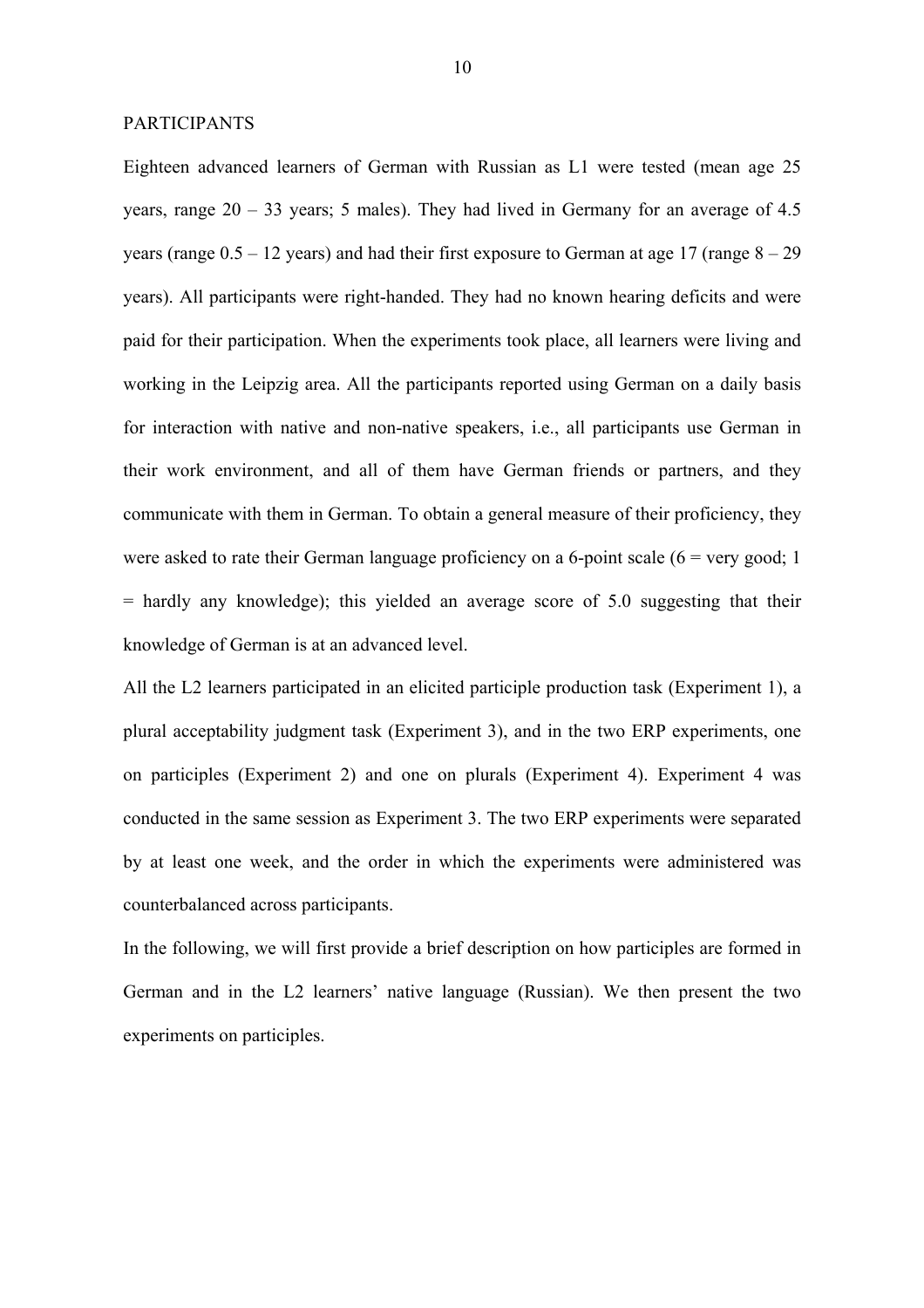#### PARTICIPLE FORMATION IN GERMAN AND RUSSIAN

(Past) participle formation in German involves two endings, *-n* appears on all participle forms of so-called strong (= irregular) verbs, and *-t* appears on participle forms of all other verbs. Irregular verbs undergo (phonologically unpredictable) stem changes in the preterit and at times also in the participle, e.g. *laufen* (infinitive) – *gelaufen* (participle) – *lief* (preterit) 'to walk' – 'walked' – 'walked'. There are about 160 simplex verbs that fall into the strong (= irregular) class. Regular (= weak) verbs do not exhibit any stem changes in the past participle or the preterit, e.g. *tanzen* – *getanzt* – *tanzte* 'to dance' – 'danced' – 'danced'. In addition, traditional grammars identify a small class of 13 verbs of so-called mixed inflection which take the (regular) participle ending *-t* but also show a stem change in the preterit and in the participle, e.g. *denken* – *gedacht* – *dachte* 'to think' – 'thought' – 'thought'. As illustrated in the examples, many German participles are prefixed with *ge-*. This prefixation is prosodically determined depending on the stress pattern of the verbal stems: *ge-* occurs when the verbal stem is stressed on the first syllable. Since German verbal stems are often stressed on the first syllable, the (unstressed) *ge-* prefix is highly frequent. Note, furthermore, that the choice of the prefix is irrelevant for the morphological distinction between regular and irregular inflection, as it occurs in both regular (*-t*) and irregular (*-n*) participles.

According to its linguistic properties, the participle suffix -*t* behaves like the English past tense suffix -*ed*: -*t* suffixation on regular verbs does not involve any stem alternations and is applied under default circumstances in the sense of Marcus et al. (1995), i.e. to words for which lexical entries are not readily available, e.g. low-frequency verbs (*schroten* 'to crush (grain)' - *geschrotet*), verbs derived from adjectives or nouns (*sauber* (adj.) 'clean' – *säubern* (verb) 'to clean' – *gesäubert*), onomatopoeia (*brummen* 'to buzz' - *gebrummt*), and nonce words (*flauden* – '*geflaudet*'). In contrast, -*n* suffixation co-occurs with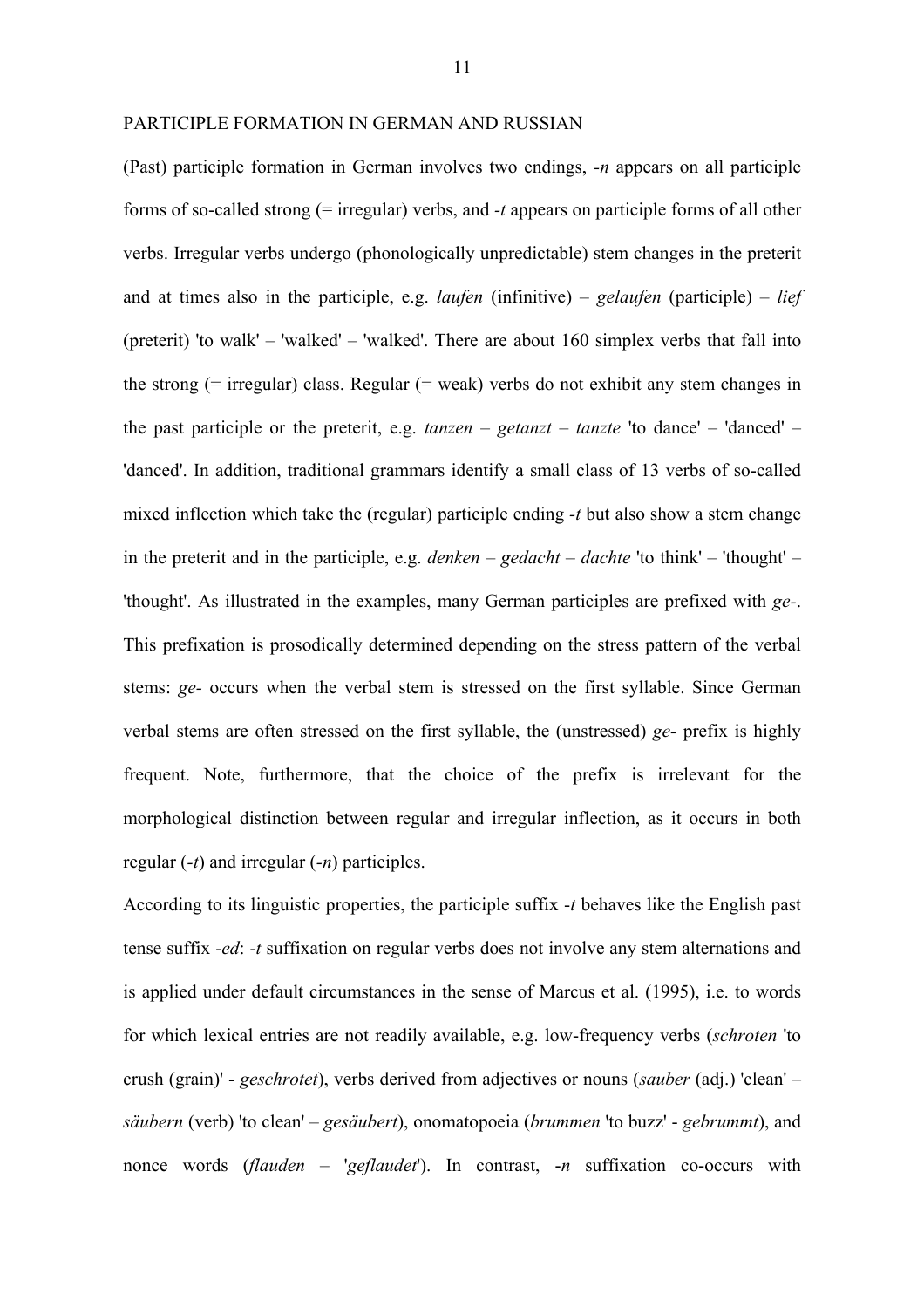phonologically unpredictable stem changes and -*n* participle formation does not generalize to nonce words which do not rhyme with existing strong verbs (Clahsen 1997). Hence, *-n* participle forms behave like English irregular past*-*tense forms.

The *Russian* (Past Passive) participle endings are the same as those in German, *-t* and *-n*, and as in German, the *-t* suffix shows default behavior in that it is not sensitive to particular phonological or other conditions. By contrast, the *-n* participle form appears on stems that end in /a/ or /aj/, and *-en* appears on stems ending with a final non-sonorant consonant other than /j/ or a stem-final front vowel. All other verb stems select *-t* (see Beard 1995: 140f.). Thus, selection of *-n* participle formation in Russian is phonologically determined, by certain segments at the right edge of individual verb stems. In German, however, *-n* participle formation is determined by class membership and only applies to the subclass of strong verbs.

# EXPERIMENT 1: ELICITED PRODUCTION OF PARTICIPLES

The purpose of this task was to determine the generalization properties of the two participle endings *-t* and *-n* in L2 German. Specifically, we ask whether the two endings show the same difference in generalizability in L2 learners as in native speakers of German.

# *Method*

We employed an elicitation task with the L2 learners in which participants were presented with a nonce verb in the infinitive and  $1<sup>st</sup>$  person preterit form (step 1). They were then asked to repeat the preterit form of the nonce verb (step 2), and finally they had to produce the participle form, i.e. an inflectional form of the nonce word which they have not seen before (step 3). An example is shown in (1); see Clahsen (1997) for a more detailed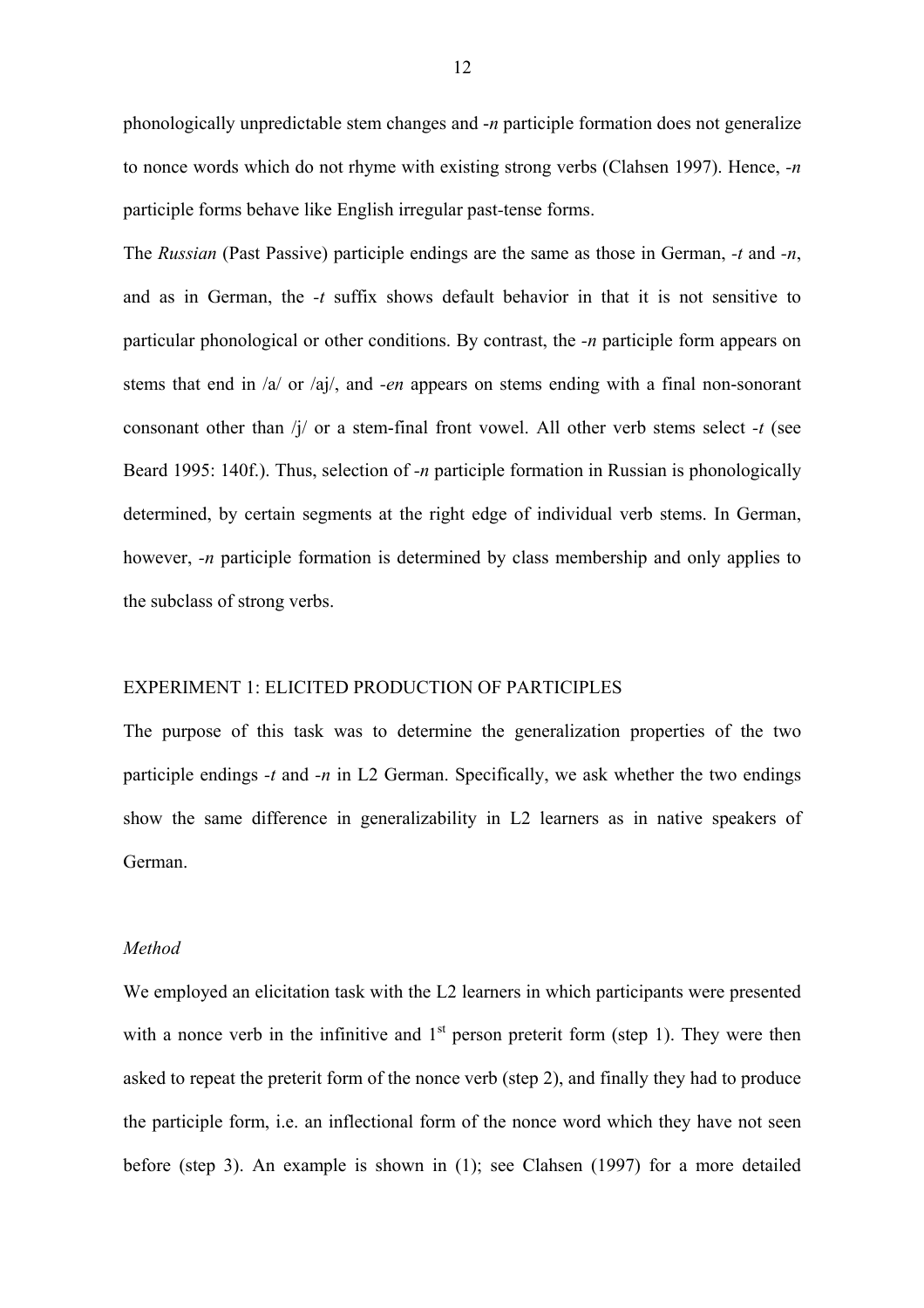description. All nonce verbs were presented as part of sentences in written form and in a pseudo-randomized order. Participants were asked to carefully read the sentences and to fill in the blanks in a way which sounded intuitively correct to them. There were 10 sentences each in four experimental conditions: (i) regular ('weak') nonce verbs, (ii) nonce verbs with a mixed inflectional pattern, (iii) irregular ('strong') nonce verbs that rhymed with existing ones, (iv) non-rhyming irregular nonce verbs. The preterit forms provided an unambiguous cue as to whether a nonce verb was regular (in which case the preterit form had a *-te* suffix and no stem changes), 'mixed' (preterit forms with *-te* and vowel changes) or irregular (preterit forms with vowel changes and no *-te*).

# (1) *Step 1: presentation of nonce verb in infinitive and 1st person preterit*

'Eines Tages kam mein Freund Peter zu mir und fragte mich, ob ich seinen Zatt teiden kann. Es war kein Problem für mich, und ich tied seinen Zatt.'

(One day, my friend Peter came to me and asked me whether I can teiden (=infinitive) his Zatt . That was no problem for me, and I tied  $(=1<sup>st</sup>$  preterit) his Zatt. (Note that *Zatt* is a nonword as well.))

*Step 2: repetition of preterit form* 

'Es war nicht das erste Mal, daß ich einen Zatt \_\_'

(It was not the first time that I  $a$  Zatt.)

*Step 3: production of participle form* 

'Peter sagte: Danke, daß du meinen Zatt \_\_\_ hast.'

(Peter said: 'Thank you that you have \_\_\_\_ my Zatt.)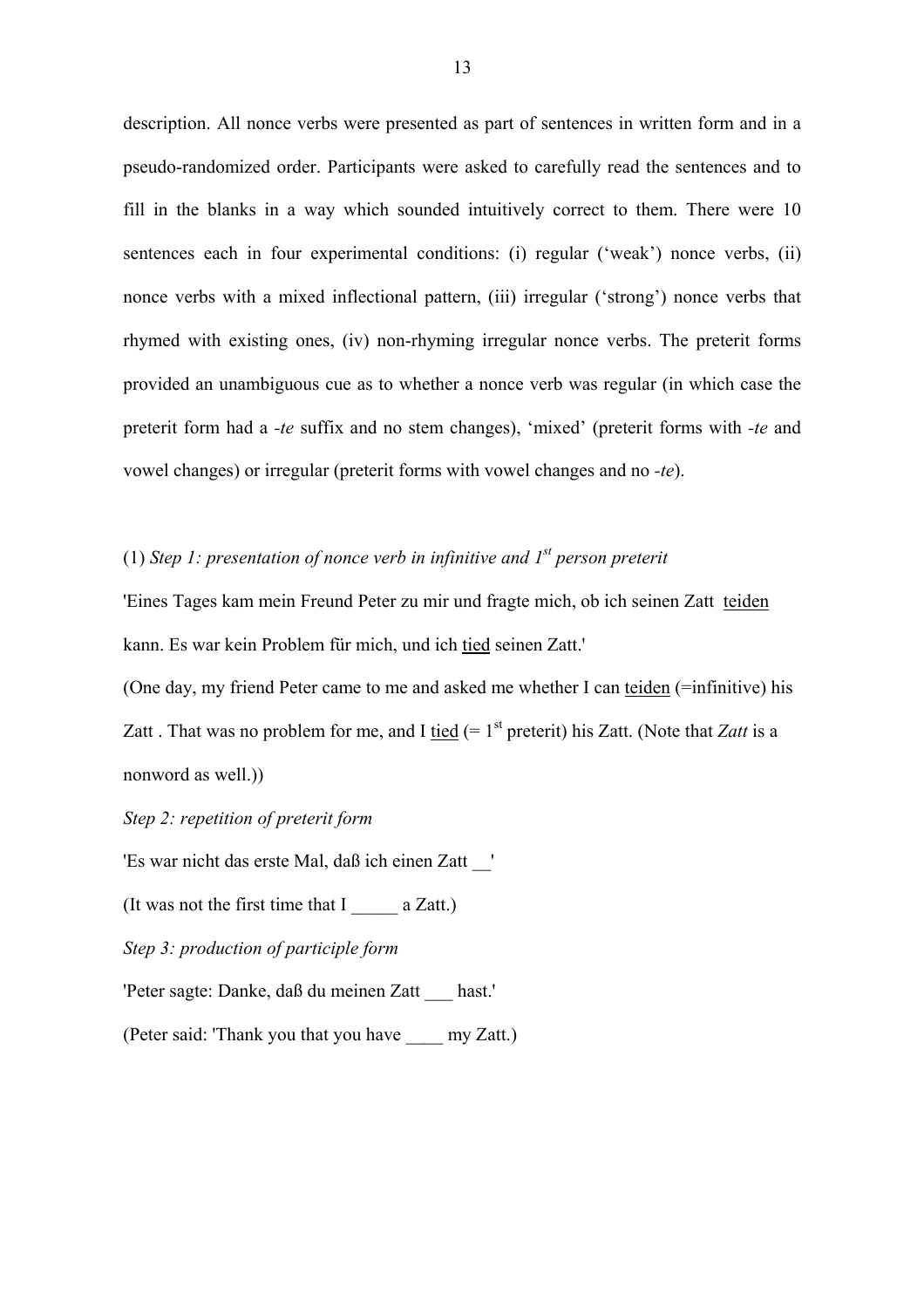#### *Results and discussion*

One participant had to be excluded from the analysis because of a high error rate of more than 90% in step 2. All other participants carried out step 2 virtually perfectly. There were three trials (0.4 %) in which an error occurred in step 2, and these were excluded from any further analysis. Table 1 shows the mean rates of expected participle suffixation on the basis of the preterit forms which the L2 learners supplied in step 2; recall that from the preterit forms they used in step 2, we can infer whether they have recognized the nonce verb as either strong, weak or mixed.

#### //INSERT TABLE 1 ABOUT HERE//

Weak and mixed verbs elicited the suffix *-t* in more than 90% of the trials. By contrast, the rates for *-n* participle suffixation were considerably lower, 68% for rhymes and 53% for non-rhymes. Instead, the L2 learners made use of *-t* participle suffixation, not only for mixed and weak verbs, but also for nonce verbs for which they themselves produced strong preterit forms in step 2. By contrast, the *-n* participle ending was hardly ever applied to items that were treated as weak or mixed verbs in step 2. A repeated-measures ANOVA with Suffix (*-t* vs. *-n*) as predicted by Class (weak, strong, mixed) as dependent variable revealed a significant main effect  $(F(3, 48) = 17.47, p < .001)$ . Pairwise comparisons between the four conditions in Table 1 (with an adjusted α-level of .008) revealed significant differences for all comparisons (except for 'weak' vs. 'mixed verbs'). These results are similar to those reported in Clahsen (1997) for native speakers of German with the same experimental task. It was found that only 31% of the items that the L1 German speakers reproduced in the strong preterit form in step 2 had the expected *-n*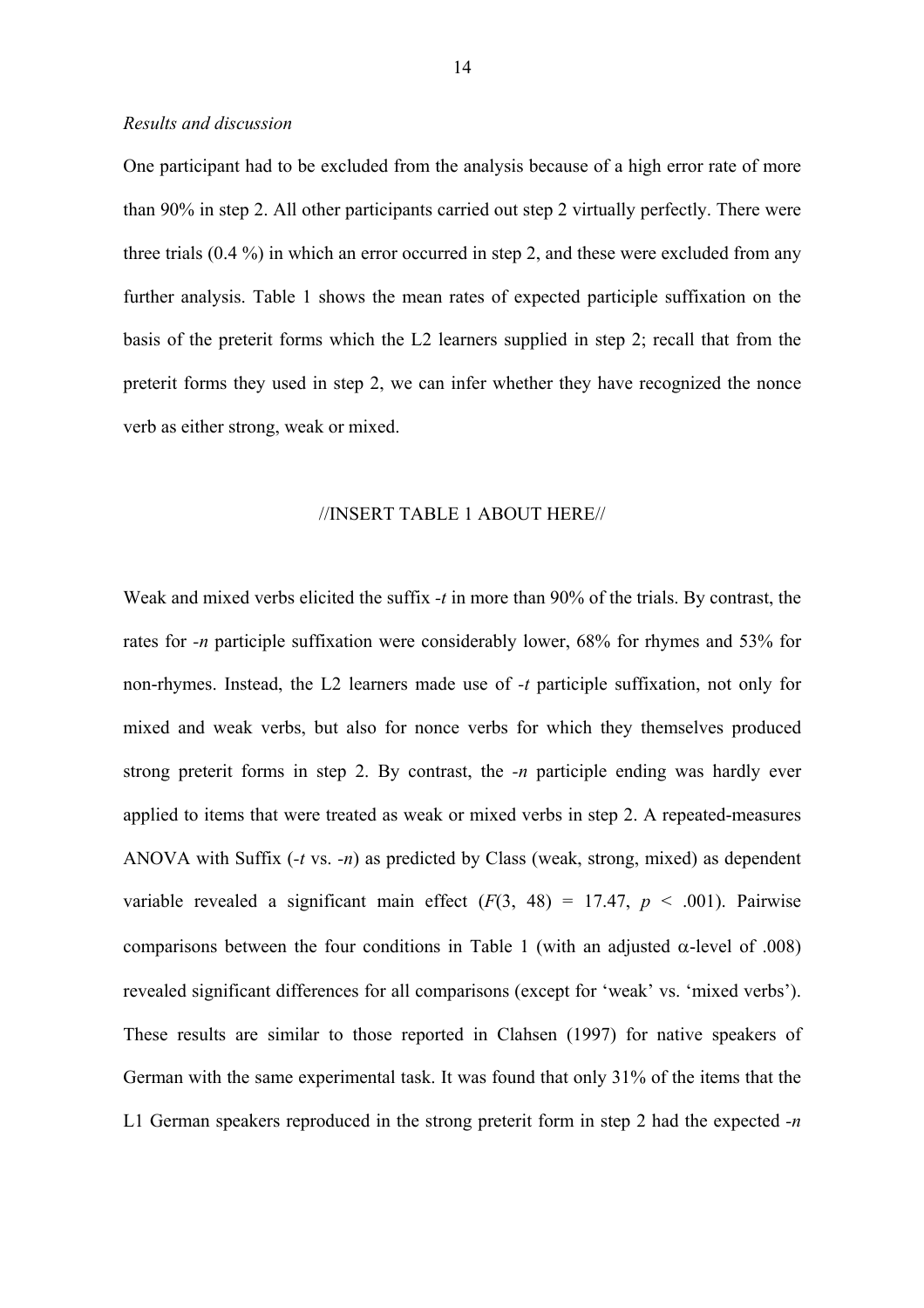suffix on the participle, but that 97% of the weak verbs and 98% of the mixed verbs were suffixed with *-t* in the participle, a clearly significant difference.

Taken together, these results indicate different generalization properties of *-t* and *-n* participle formation in both the German native speakers and the L2 learners: *-t* generalizes widely to all kinds of nonce verbs while extensions of *-n* participle formation are narrowly restricted to novel strong verbs, particularly to those that sound similar to existing ones. These differences suggest that *-t* participle formation is rule-based, only constrained by general principles and hence may apply to any kind of verb, whereas strong participles are probably stored together with the *-n*, and hence the similarity-based extensions to nonce verbs found in this experiment. The present findings suggest that this also holds for the group of L2 learners under study.

# EXPERIMENT 2: ERPs TO CORRECT AND INCORRECT PARTICIPLES

To examine on-line morphological processing of participles in L2 learners, we made use of the ERP violation paradigm. In native speakers of German regularizations, i.e. incorrect participles with a regular *-t* suffixed to a strong verb (*\*gelauft* vs. *gelaufen* - 'run-past participle') elicited an anterior negativity between 250 and 500 ms relative to the correctly inflected forms (Penke et al. 1997), whereas incorrect regulars (\**getanzen* vs. *getanzt*) did not produce a measurable effect. Here we ask whether L2 learners show the same or different ERP effects to incorrectly inflected participles.

# *Method and materials*

We adopted the design and materials of the 'sentence' experiment from Penke et al. (1997) with one modification. To simplify the experiment, we restricted ourselves to testing participle forms of existing verbs and did not include the additional nonce verb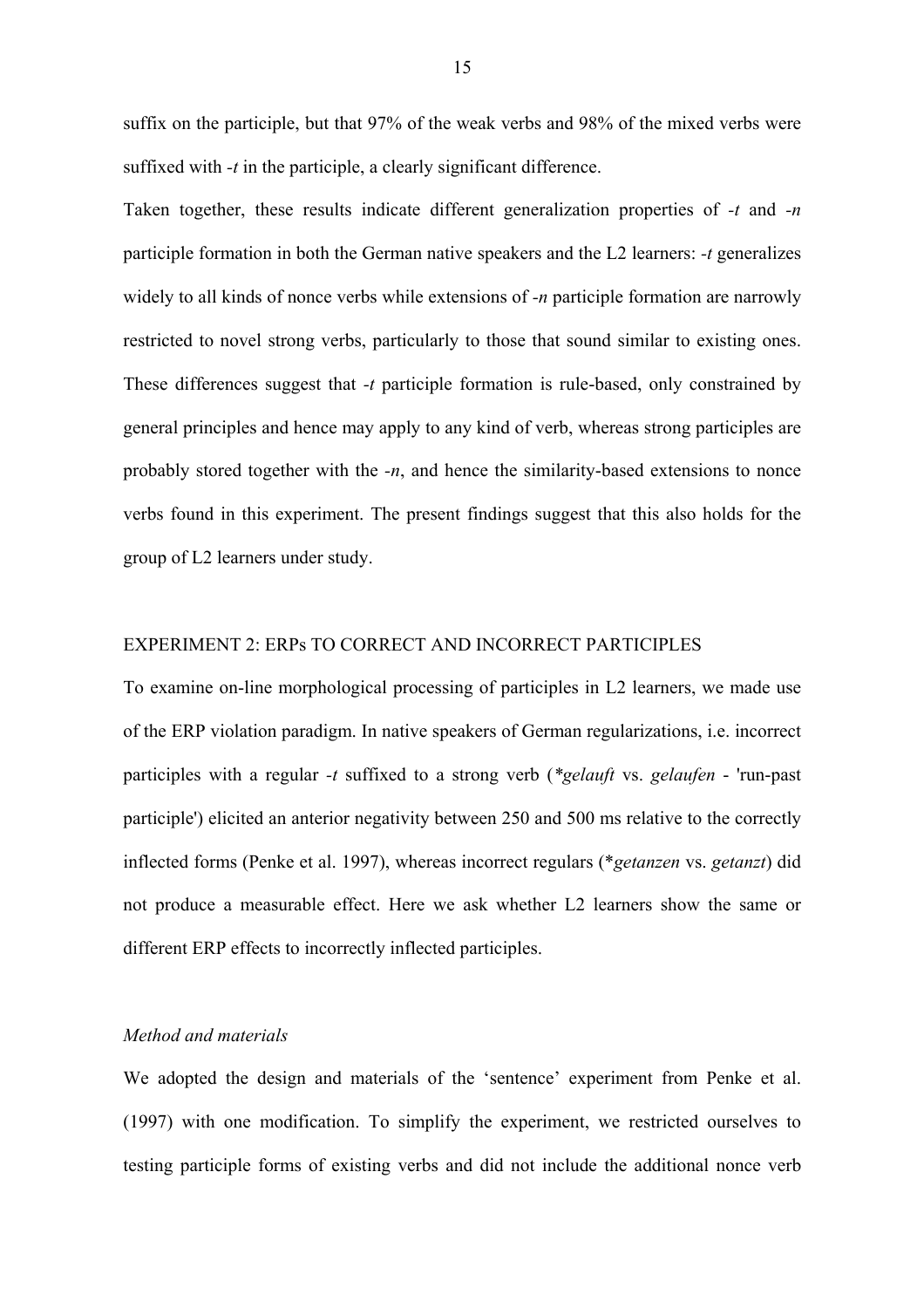condition from Penke et al. (1997). In our version, the experiment had a 2x2 design: participle forms were suffixed with  $-t$  (= regular) or with  $-n$  (= irregular) and were correct or incorrect. Two types of violations were tested: *regularizations*, a regular *-t* suffixed to a verb that requires an irregular form (*\*gelauft* vs. *gelaufen* - 'run-past participle') and *incorrect regulars*, a regular ('weak') verb incorrectly suffixed with *-n* (*\*getanzen* vs. *getanzt* 'danced participle'). Note also that all the strong verbs tested were of the so-called 'A-B-A' –class which have stem changes in the preterit, but not in their participle forms. Hence, the participle forms we tested only differed in terms of their endings, *-t* vs. *-n*. There were 50 regular and 50 irregular participles, which were matched for frequency. These critical participles were embedded in simple declarative sentences which all consisted of six words. The participle was the final word of the sentence; see Penke et al. (1997) for further details.

Sentences were distributed in two blocks such that a correct and an incorrect version of a given participle occurred in different lists. The two blocks were pseudo-randomized with the general constraints that no more than three consecutive trials (a) consisted of either regular or irregular participles and (b) contained either correct or incorrect participles. Three different combinations of presentation order of the two blocks were created. Three more presentation lists were generated by reversing the order of the original lists. Each of these six lists was presented with a probe verification task (see below) which required a button press either with the left or with the right hand, thus yielding a total number of twelve different lists. None of the lists was presented more than twice.

# *Procedure*

Participants were tested in a soundproof booth. Sentences were presented on a computer screen word by word in yellow letters on a blue background. The words were presented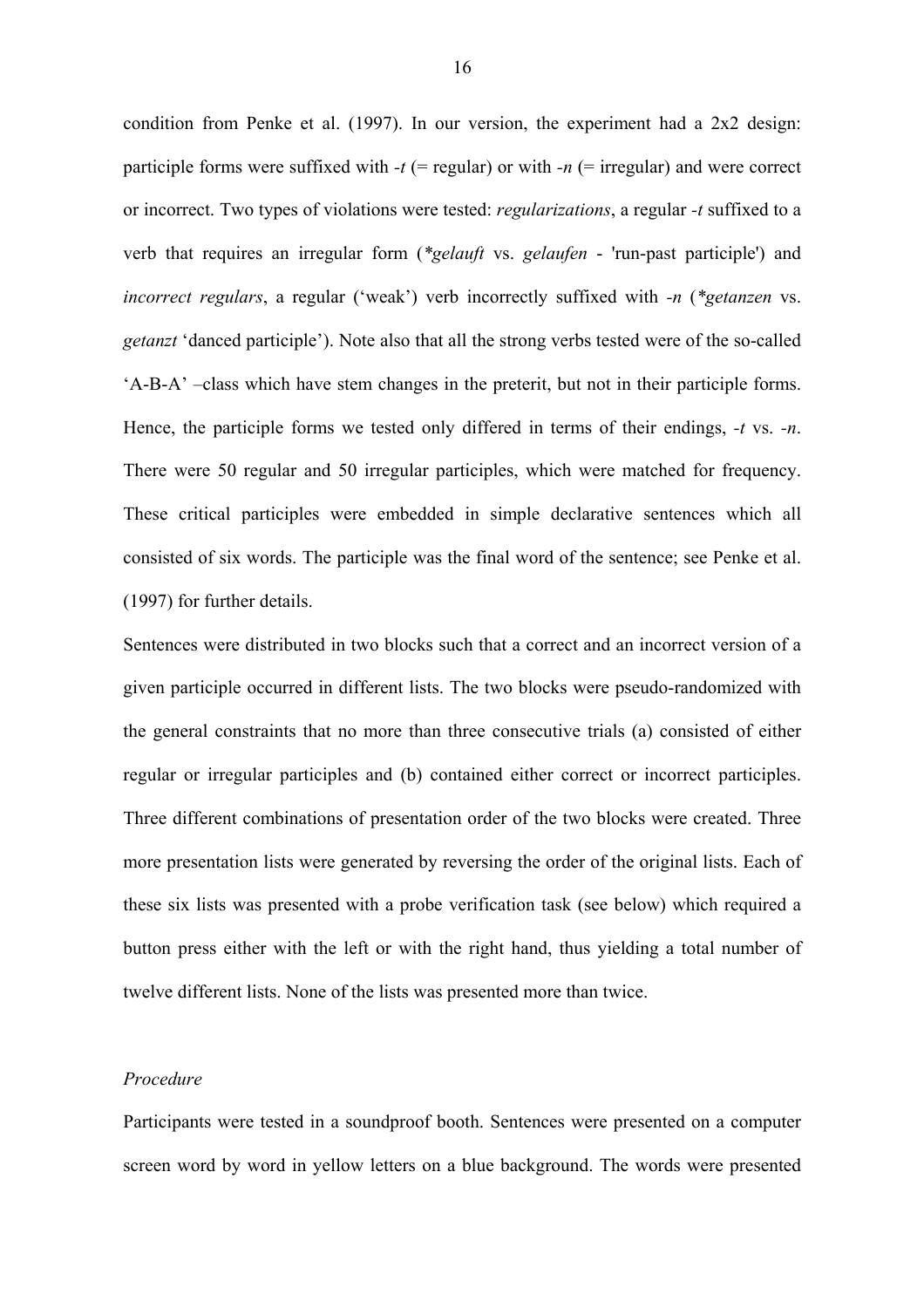for 700 ms with no blank interval in between<sup>3</sup>. The stimulus onset asynchrony was as in Penke et al. with a 2300 ms interval between two stimulus sentences. The words subtended 0.75° of visual angle in height and a maximum of 4.85° in width. After 10 sentences a 'probe sentence' was presented in red letters. Half of these probe sentences were exact repetitions of one of the 10 sentences shown before and the other half differed with regard to the content words of any of the previous sentences<sup>4</sup>. True and incorrect probes were equally distributed across the four experimental conditions. Participants received a written instruction in which they were asked to carefully read each sentence and to indicate via a push button response whether a probe sentence was or was not a repetition of one of the previous 10 sentences. Furthermore, they were asked to minimize eye and body movements during the presentation of the sentences. The experiment was subdivided in four blocks of 55 sentences each.

Subsequent to the EEG session a list of all critical verbs was read out to the participants in their infinitive form and they were asked to generate the participle forms. This provided additional information as to whether the experimental items including their correct participle forms are familiar to the L2 learners.

# *ERP recording*

The EEG was recorded from 25 scalp sites (Sharbrough et al. 1991) by means of AgAgCl electrodes attached to an elastic cap: FP1/2, F7/8, F3/4, FT7/8, FC3/4, T7/8, C3/4, CP5/6, P7/8, P3/4, O1/2, FZ, CZ, PZ. Recordings were referenced to the left mastoid. In order to control for eye movement artifacts, the horizontal electro-oculogram (EOG) was monitored from electrodes at the outer canthus of each eye and the vertical EOG from two electrodes located above and below the participant's right eye. Electrode impedances were kept below 5 kOhm. EEG and EOG channels were recorded continuously with a band pass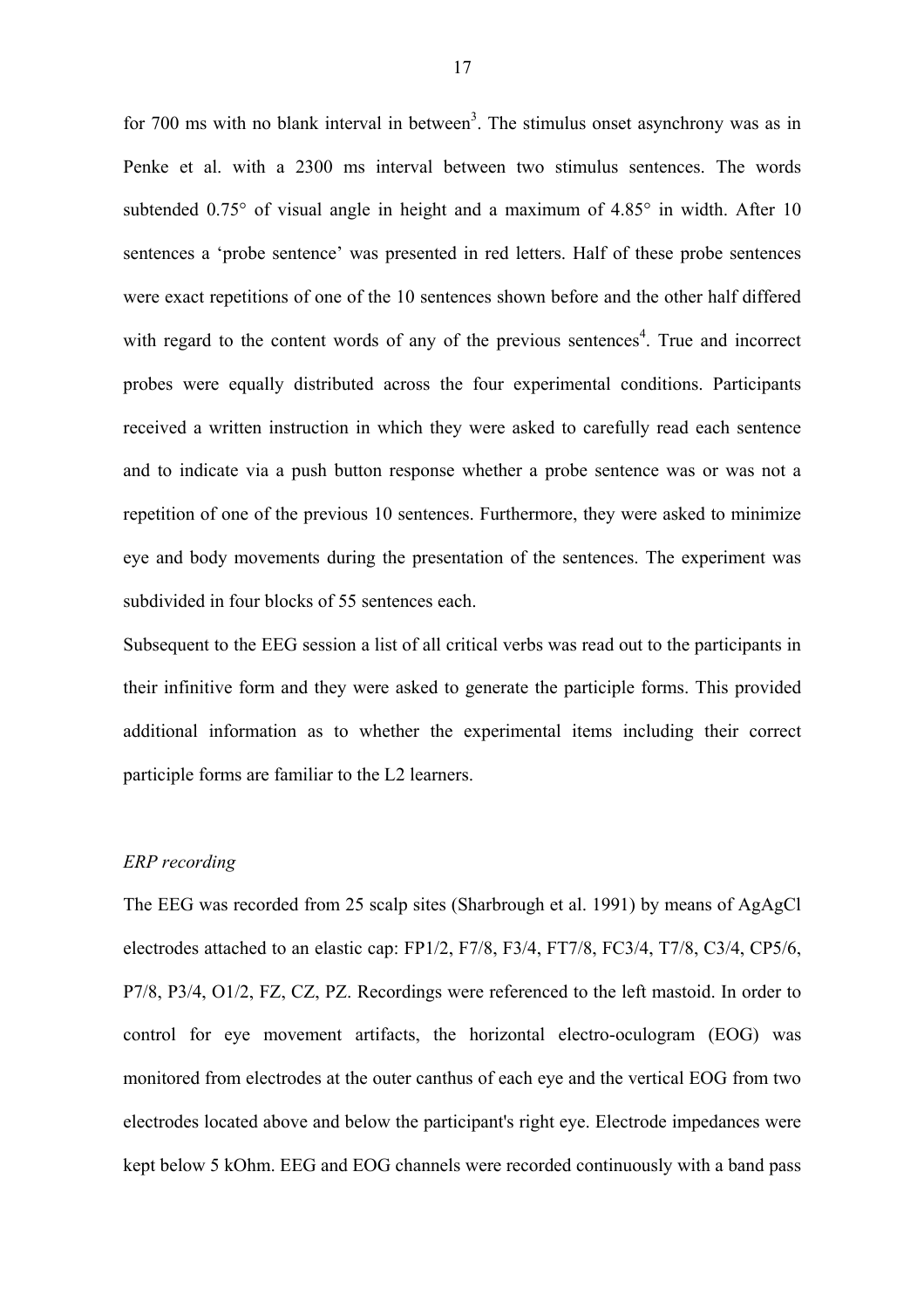from DC to 40 Hz with a digitization rate of 250 Hz. ERPs were filtered off-line with 8 Hz low pass for the plots, but all statistical analyses were computed on non-filtered data.

ERPs on the critical participle forms were recorded for 1200ms separately for each participant, electrode and condition. All ERP averages were aligned to a 200 ms baseline before the onset of the critical word. Trials with ocular or amplifier saturation artifacts were excluded from the averages. The average percentage of rejected trials was 16%.

All statistical analyses were performed on the mean ERP amplitudes. On the basis of visual inspection and previous studies we chose three different time windows: 250-600ms for the anterior negativity, 600-1000ms for the late positivity, and 450-600ms for possible N400 effects. Repeated measure ANOVAs were performed on all lateral electrodes with three within*-*subject variables: Condition (correct versus incorrect), Hemisphere (left versus right) and Site (anterior versus central versus posterior). The variables Hemisphere and Site were completely crossed, yielding 6 regions of interest with three electrodes each: left anterior (F7, FT7, FC3), right anterior (F8, FT8, FC4), left central (T7, C3, CP5), right central (T8, C4, CP6), left posterior (P7, P3, O1), right posterior (P8, P4, O2). The Greenhouse-Geisser correction was applied whenever effects with more than one degree of freedom in the numerator were evaluated. Below, we report uncorrected degrees of freedom and corrected probabilities.

# *Results*

Two sets of behavioral data were gathered in this experiment from the L2 learners, (i) elicited production of participle forms for the critical experimental items after the EEG session, (ii) probe verification. Performance on both tasks was very good (>95% correct responses in the elicitation and >96% correct responses in the probe verification task)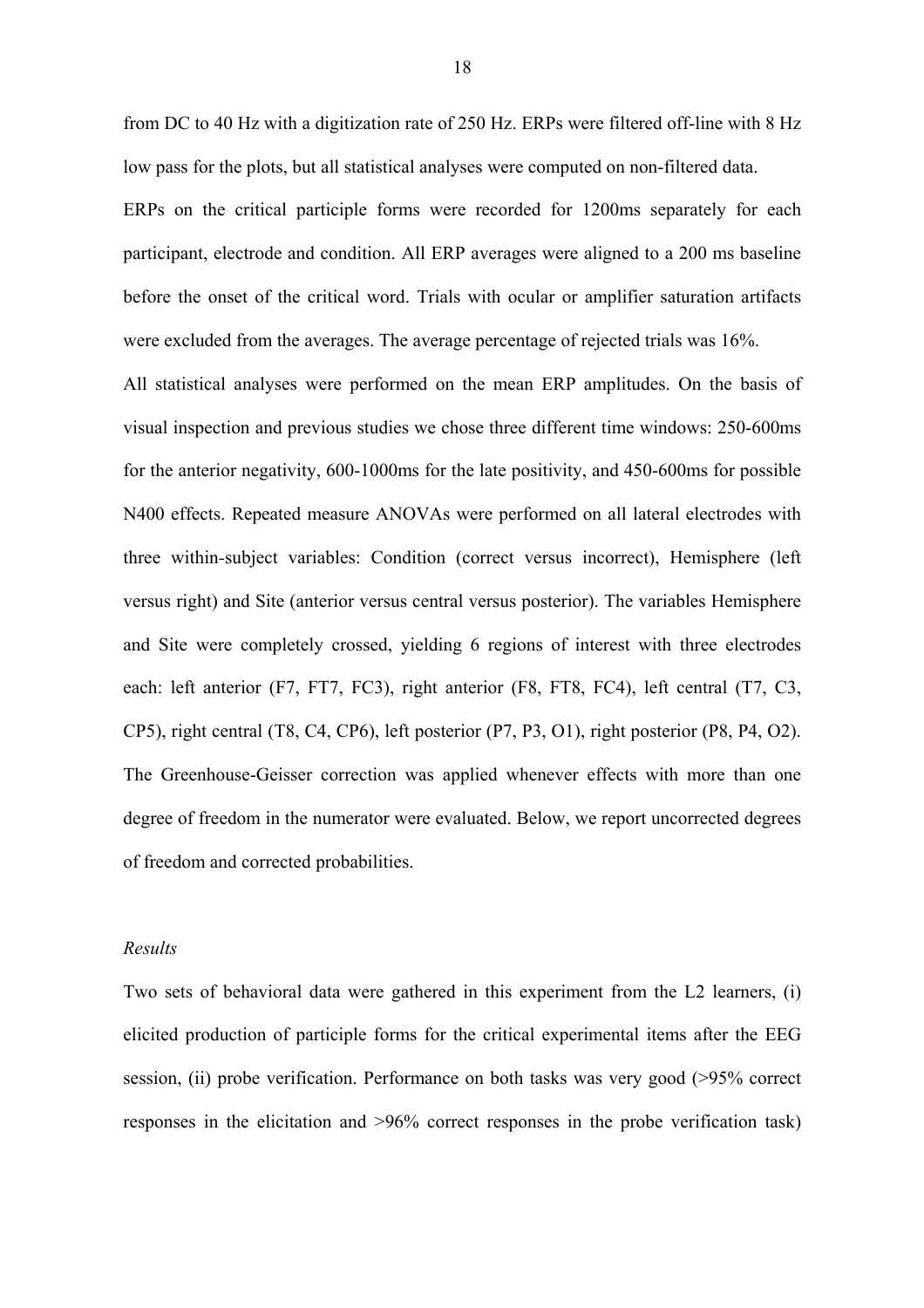indicating that the participants actually read the stimuli in order to make the required distinction and that they were familiar with the critical verbs and their participle forms. The ERP data of the L2 learners show a regular/irregular distinction. *Regularizations* (i.e. the regular *-t* suffixed to a strong verb such as *laufen* 'run') elicited an anterior negativity between 250 and 600ms as well as a small parietal positivity between 600 and 1000 ms compared to their correct counterparts (see Figure 1). By contrast, *incorrect regulars* (i.e. *-n* suffixed to a weak verb such as *tanzen* 'dance') yielded a centrally distributed negativity between 450 and 600ms relative to the correct participle forms (see Figure 2).

#### //INSERT FIGURES 1 AND 2 ABOUT HERE//

With respect to the regularization condition (see Figure 1), statistical analyses for the lateral electrodes in the early time window (250-600 ms) revealed a significant interaction of the factors Condition and Site  $(F(2,34) = 8.75, p \le 0.01)$ . Subsequent analyses showed that there was a reliable effect of Condition for the anterior  $(F(1,17) = 5.71, p \le 0.05)$ , but not for the central ( $F < 1$ ) and posterior electrode positions ( $F(1,17) = 2.53$ ,  $p < .13$ ). For the midline positions there were no significant effects involving the factor Condition. Analyses in the late time window (600-1000 ms) for the lateral electrode positions revealed a reliable main effect of Condition  $(F(1,17) = 4.95, p < .05)$  as well as a significant interaction of Condition and Site  $(F(2,34) = 4.85, p \le .05)$  reflecting the fact that there was a reliable positivity over central  $(F(1,17) = 4.45, p = .05)$  and posterior  $(F(1,17) = 7.53, p < .05)$ , but not over anterior sites  $(F < 1)$ . Analyses for midline positions demonstrated a main effect for Condition  $(F(1,17) = 4.47, p < .05)$  which interacted with Electrode  $(F(2,32) = 3.74, p < .06)$ . A significant positivity for regularizations was only observed for Pz, and not for the other central electrode sites Cz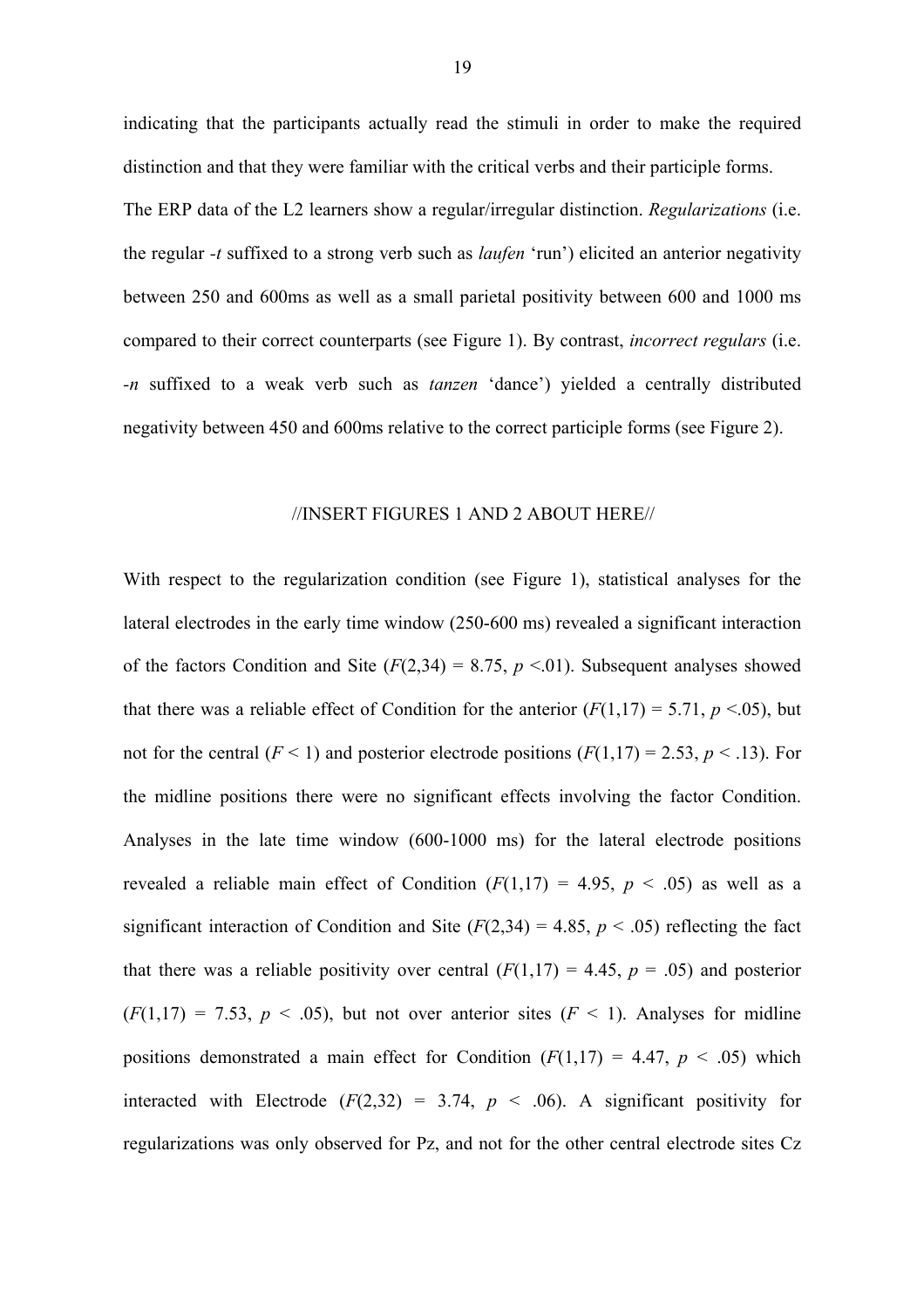and Fz  $(F(1,17) = 7.11, p < .02$ ; Cz:  $F(1,17) = 1.86, p < .19$ ; Fz:  $F< 1$ )). These statistical analyses confirm the observed anterior negativity between 250 and 600ms plus a later parietal positivity for regularized participle forms.

With respect to the irregularization condition (see Figure 2), statistical analyses comprising the time window of 450-600ms revealed a marginally significant main effect of Condition for the midline electrodes  $(F(1,17) = 3.57, p < .08)$  which indicates a strong tendency towards a centrally distributed negativity for incorrect regulars.

#### *Discussion*

The most important finding from the ERP experiment is that the two types of morphological violation (incorrect regulars, regularizations) elicited clearly different brain responses in the L2 learners: *incorrect regulars* elicited an N400, and *incorrect irregulars* a biphasic ERP pattern with an anterior negativity followed by a P600.

The anterior negativity was found in the same time range as in native speakers of German (see Penke et al. 1997). Whereas this effect had its maximum at left anterior sites in the L1 speakers, it was observed bilaterally in our Russian L2 group. Note, however, that topographic variations of anterior negativities in this time range have been observed in a number of ERP studies with adult native speakers; see e.g. Rodriguez-Fornells et al. (2001) for Catalan, Gross et al. (1998) for Italian, and Weyerts et al. (2002) for German, who found either bilateral negativities or even effects at right anterior sites. Both in terms of its timing and its distribution the anterior negativity we found for the L2 learners falls within the range of variation that has been observed in studies with native speakers and can therefore be taken to be an instance of a 'morpho-syntactic negativity', an ERP waveform that is clearly different from the centroparietal N400 which has been found to be associated with lexical-semantic processing. For inflectional morphology, anterior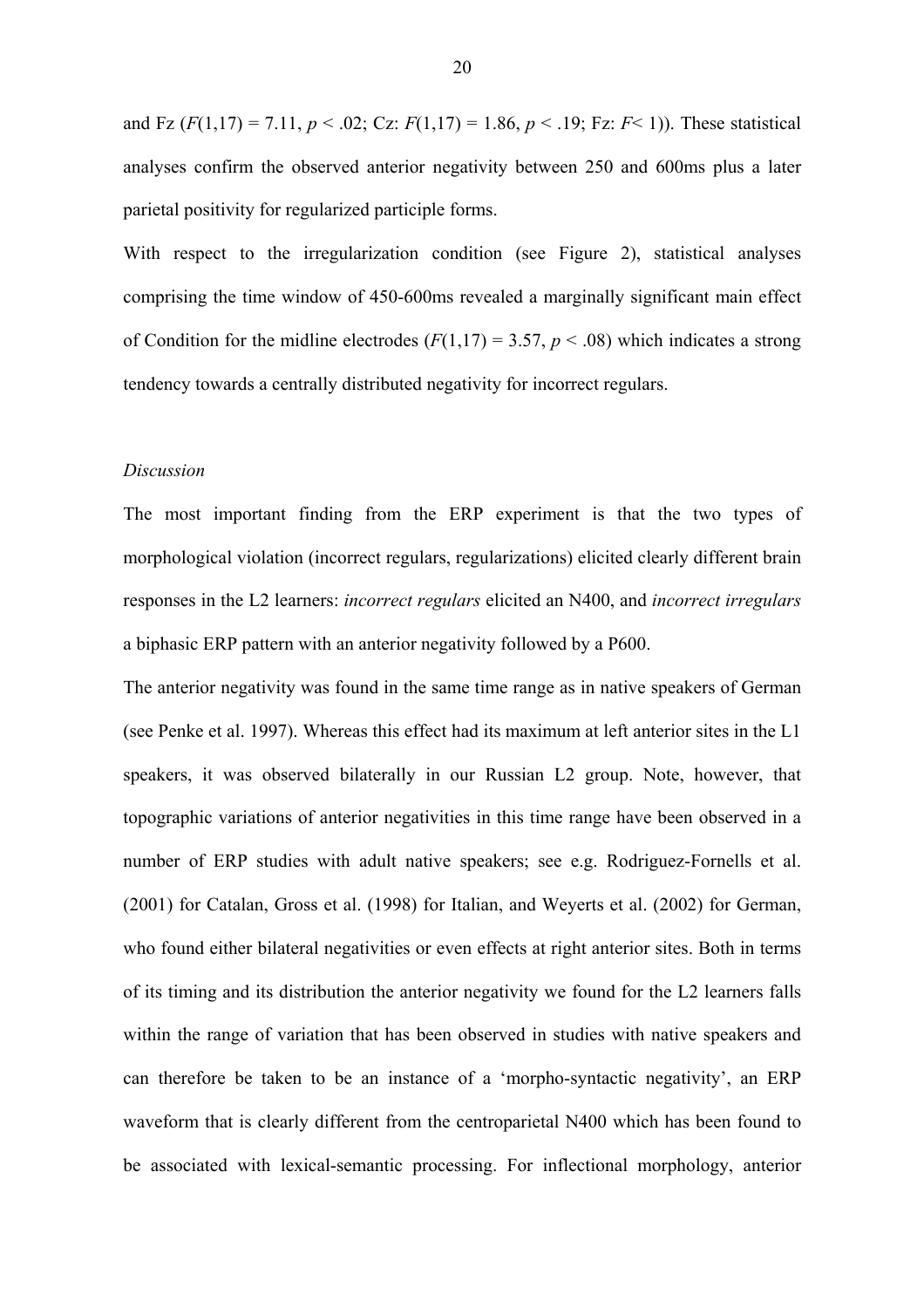negativities for regularizations have been interpreted as reflecting violations of rule-based morphological processing (Penke et al. 1997, Weyerts et al. 1997, Rodriguez-Fornells et al. 2001). Given that the anterior negativity observed for regularizations in the L2 learners represents the same functional process, we conclude that L2 learners are indeed employing regular rules of inflection in on-line morphological processing.

Regularizations also elicited a small parietal positive-going wave in the L2 learners with a latency of 600 to 1000ms poststimulus, a waveform that can be identified as a P600. While this effect was not seen in Penke et al.'s (1997) study of native speakers of German, a biphasic ERP pattern with an early anterior negativity followed by a P600 has been reported in a number of sentence processing studies (see e.g. Friederici 1999, 2002 for review) as well as in studies examining morphological violations in Catalan (Rodriguez-Fornells et al. 2001) and German (Lück et al. 2001). The P600 has been interpreted to reflect reanalysis, repair or integration processes at the sentential level (Friederici et al. 2002; Osterhout & Holcomb, 1992; Kaan et al. 2000), and it has been argued to indicate controlled rather than automatized processing (Hahne & Friederici 1999; Friederici 2002). Given that the P600 reflects sentence-level processes, the P600 we obtained suggests that in L2 learners, regularization errors do not only affect early word-internal morphological processing (as indicated by the anterior negativity discussed above), but also later sentence-based processes. In other words, with respect to the *-t* regularization two distinct processes could be identified, a relatively early process of automatic morphological decomposition and a later process which integrates the participle with the rest of the sentence<sup>5</sup>.

Taken together, our results show that not only in native speakers but also in advanced L2 learners, the brain responds differently to violations of regular and irregular inflectional processes. Regularizations, i.e. misapplications of the *-t* participle rule, elicited brain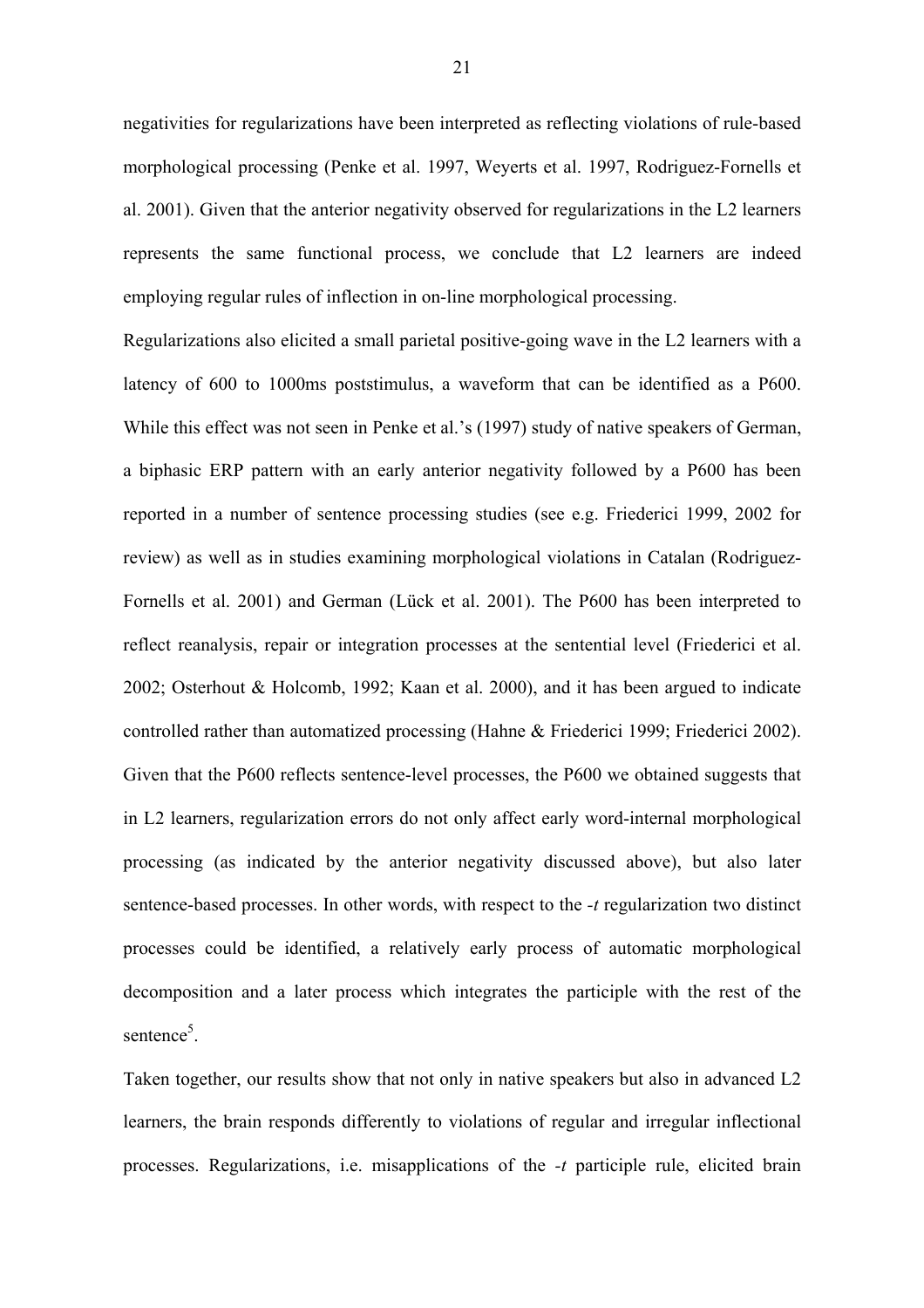signals that are known to be associated with morpho-syntactic rule violations, whereas irregularizations, i.e. misapplications of irregular patterns, did not produce such effects. This suggests that adults make use of rule-based morphological decomposition for processing inflected words, not only in their native language, but also in an L2.

In the next section, we will report results from two experiments examining a different morphological system, German noun plurals, in the same group of L2 learners. Before presenting the experiments on noun plurals, we will first provide a brief description of the German plural system, in addition to some remarks on how noun plurals are formed in the learners' L1 (Russian).

#### NOUN PLURALS IN GERMAN AND RUSSIAN

German has a zero plural form and four overt plural suffixes (-*e*, *-er*, -*(e)n*, *-s*), some of which can co-occur with an altered (umlauted) stem vowel. The use of the different plural allomorphs with specific nouns is arbitrary to varying degrees, and for most of them there are preferred tendencies of plural formation interacting with the gender system and the phonological form of the singular form (see Marcus et al. 1995 for further discussion). In the main ERP experiment on noun plurals, we compared *-s* and *-n* plurals; the following remarks, therefore, focus on these two forms.

What is common to *-s* and *-n* plurals is that in contrast to the other plural forms they do not involve any stem changes ('umlaut'). In other respects, however, they are very different from each other. First, among the five German plural allomorphs *-n* is the most common with a type frequency of 48% and a token frequency of 45% in the CELEX lexical database (Sonnenstuhl & Huth 2002), whereas *-s* is the most uncommon plural form (type frequency: 4%; token frequency: 1.8%). Second, the form that acts most clearly as the regular default is the plural *-s,* despite its low frequency (see Marcus et al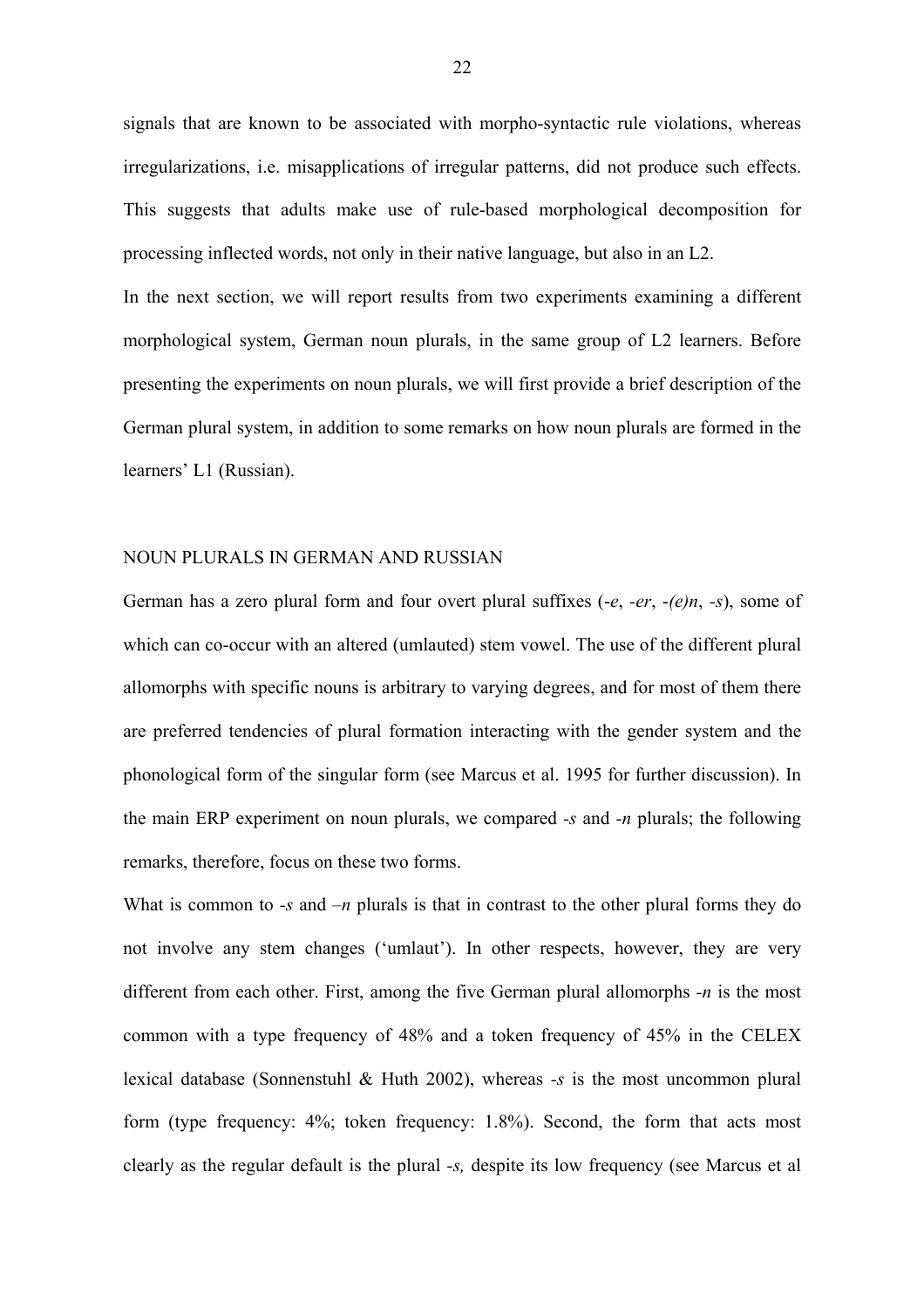1995). The *-s* plural is not restricted to a specific phonological environment and occurs on both vowel-final and consonant-final stems, on masculine, feminine, and neuter nouns. The affix *-s* also serves as the appropriate plural marking whenever a lexical entry is not readily available, i.e. it generalizes to novel, unusual-sounding words and to rootless and headless nouns derived from other categories. None of these properties holds for *-n* plurals. Instead, there are particular morpho-phonological properties of nominal stems that favour *-n* plurals. First, *-n* applies mostly to feminine nouns (83% of *-n* plurals). Second, there is a tendency for *-n* plurals to have a stem-final schwa (37% of *-n* plurals). Note, however, the large number of exceptions, 17% of *-n* plurals apply to masculine or neuter nouns, and 63% do not have stem-final schwas, which make it difficult to formulate an *-n* plural formation rule based on either of these properties. There is only one fully predictable pattern without exceptions: feminine nouns with stem-final schwa take *-n*  plurals. Consequently, this subclass of *-n* plurals has been argued to be rule-based (see e.g. Wunderlich 1999, Wiese 1999, Dressler 1999).

*Russian* makes use of a range of case*-*number morphemes and three declensional patterns for nouns including subdeclensions. Moreover, case-plural morphemes are largely vocalic and often stressed. Timberlake (1993) distinguishes between declension Ia, basically for masculine nouns, declension Ib which is almost exclusively neuter, declension II composed primarily of feminines, and declension III characterized by the syncretic ending *-i* in genitive, dative and locative, with further subdeclensions. Classes Ia, II, and IIIa prefer the nominative plural *-i*, while classes Ib and IIIb have a preference for the nominative plural *-a*. The preferred genitive plural is *–ov/-ev* in class Ia, *-ej* in class IIIa, and  $-\varnothing$  in the remaining classes. In addition, there is stem allomorphy in the plural for recognizable groups of nouns along with deviations from the preferred plural endings. Nationality terms, for example, use an otherwise unique nominative plural ending *-e*,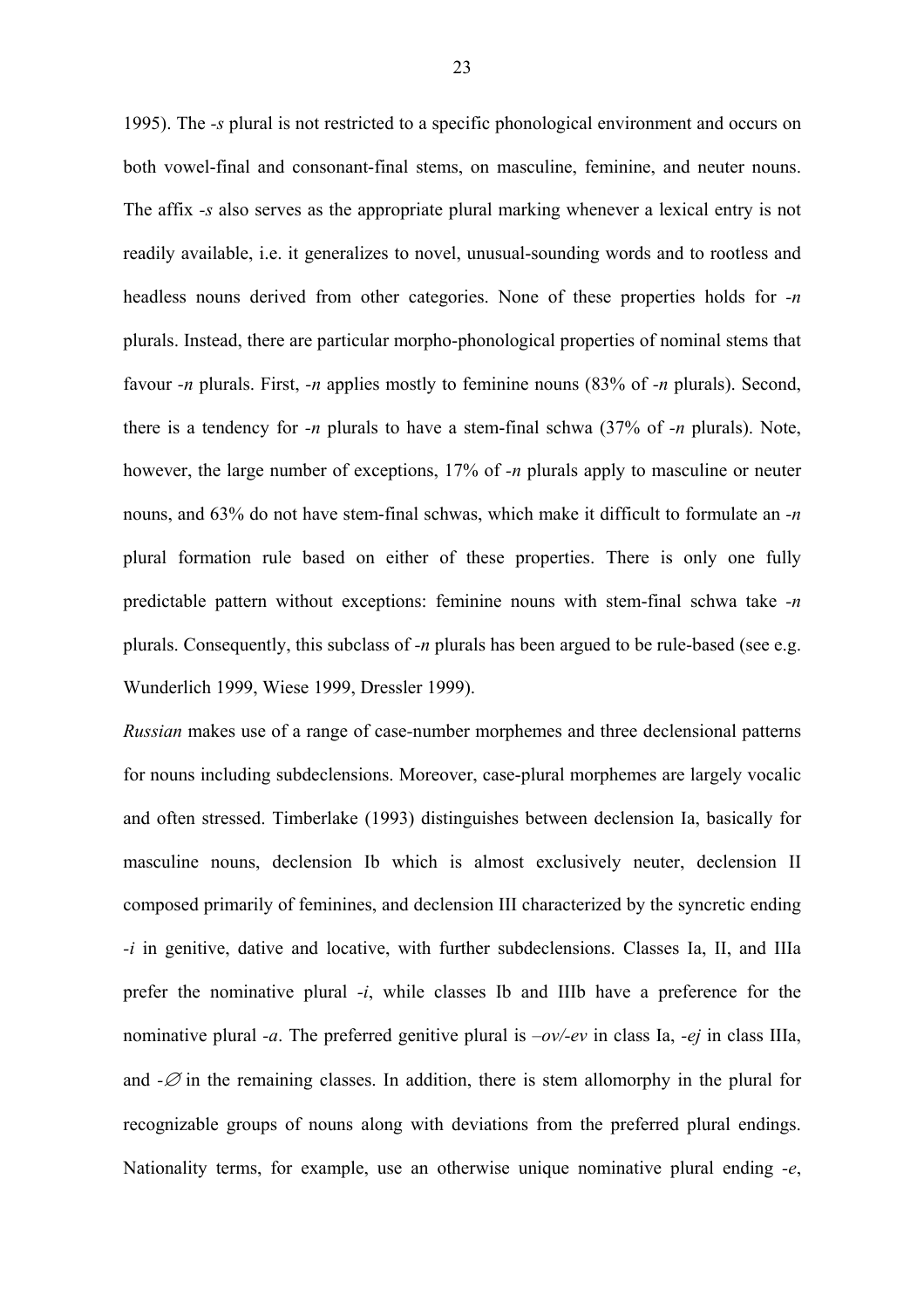borrowings as well as a substantial number of nouns have the nominative plural *-á* implying end stress throughout the plural, e.g. *inspéktor – inspektorá*. Clearly, noun plural formation in Russian is very different from German.

# EXPERIMENT 3: ACCEPTABILITY JUDGMENT OF NOUN PLURALS

The purpose of this task was to determine the generalization properties of the different noun plural forms of German in L2 learners. Specifically, we ask whether the plural *-s* (despite its low frequency) acts as default plural in our group of Russian L2 learners of German in the same way as it does in native speakers of German.

#### *Method*

We employed the paper-and-pencil judgment task from Marcus et al. (1995) in which participants are asked to judge the acceptability of plural forms of nonce nouns. The experimental items were 12 monosyllabic nonce nouns that rhymed with existing German nouns that take irregular plural forms, e.g. *Pund* on analogy with *Hund* - *Hunde* 'dog dogs', and 12 non-rhymes. Each item was first presented in a context sentence in its singular form, followed by 8 test sentences each containing one of the plural forms of German. Participants were asked to rate each sentence on a 5-point scale  $(1 = 'perfectly')$ natural',  $5 =$ 'very unnatural') for acceptability. The critical nonce items were introduced with masculine or feminine gender, and the regular *-s* plural form appeared either as the first or the final item within the 8-items list of plural forms. These factors were counterbalanced across participants yielding four different experimental versions. The experimental sentences were presented in a pseudo-randomized order such that there were no more than three rhyme or non-rhyme items in direct succession. Written instructions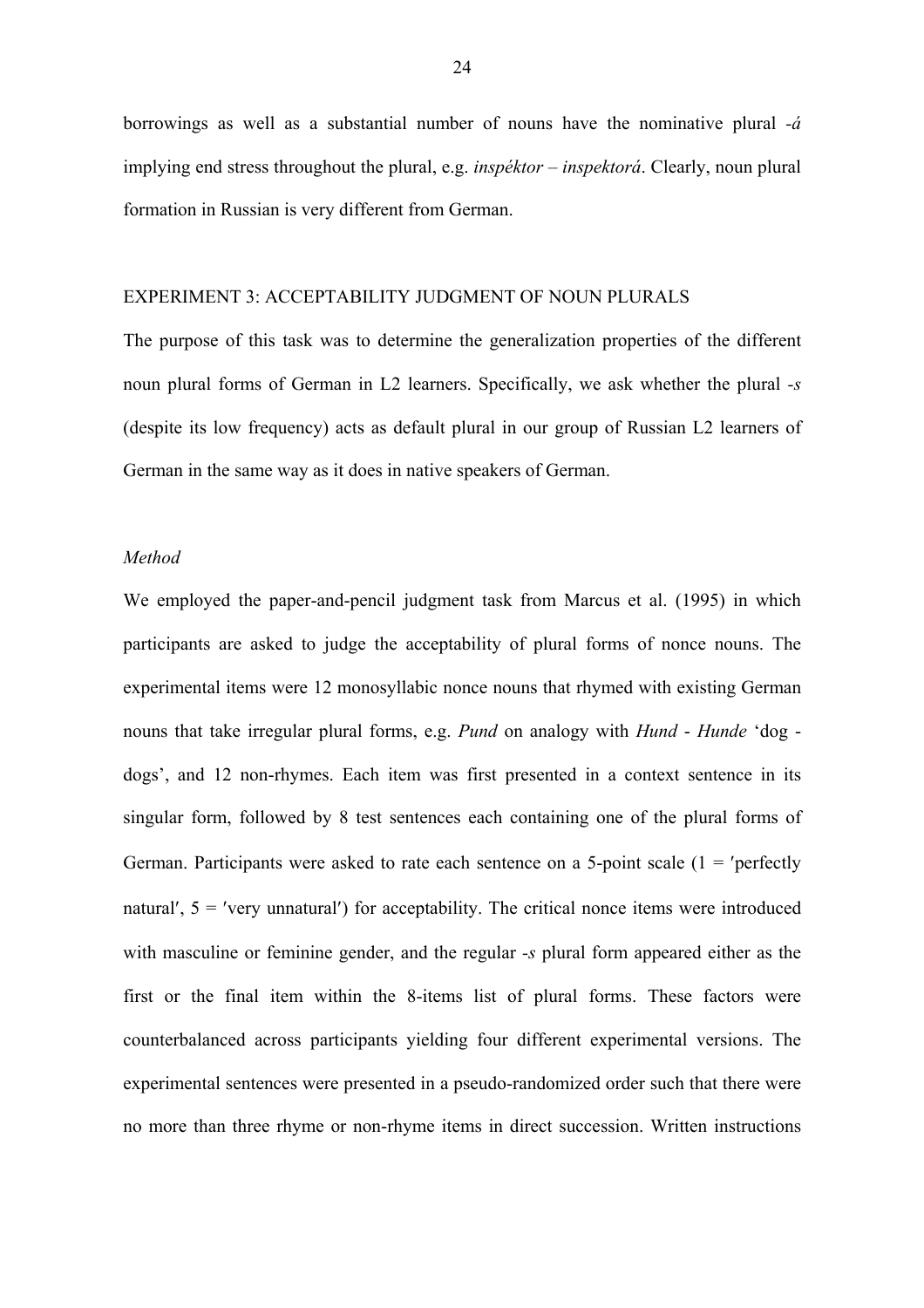were provided emphasizing that there were no correct or incorrect answers and that participants should rely on their intuition; see Marcus et al. (1995) for further details. In the analysis, each rating was subtracted from 6, so that the higher the score the more natural a given plural form. Following Marcus et al., we took the highest rated irregular for comparison with the ratings of the regular *-s* plural. A two-way ANOVA with Regularity (-*s* plurals vs. irregular plurals) and Rhyme (rhyming vs. non-rhyming nouns) as within*-*subjects factors was conducted on the mean rating scores.

#### *Results and discussion*

The L2 learners' mean ratings for the plural forms of rhyming and non-rhyming nonce nouns are shown in Table 2.

#### //INSERT TABLE 2 ABOUT HERE//

Analyses of variance revealed a significant main effect of Regularity  $(F(1, 17) = 13,60,$ *p*<.05) reflecting the fact that ratings for irregular plurals were overall higher than for the -*s* plural. There was no effect of Rhyme (*F* <1), but rather a significant interaction of Rhyme and Regularity  $(F(1,17) = 5.58, p<0.05)$ , indicating that irregular plural forms were judged as better for nouns that rhymed with existing (irregular) nouns than for nonrhymes, whereas *-s* plural forms were judged as better in the Non-Rhyme condition than in the Rhyme condition.

Table 2 shows that the differences between conditions were smaller in size in the L2 learners than in the German native speakers, which could be due to differences in sample size or to the fact that the L2 learners have not yet completely mastered the German plural system, an issue to which we come back below. Crucially, however, the L2 learners' preference patterns for regulars and irregulars are parallel to those reported by Marcus et al. (1995) for native speakers of German. Marcus et al. (1995) found that native German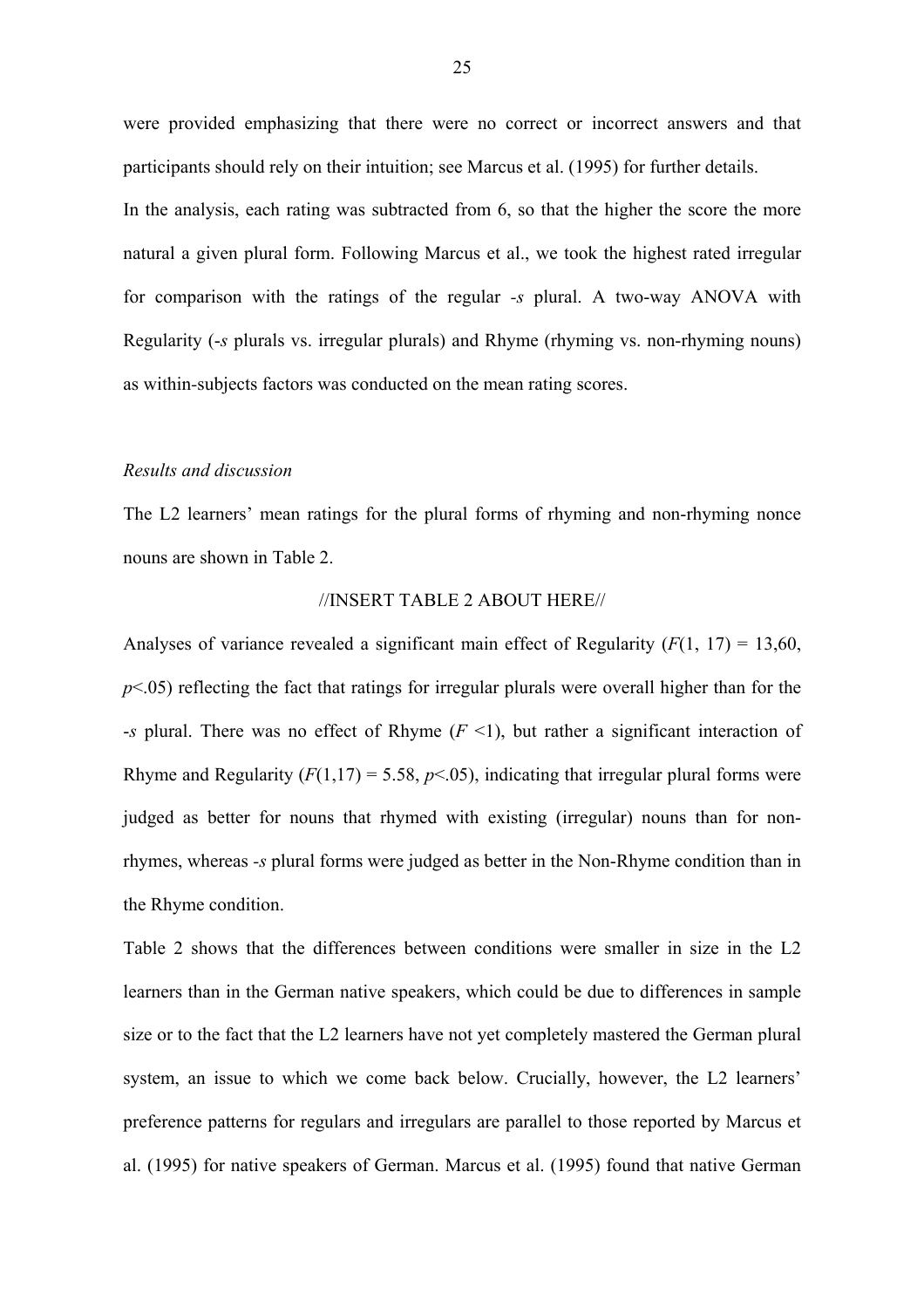speakers judged irregular plurals as overall better than *-s* plurals. More importantly, the L1 speakers showed the same Rhyme-by-Regularity interaction that was found for the L2 learners, with *-s* plurals receiving higher ratings for non-rhymes than for rhymes, and the reverse pattern for irregulars. Thus extensions of irregular plural formation are sensitive to similarity, whereas *-s* plurals are applied elsewhere, even to nouns that are dissimilar to any existing German word. This contrast seems to hold not only for native speakers of German, but also for the group of L2 learners under study.

#### EXPERIMENT 4: ERPs TO CORRECT AND INCORRECT NOUN PLURALS

To examine on-line morphological processing of German noun plurals in L2 learners, we performed an ERP violation experiment with the same group of advanced Russian learners of German that underwent experiments 1 to 3. Recall that in previous experiments with native speakers of German (Weyerts et al. 1997, Lück et al. 2001), regularizations were found to elicit an anterior negativity (which was followed by a P600 in Lück et al.'s auditory ERP study), whereas incorrect regulars produced an N400. Here we ask whether L2 learners show the same or different ERP effects to incorrectly inflected plural forms.

# *Method and materials*

We adopted the design and materials of the auditory ERP violation experiment from Lück et al. (2001). The critical items were matched for the same frequency and morphophonological criteria as detailed in Weyerts et al. (1997). There were 48 critical nouns forming their plural with *-(e)n*. Half of these were masculine and half were feminine. All feminine nouns consisted of two syllables and ended in a schwa. Recall that *-n* plurals on feminine nouns with a stem-final schwa are sometimes regarded as rule-based, and were therefore examined separately from *-n* plurals of masculine nouns which are clearly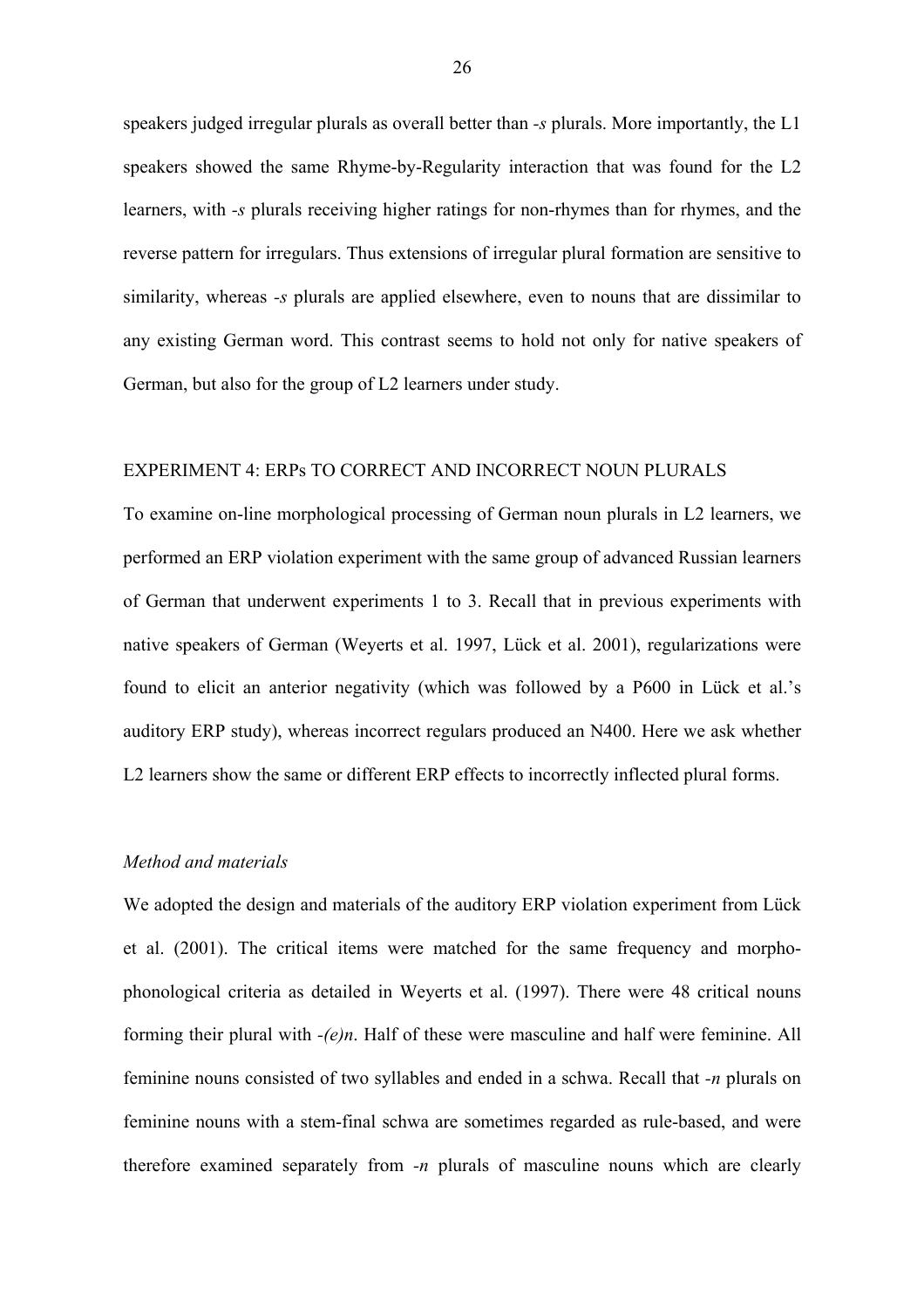irregular. Another 48 critical nouns were examined that require *-s* plurals, none of which had a stem-final vowel. Since most of these items are loan words, these will be referred to as the 'loan word condition'. In addition, 24 surnames served as critical items in the 'proper name condition', all of which require *-s* plurals in German.

Each noun was presented twice, in its correct plural form and with an incorrect plural form. Two types of violation were tested: *default regularizations*, a regular *-s* suffixed to a noun that requires an *-n* plural form (*\*Vases* vs. *Vasen* - 'vases') and *incorrect regulars*, a noun that requires the regular *-s* plural incorrectly suffixed with *-n* (*\*Waggonen* vs. *Waggons* 'wagons'). The critical words were embedded in sentences and always appeared in direct object position followed by an adverbial or a prepositional phrase; examples are shown in  $(2)$ :

- (2) a. Nouns requiring *-n* plurals (masculines):
	- Die Orchester einer Oper brauchen gute *Dirigenten/\*Dirigents* für ihre Aufführungen (The opera orchestras require good conductors for their performances.)
	- b. Nouns requiring *-n* plurals (feminines with stem-final schwa): Frank schenkt seiner Mutter *zwei Vasen/\*Vases* zum Geburtstag (Frank gives his mother two vases for her birthday.)
	- c. Nouns requiring *-s* plurals (loan words): Der Kran belädt die grossen Waggons/\*Waggonen im Hafen. (The crane loads the big wagons in the harbour.)
	- d. Nouns requiring *-s* plurals (proper (sur)names): Das Grillfest am Wochenende wird von den *Lindners/\*Lindnern* organisiert (The weekend barbecue will be organized by the Lindners (= the Lindner family.)

Two different experimental sentences were constructed for each noun, and each of these 240 sentences was presented twice, once with the correct and once with the incorrect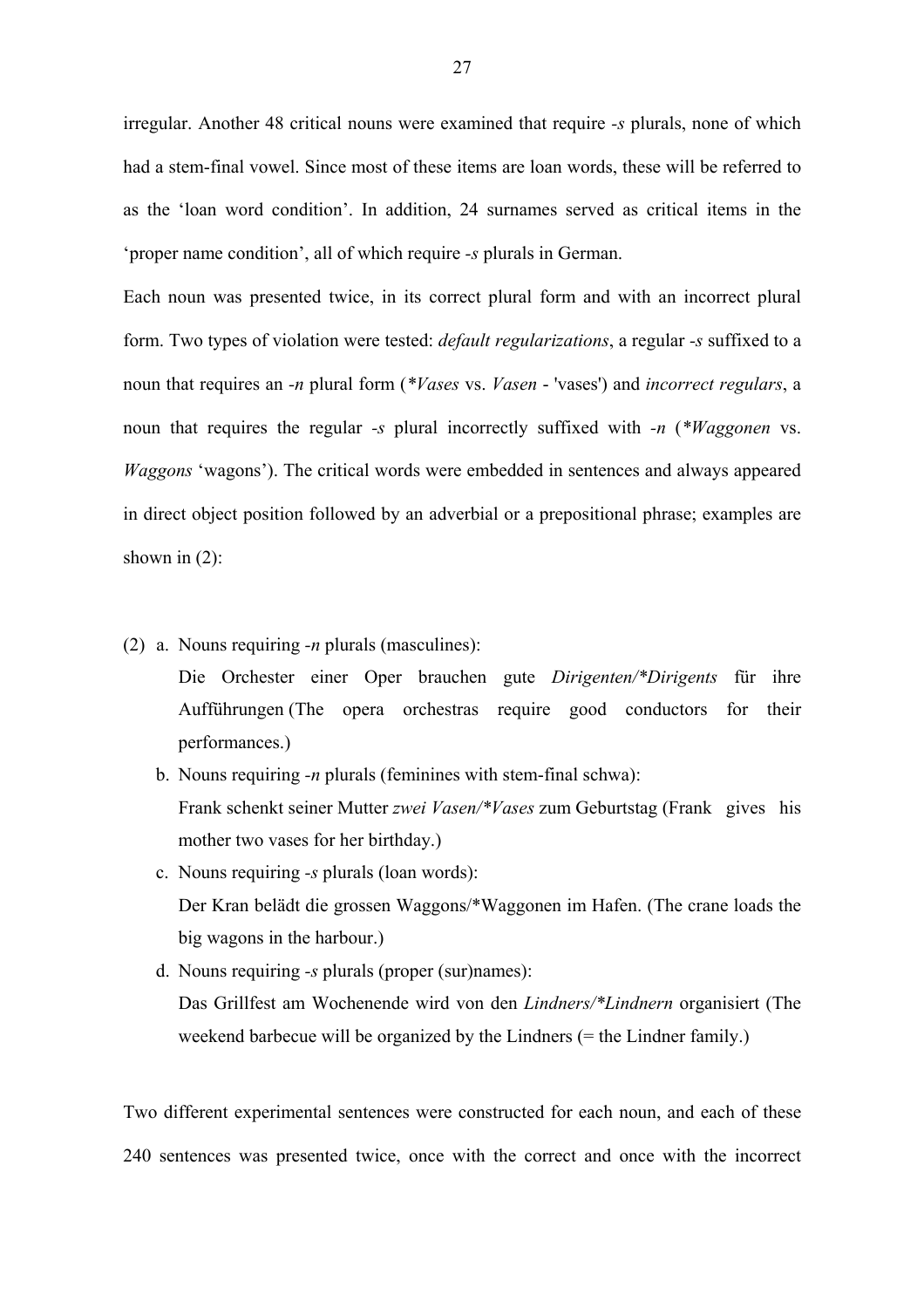plural form of the critical noun. In this way, we made sure that the critical contrast between correct and incorrect plural forms was not affected by different kinds of sentence contexts (see also Besson & Kutas 1993). The different experimental sentences were counterbalanced across subgroups of participants, and each participant received 480 sentences. The order of presentation was pseudo-randomized such that no more than three consecutive items belonged to the same condition, no more than three consecutive trials contained either correct or incorrect plural forms, and repetitions of the same noun were separated by at least 27 intervening sentences.

Sentences were spoken by a trained female speaker of German and recorded onto digital audiotape. They were digitized at a sampling rate of 44 kHz, and stored as separate files for presentation during the experiment.

#### *Procedure*

Participants were seated in a comfortable chair in a soundproof booth 130cm in front of a computer monitor. Sentences were presented via loudspeaker while a fixation signal appeared on the screen. Trials were separated by an inter-trial-interval of 2500ms. After eight sentences, participants listened to a warning tone followed by a 'probe sentence' while a question mark appeared on the screen, and participants were instructed to give a push-button response indicating whether this sentence had been presented as one of the previous eight trials. Half of these probe sentences were exact repetitions of one of the eight sentences shown before and the other half differed with regard to the content words of any of the previous sentences. Participants were given a visual feedback on their responses. They were asked to minimize eye and body movements during the presentation of the sentences. After every 48 sentences, participants were given a short break.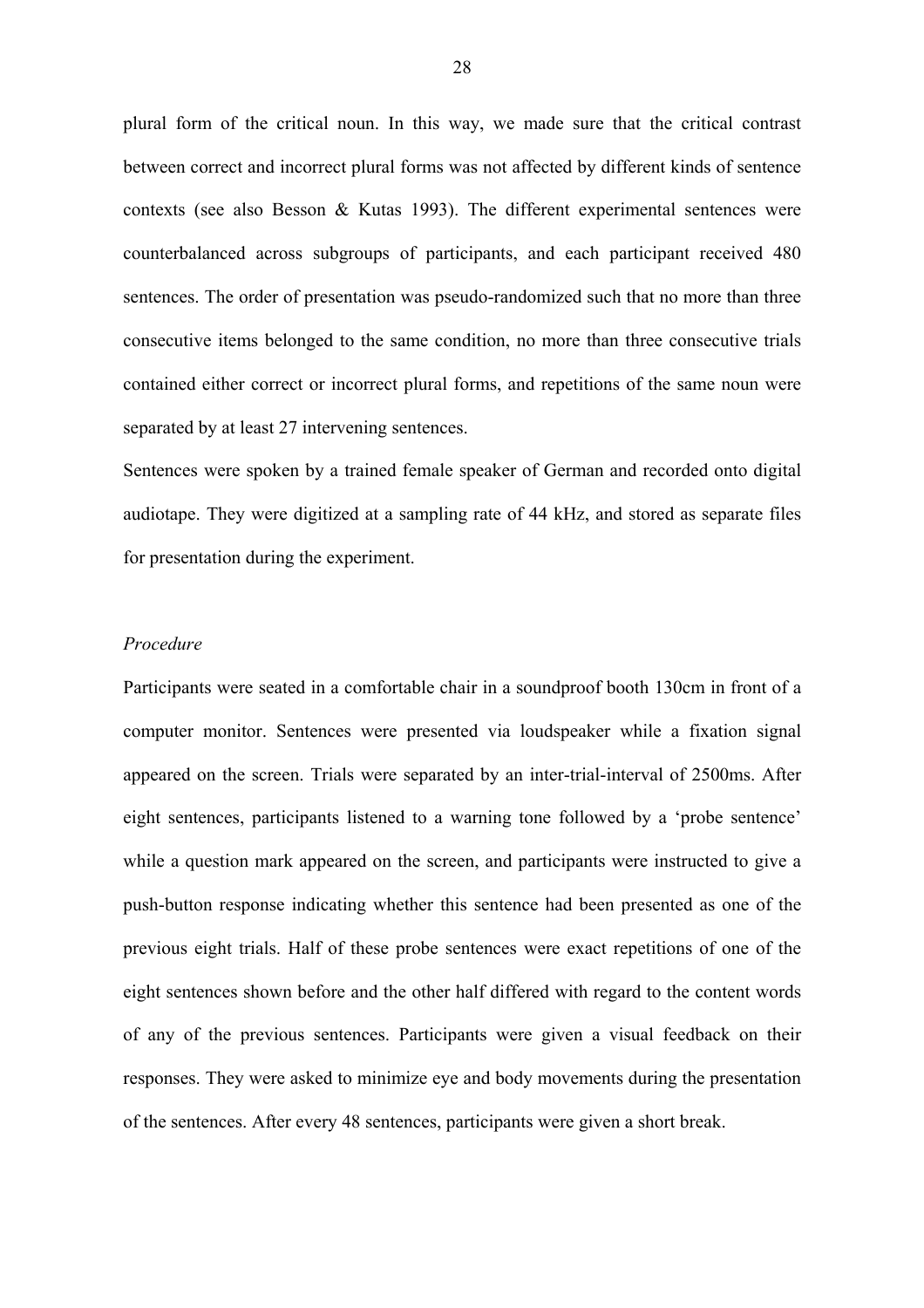The procedures for ERP recording and data analysis were as described for Experiment 2 In the present experiment, ERPs on the critical nouns were computed for 1500ms separately for each participant, electrode and condition. Trials with ocular or amplifier saturation artifacts were excluded from the averages, with an average of 18% rejected trials.

Subsequent to the EEG session all critical nouns were read out to the participants in their singular form and they were asked to generate the corresponding plural forms. This provided additional information as to whether the experimental items including their correct plural forms are familiar to the L2 learners.

#### *Results*

Two sets of behavioral data were gathered in this experiment from the L2 learners, (i) elicited production of plural forms for the critical experimental items after the EEG session, (ii) probe verification. Performance on both tasks was good (>86% correct responses in the elicitation and >91% correct responses in the probe verification task) indicating that the participants carefully listened to the stimuli in order to perform the verification task and that they were familiar with most of the critical nouns and their plural forms. It should be noted, however, that performance on these two tasks was worse than in the corresponding tasks for participles (see Experiment 2).

Visual inspection of the ERP data of the L2 learners reveals a clear contrast between *-s* plural regularizations and incorrect regulars. Regularizations of both masculine and feminine nouns elicited a late positivity between approximately 850 and 1250ms (see Figure 3 and 4). By contrast, misapplications of *-n* plurals to loan words yielded a centrally distributed negativity between 300 and 800ms relative to the correct plural forms (see Figure 5). Finally in the proper name condition, correct and incorrect versions are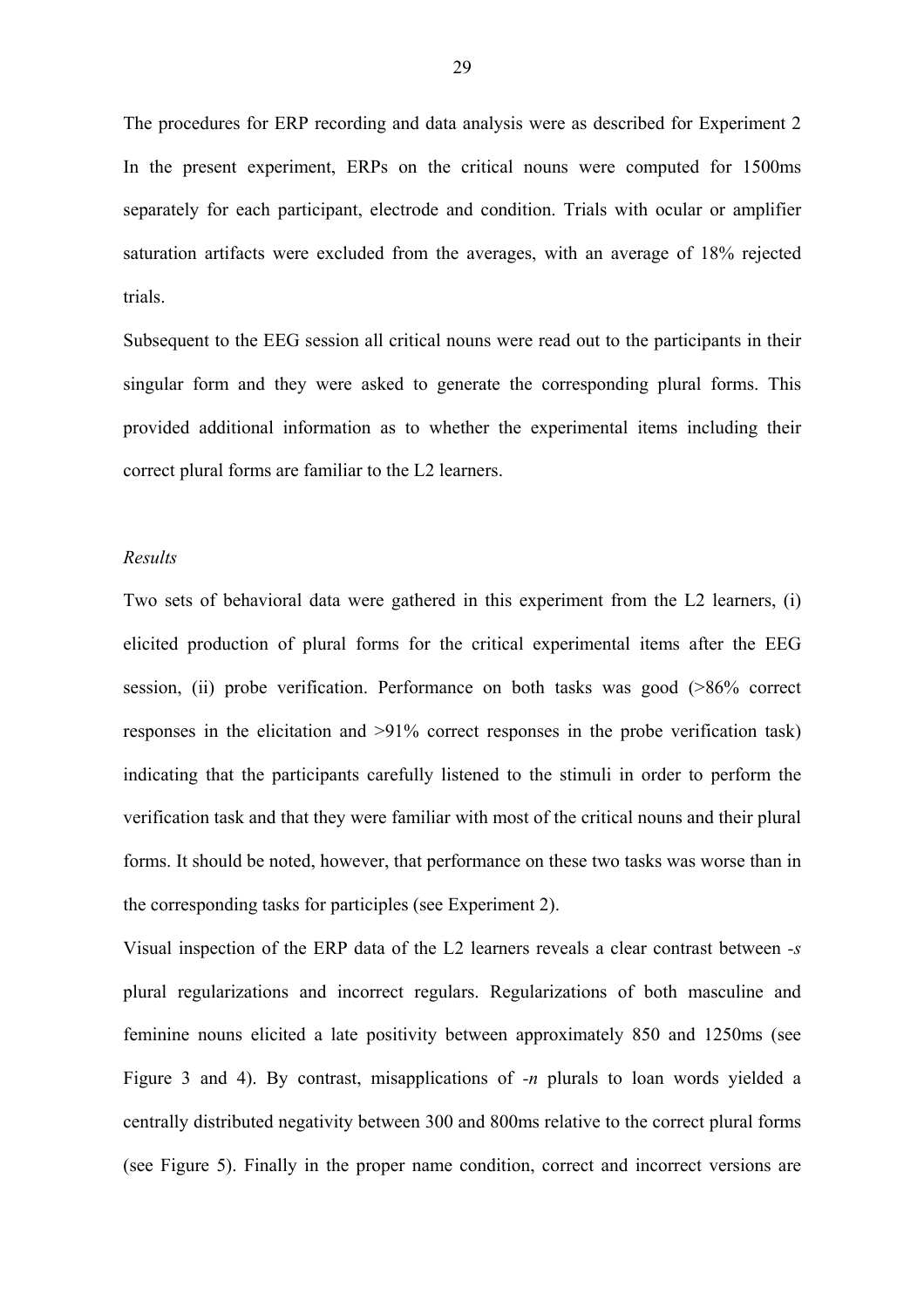seen to only differ slightly at parietal scalp sites, with incorrect items yielding a more negative waveform than the correct ones (see Figure 6).

# //INSERT Figures 3-6 ABOUT HERE//

The factorial design and the electrodes within each region entered into the repeated measure ANOVA were parallel to Experiment 2. With respect to the masculine condition (see Figure 3), statistical analyses for the 850 – 1250ms time window revealed a marginally significant main effect of Condition  $(F(1,17) = 3.37, p < .10)$  and a reliable Condition-by-Hemisphere interaction  $(F(1,17) = 4.55, p \le .05)$ . Subsequent analyses showed that regularized plurals of masculine nouns produced a significantly more positive waveform over the right hemisphere than the correct plural forms (left:  $F(1,17) = 2.13$ ,  $p \le$ .17; right:  $F(1,17) = 4.37$ ,  $p = .05$ ). Analyses on midline positions revealed a reliable main effect of Condition  $(F(1,17) = 4.76, p < .05)$ . To test for a possible anterior negativity which had been observed in native speakers, an additional analysis was conducted on the data in Figure 3 for the time interval of 300 – 550ms, which did, however, not reveal any significant effects for the factor Condition.

Regarding the feminine condition (Figure 4), analyses for the time window  $850 - 1250$  ms revealed a significant Condition-by-Site interaction  $(F(2,34) = 4.07, p \le 0.05)$  as well as a reliable three-way interaction of Condition, Hemisphere and Site  $(F(2,34) = 5.22, p \le 0.05)$ . Regularized feminine nouns elicited significantly more positive waveforms than their correct counterparts over posterior electrode sites (left central:  $F(1,17) = 3.61$ ,  $p < 10$ ; left posterior:  $F(1,17) = 5.22$ ,  $p < .05$ ; right posterior:  $F(1,17) = 5.03$ ,  $p < .05$ ). For midline positions there was a significant Condition-by-Electrode interaction  $(F(2,34) = 4.11, p \le$ .05). Subsequent analyses showed a significant effect of Condition at Pz (*F*(1,17) = 4.41, *p* = .05). Again, as for the masculine condition, an additional analysis for the time window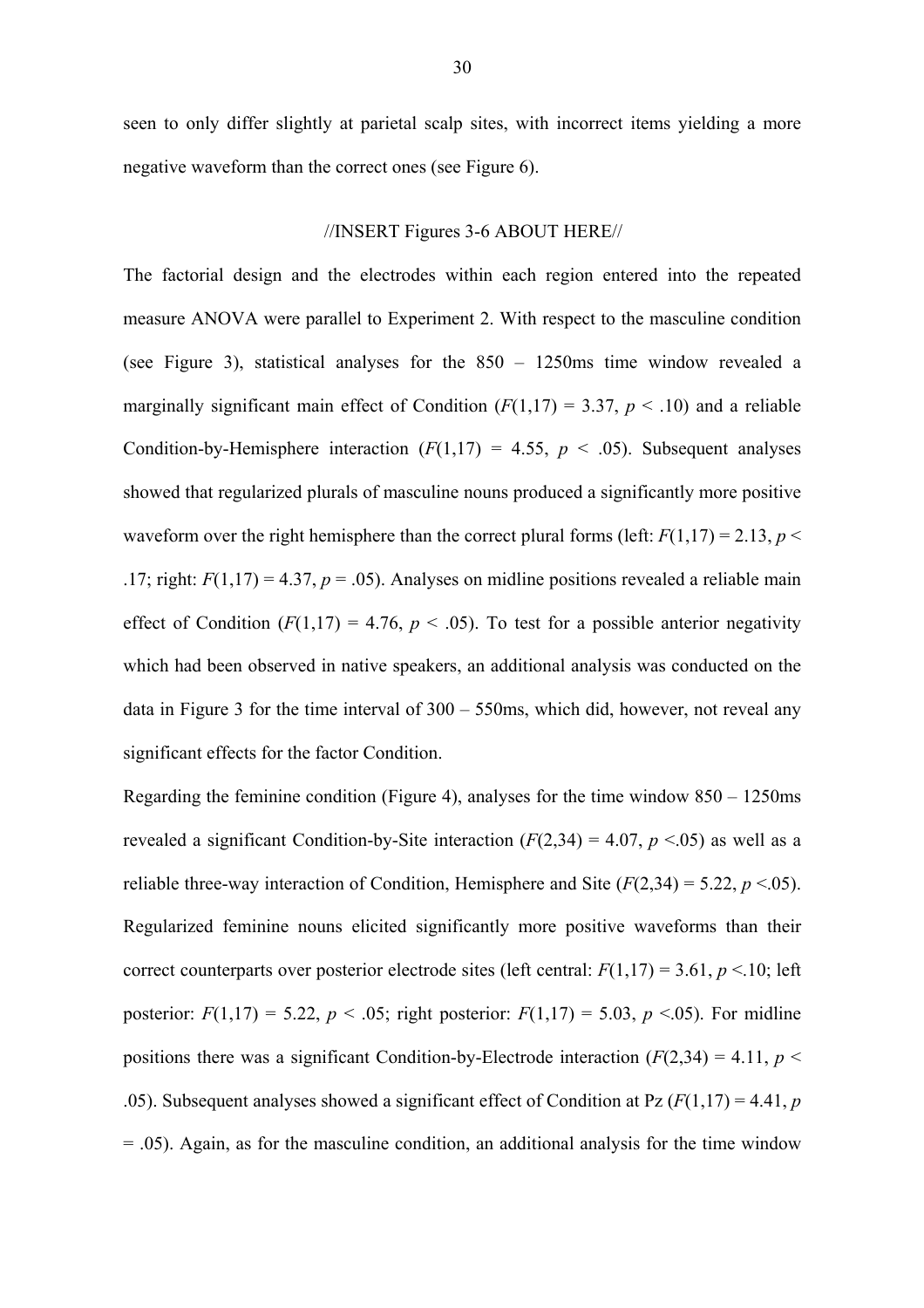of 300 – 550ms did not reveal any reliable effects of Condition; hence there were no signs of an anterior negativity.

These statistical analyses confirm that in our L2 participants, *-s* plural regularizations of both masculine and feminine nouns that require *-n* plurals in German are associated with a broadly distributed long-lasting positivity, parallel to what was found for native speakers of German (Lück et al. 2001). By contrast, the additional anterior negativity that these two conditions elicited in L1 speakers was not seen in the L2 learners, either for masculines or for feminines.

Concerning incorrect regulars, i.e. *-n* plurals of (loan) words that require *-s* plurals in German (see Figure 5), analyses in the 300 – 800ms time window revealed a highly significant main effect of Condition for lateral  $(F(1,17) = 9.41, p < .01)$  and midline electrodes  $(F(1,17) = 8.29, p < .01)$  which did not interact with any topographical variables. This confirms the centrally distributed negativity for incorrect regulars seen in Figure 5.

With respect to the proper name condition visual inspection of Figure 6 suggested a more negative waveform between 500 – 900ms as well as between 900 – 1500ms over posterior positions. ANOVAs for the 500 – 900ms time window revealed a marginally significant interaction of Condition and Site  $(F(2,34) = 3.03, p \le 10)$  for lateral electrodes and a significant interaction of Condition and Electrode ( $F(2,34) = 3.90$ ,  $p \le 0.05$ ) for midline electrodes. Subsequent analyses showed a reliable effect of Condition in the posterior region  $(F(1,17) = 5.82, p \le 0.05)$  and at Pz  $(F(1,17) = 5.88, p \le 0.05)$ . For the later time window (900 - 1500ms), there was a marginally significant interaction of Condition and Site  $(F(2,34) = 4.16, p \le 06)$ . However, when analyses were calculated for each Site separately only the posterior region revealed a marginally significant effect of Condition  $(F(1,17) = 3.13, p \le 10)$ . There was also a significant interaction of Condition and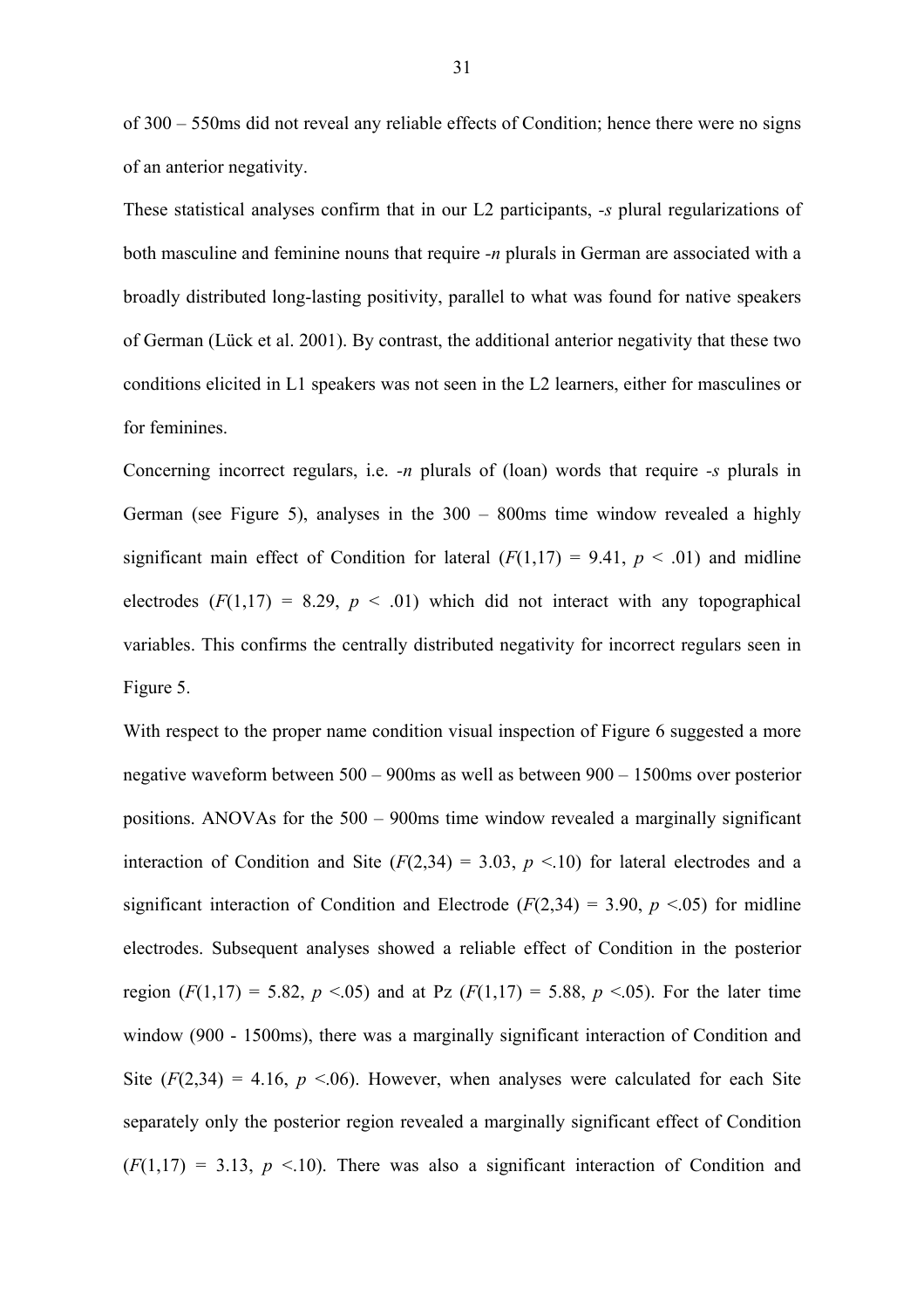Electrode for the midline positions  $(F(2,34) = 5.72, p \le 0.05)$  which gave rise to a reliable Condition effect at Pz  $(F(1,17) = 4.49, p < 0.05)$ .

## *Discussion*

The results of this experiment show that the two kinds of morphological violation we tested, regularizations and incorrect regulars, elicited clearly different brain responses in advanced adult L2 learners. Regularizations, i.e. *-s* plurals appearing on masculine or feminine nouns that require *-n* plurals in German, elicited a late positivity, an ERP component that in terms of its timing and distribution can be identified as a P600. Incorrect regulars, on the other hand, yielded an N400-like waveform, i.e. a centrally distributed negativity between 300 and 800ms. This effect was stronger in the loan word condition than for proper names, and in the proper name condition it occurred relatively late (after 500ms) and had a more parietal distribution. Crucially, however, the negativity found for incorrect regulars, of both loan words and proper names, represents a clearly different ERP component from the late positivity (P600) that was seen for *-s* plural regularizations of both feminine and masculine nouns.

The central negativity for incorrect regulars has also been found for native speakers of German in both the visual and the auditory ERP studies (Weyerts et al. 1997, Lück et al. 2001) and has been argued to reflect the processing of an unexpected or anomalous word. Indeed, from a linguistic perspective misapplications of *-n* plurals to nouns that take *-s*  plurals in German produce items that are similar to pseudo-words, e.g. \**Waggonen*  'wagons', whereas correct regulars (*Waggon-s*) are existing (morphologically complex) words. The central negativity we found for incorrect regulars in both the L2 learners and the German native speakers corresponds to this difference, and it resembles the N400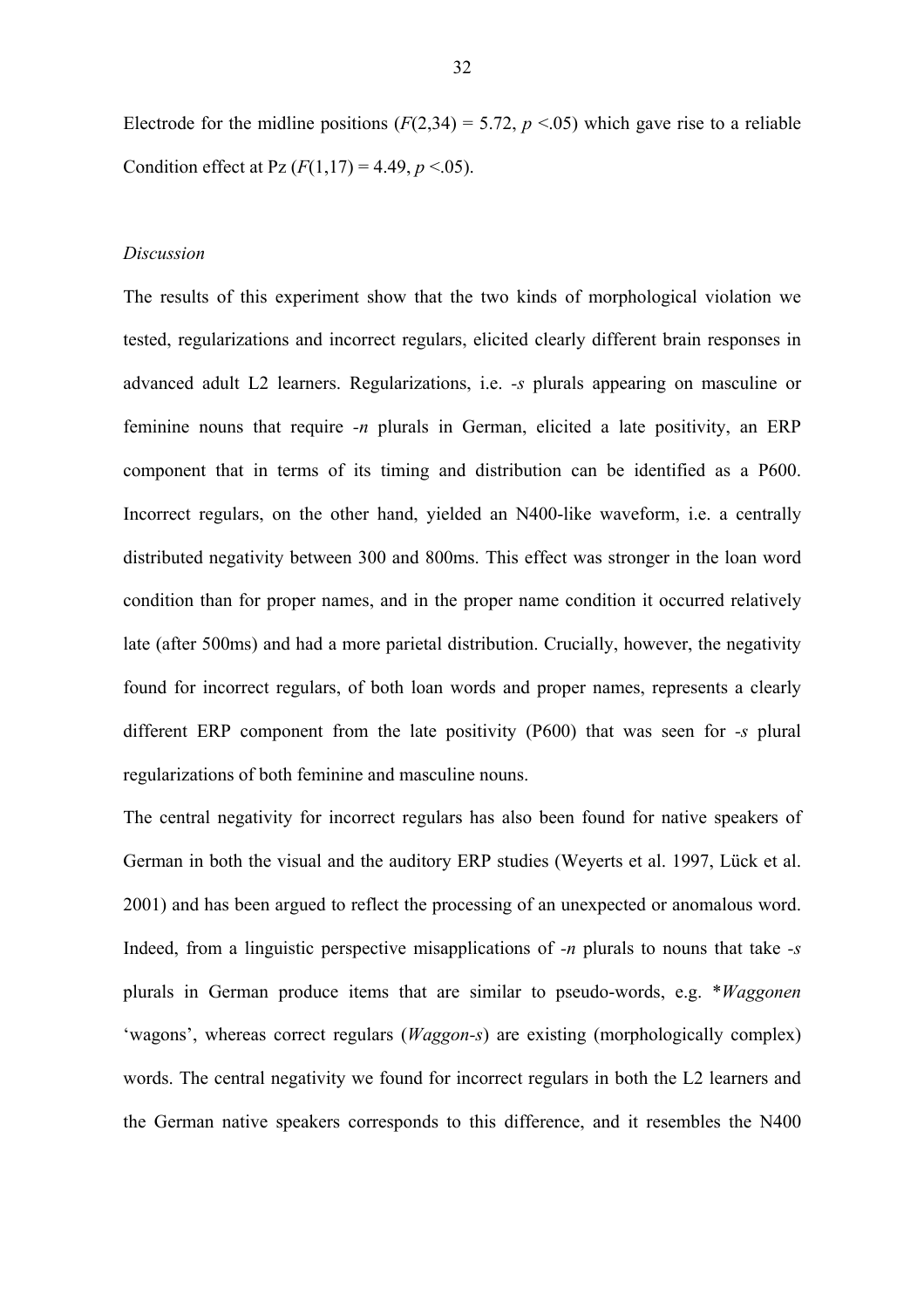effect seen in many previous studies for anomalous or unexpected words, e.g. for pronounceable pseudo-words (Rugg 1987).

We interpret the late positivity (P600) as resulting from the L2 learners' recognition of a morpho*-*syntactic rule violation. Hence, it occurs with misapplications of the *-s* pluralization rule, but not with misapplications of irregular patterns. This effect was also seen in Lück et al.'s (2001) study of native speakers of German. Note, however, that an additional left anterior negativity was found to precede the P600 in the L1 speakers, suggesting that in native speakers of German, regularization errors affect both early wordinternal processing as well as later sentence-based processes. It is conceivable that an *-s* plural regularization error is initially subject to (possibly automatic) processes of morphological parsing by which the inflected word is decomposed into its constituent morphemes; the anterior negativity could reflect the morphological rule violation detected at this level. At a later stage of processing, the regularized plural form has to be integrated with the rest of the sentence, and the P600 effect that Lück et al. found for L1 German speakers suggests that regularization errors cause additional processing at this level, perhaps because participants try to repair or reanalyze the regularized plural form before integrating it with the rest of the sentence. Given this account of the biphasic ERP pattern in native speakers, our present findings indicate that the L2 learners do not employ early processes of word-internal morphological decomposition to parse a plural regularization error, hence the lack of an anterior negativity, but employ repair and integration processes at a later stage of processing, as indicated by the P600.

## GENERAL DISCUSSION

The most salient and consistent result of the present study is that advanced adult L2 learners respond differently to violations of regular and irregular inflection during on-line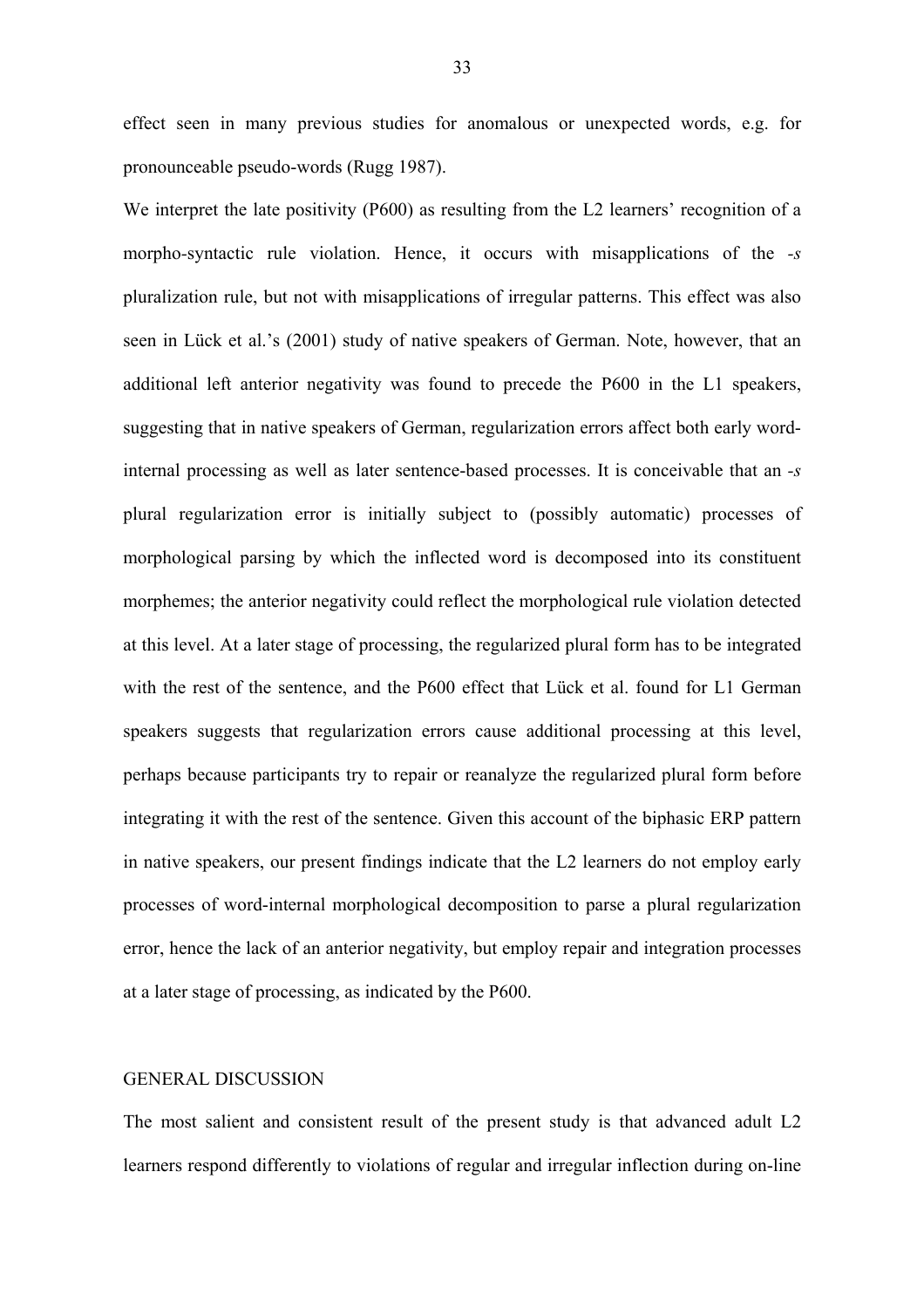morphological processing. For misapplications of regular rules of inflection, they showed ERP effects that have independently been argued to tap morpho-syntactic processing, namely an anterior negativity and/or a P600, whereas for misapplications of irregular inflection, they showed an ERP effect (the N400) that has been claimed to be characteristic of lexical processing. Even more strikingly, this contrast in the L2 learners' brain responses to morphological violations was found for two rather different inflectional systems, participle formation and noun plurals, which differ both in terms of their structural properties and vocabulary distribution (see e.g. Marcus et al. 1995).

The current set of ERP results is consistent with the fundamental distinction made in dualmechanism models of inflection between full-form storage of lexical entries for irregulars versus rule-based morphological decomposition for regulars; see e.g. Pinker (1999) and Clahsen (1999). From the perspective of a dual-mechanism model of inflection, a *-t* participle affix appearing on an irregular verb or an *-s* plural incorrectly affixed to an existing noun produces stem+affix combinations that represent misapplications of a default rule to a verb or a noun that would normally block the rule. By contrast, irregular participles and noun plurals are said to be stored in memory together with their inflectional endings. Hence, misapplications of irregular patterns do not involve violations of (default) rules. The brain responses seen in L2 learners for the two kinds of morphological violation, i.e. 'morpho-syntactic' ERP components for rule violations and a lexical N400 for misapplications of irregular patterns, are compatible with this distinction and suggest that the two processing routes posited by dual-mechanism models of inflection (lexical storage and morphological decomposition) are also accessible and employed by L2 learners.

Comparing the ERP effects in the L2 learners with those of native speakers in the same experiments reveals not only similarities, but also an interesting difference. While N400

34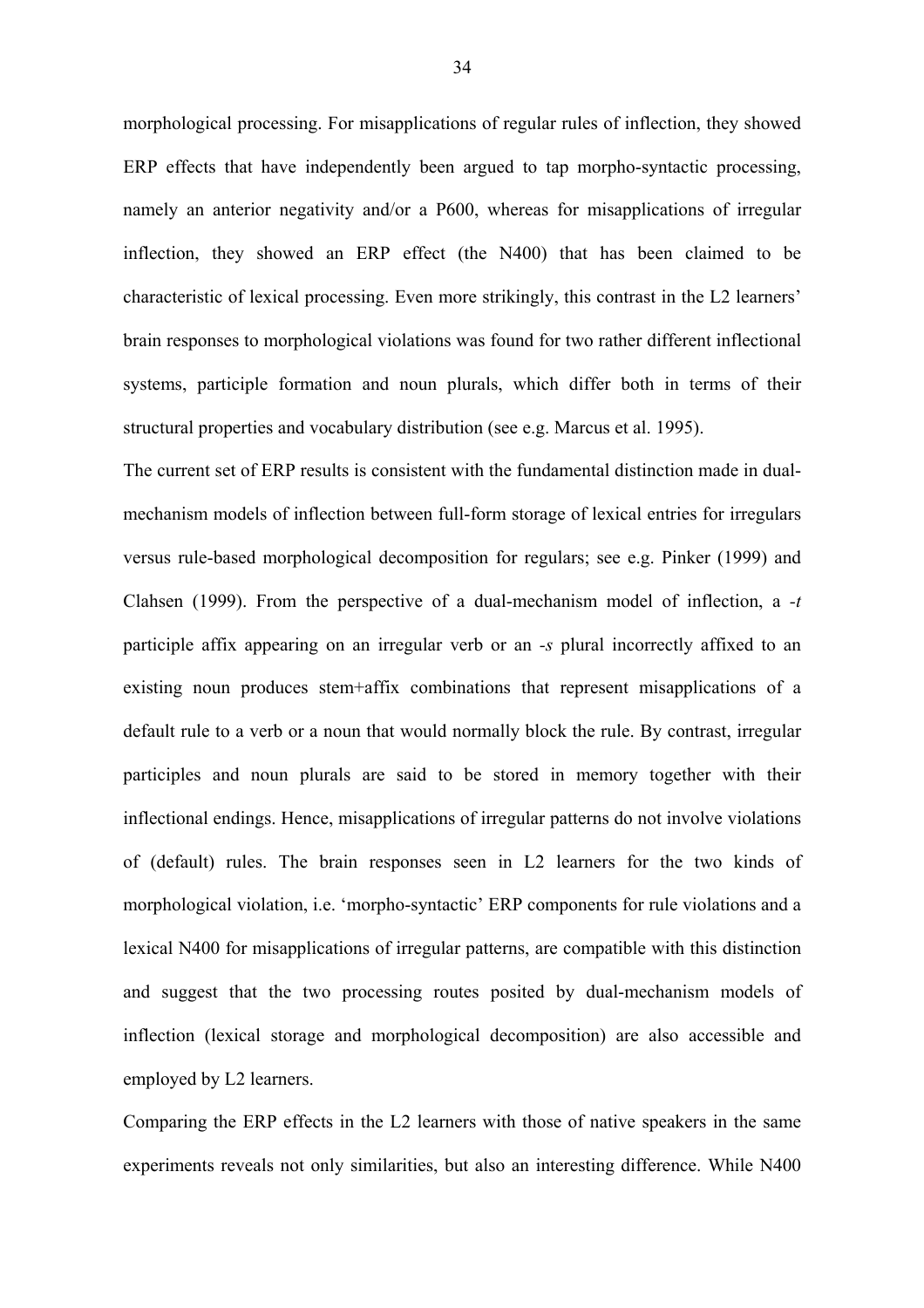and P600 effects were seen in both the L1 and the L2 speakers, anterior negativities in the native speakers were more focal and more consistent across experiments than in the L2 learners. In native speakers of German, a (left) anterior negativity was found in three different experiments on participles (Penke et al. 1997) and in both the visual and the auditory ERP studies on noun plurals (Weyerts et al. 1997, Lück et al. 2001). In the L2 learners, a relatively broad anterior negativity was found for participles, but not for noun plurals. The anterior negativity observed in ERP violation studies of inflection in native speakers has been argued to reflect early automatic processes of word-internal morphological decomposition. If this is correct, then our present findings might mean that L2 learners are less consistent in employing these processes than native speakers. For *participles*, the anterior negativity suggests that L2 learners decomposed the regularized form and recognized the rule violation at an early stage of word-internal processing. For *plurals*, however, the P600 without an anterior negativity suggests that it is only at the later (possibly sentence-level) stage that the L2 learners process regularization errors like native speakers of German.

Linguistic differences between participle and noun plural formation are likely to be responsible for the fact that the L2 learners showed an anterior negativity for *-t* participle but not for *-s* plural regularizations. Note first that the German noun plural system is rather unusual in that it has a default rule (the plural *-s*) which has an extremely low frequency, which means that more than 95% of the German nouns form their plurals according to one of the various irregular patterns. With respect to participle formation, the frequency distribution and the similarity patterns are more common in that irregular verbs are clearly less frequent than regular ones. Moreover, the plural system is linguistically more diverse in that it comprises five different endings while participle formation only involves the choice between *-t* and *-n*. Finally, in relation to our group of Russian learners of German,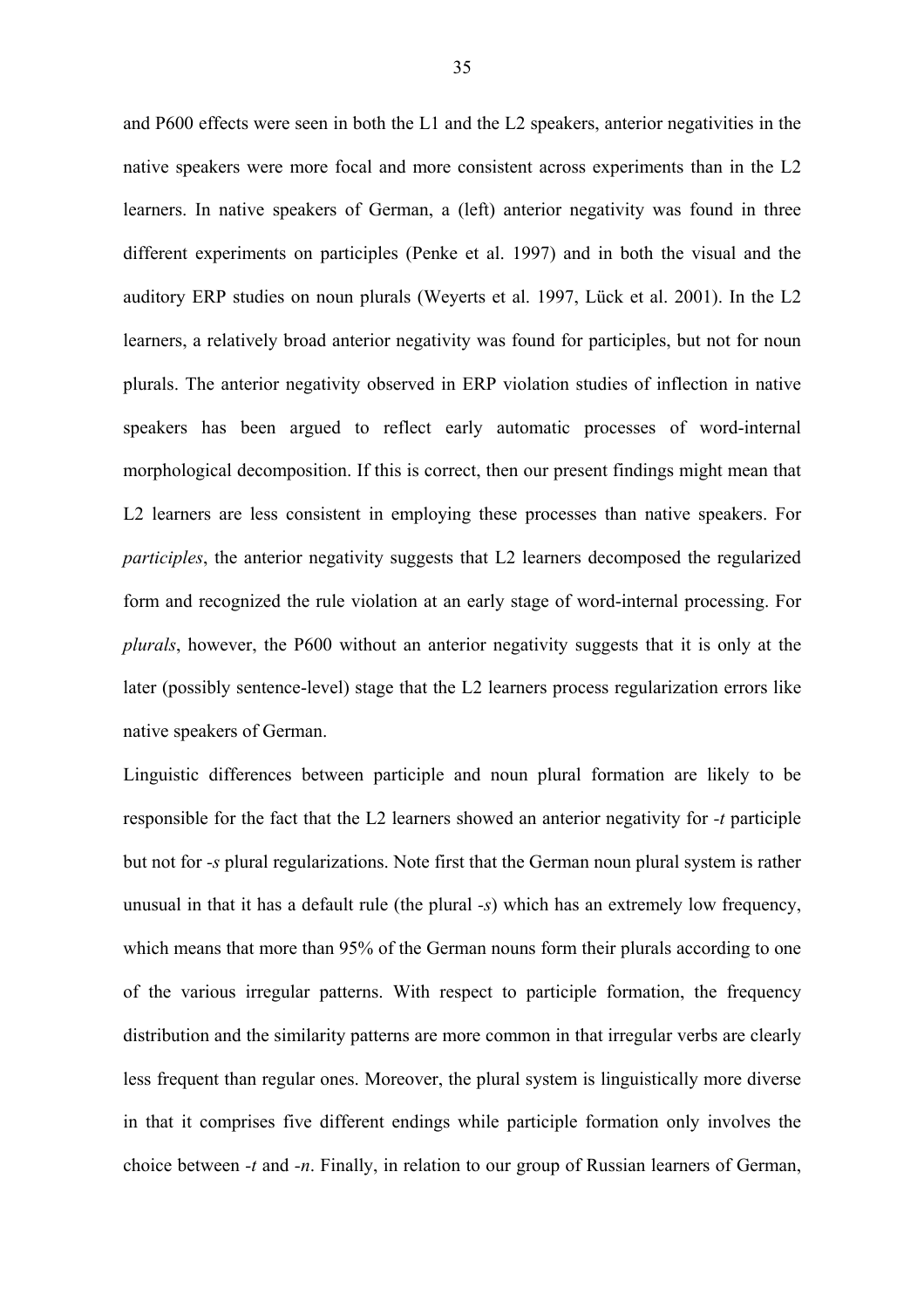it should be noted that both languages share the two participle endings *-t* and *-n*, while noun plural marking in Russian involves affixes and other morpho-phonological changes that are very different from those of German. All these factors may make it easier for (Russian) L2 learners to acquire German participle formation in native-like ways than to learn the noun plural system of German.

There are indeed indications in the behavioral data of Experiments 2 and 4 that noun plural formation in the learners' L2 is less stable than that of participles. Elicited production on the critical items used in the two ERP experiments yielded considerably worse correctness scores for plurals than for participles. Recall that 14% of the elicited plural forms in Experiment 4 were incorrect, while there were hardly any errors for participles, indicating that the L2 learners were less confident in plural than in participle formation. The differences found in the L2 learners' ERP patterns for plurals and participles fit in with these observations. It seems that in our L2 participants plural formation is less stable than participle formation and that this has repercussions for processing, with the L2 learners relying less on early word-internal decomposition when processing plurals than participles. Thus, the L2 learners are not only more confident in forming participles than noun plurals, their processing of participles is also more automatized and native-like than that of plurals.

# *A comparison with other ERP studies on L2 processing*

Previous ERP studies investigating *lexical-semantic processing* in L2 learners and bilinguals obtained N400 effects for semantic anomalies (Ardal et al. 1990, Weber-Fox & Neville 1996, Hahne 2001, Hahne & Friederici 2001) and pronounceable non-words (McLaughlin 1999) in the non*-*native speakers which were similar to those found in studies with L1 speakers, even though it appeared that in adults who acquired the L2 after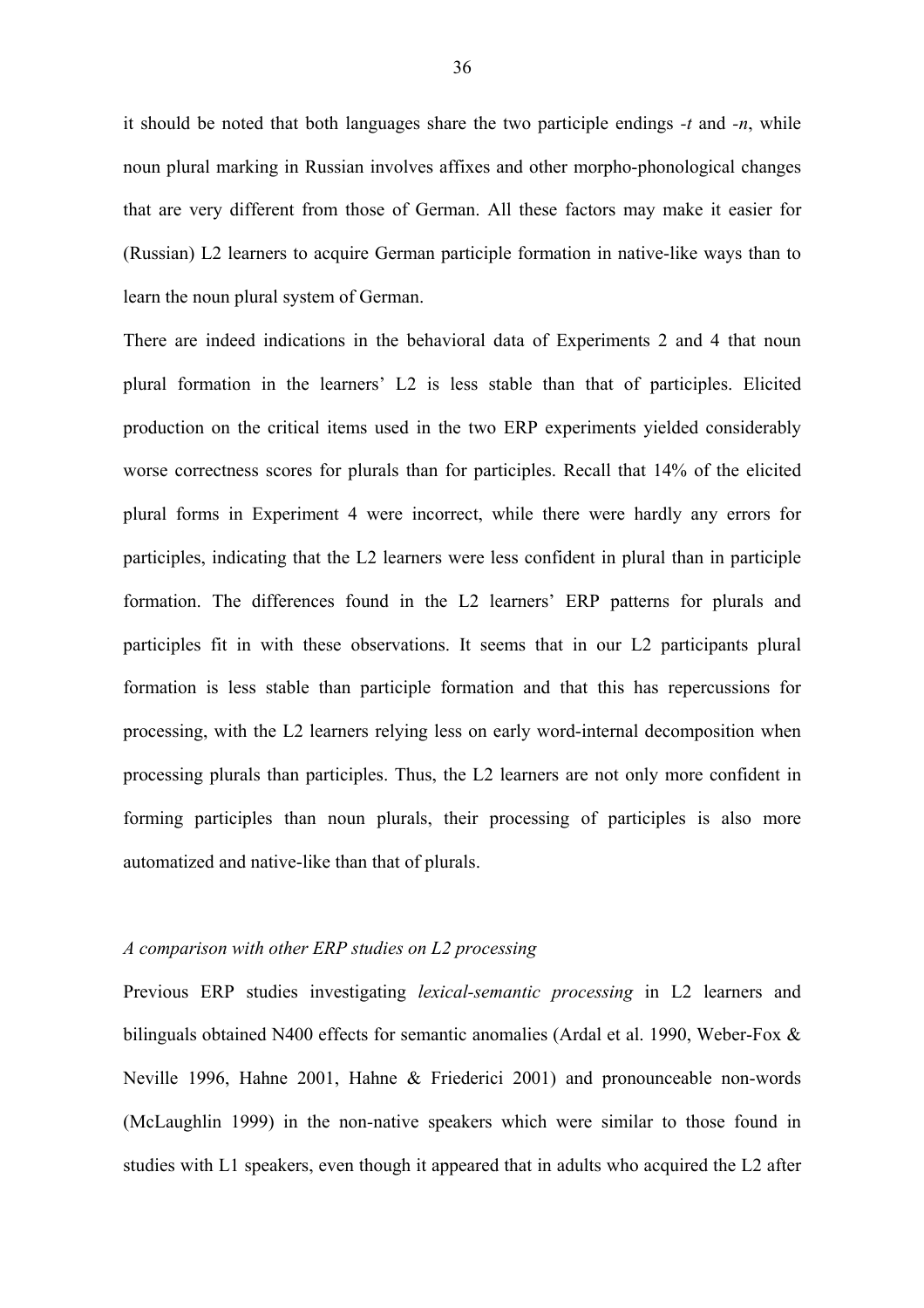childhood, the N400 had a delayed peak latency compared to native speakers (see Weber-Fox & Neville 1996, Hahne 2001, Hahne & Friederici 2001).

Previous ERP studies of *morpho-syntactic processing* in non*-*native speakers demonstrated P600 effects for phrase-structure violations (Hahne 2001, Weber-Fox & Neville 1996) and violations of subject-verb agreement and gender concord (Sabourin 2003). Again, there were indications in all these studies that the ERP effect was delayed in adult L2 learners with a later onset and/or longer duration than in native speakers. Moreover, the learners' proficiency in the L2 seems to affect the ERP findings. Hahne (2001) found a P600 effect for a group of highly proficient Russian learners of German, but when Hahne & Friederici (2001) administered the same experiment to a group of Japanese L2 learners with a lower proficiency in German, there were no significant differences between the correct sentences and the phrase-structure violations in any relevant time window. Likewise, Friederici et al. (2002) report findings from an artificial grammar experiment in which adult subjects were trained on an artificial language system (BROCANTO) to a level at which they were highly proficient and produced hardly any errors. A subsequent ERP experiment examining syntactic violations in BROCANTO revealed the familiar biphasic ERP pattern known from comparable studies of natural languages in native speakers, i.e. an early negativity followed by a P600. Finally, Sabourin (2003) found a P600 for gender concord violations, but only in the subgroup of German L2 learners of Dutch, who Sabourin independently demonstrated to be more proficient in L2 gender marking than the other subgroups of L2 learners she tested. Taken together, these results suggest that at least in domains in which they are highly proficient, L2 learners can employ the same processing mechanisms as L1 speakers.

Our results support this conclusion. We did not only find N400 and P600 effects in nonnative processing in different inflectional domains, but also an anterior negativity for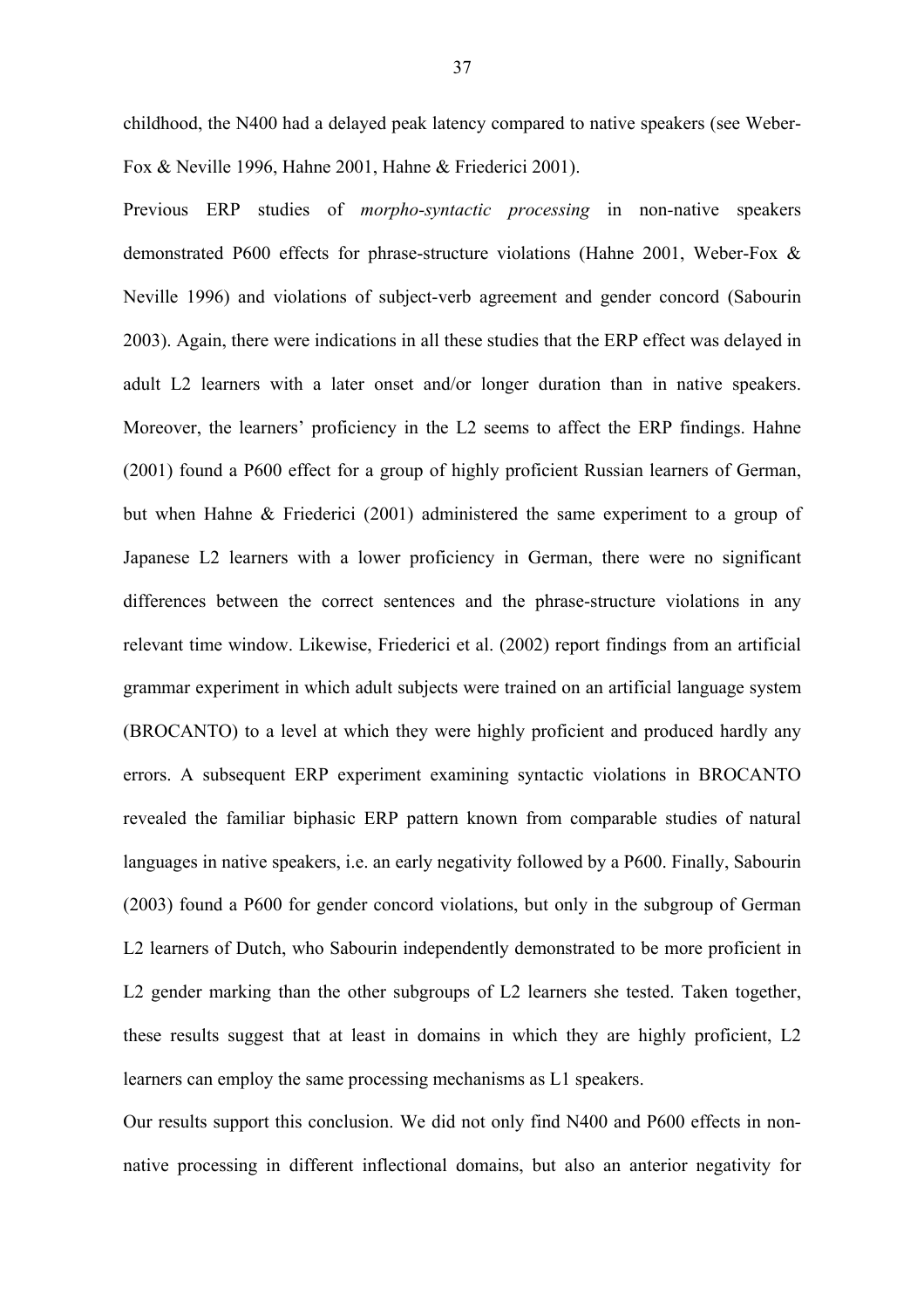regularized participles in the same time window as for native speakers. It is true that this component had a left anterior maximum in the L1 speakers and occurred bilaterally in our L2 learners, but topographic variations of anterior negativities in early time windows have also been observed for L1 processing in a number of ERP studies (Rodriguez-Fornells et al. 2001, Gross et al. 1998, Weyerts et al. 2002). The anterior negativity for the L2 learners falls within that range of variation and can therefore be regarded as an instance of a 'morpho-syntactic negativity'. If this interpretation is correct, then our findings show that rule-based morphological processing is indeed employed by adult L2 learners, at least for grammatical phenomena (in our case participle formation) in which they are highly proficient and confident.

#### **CONCLUSION**

The results of the present study show regular/irregular contrasts in adult L2 learners' processing of inflected words. In processing grammatical rule violations, the L2 learners evidenced ERP components (an anterior negativity and/or a P600) that have been linked to morpho-syntactic processing, and for misapplications of irregular inflection, they showed an ERP effect (the N400) that has been claimed to be characteristic of lexical processing. These results indicate that the two processing routes posited by dual-mechanism models of inflection (lexical storage and morphological decomposition) are also accessible in second language processing of inflected words, at least by advanced learners and in inflectional domains in which they are highly proficient.

# ACKNOWLEDGEMENTS

Supported by the Leibniz Prize awarded to Angela Friederici by the German Science Foundation and two Visiting Research Scholarships awarded by the Max-Planck-Institute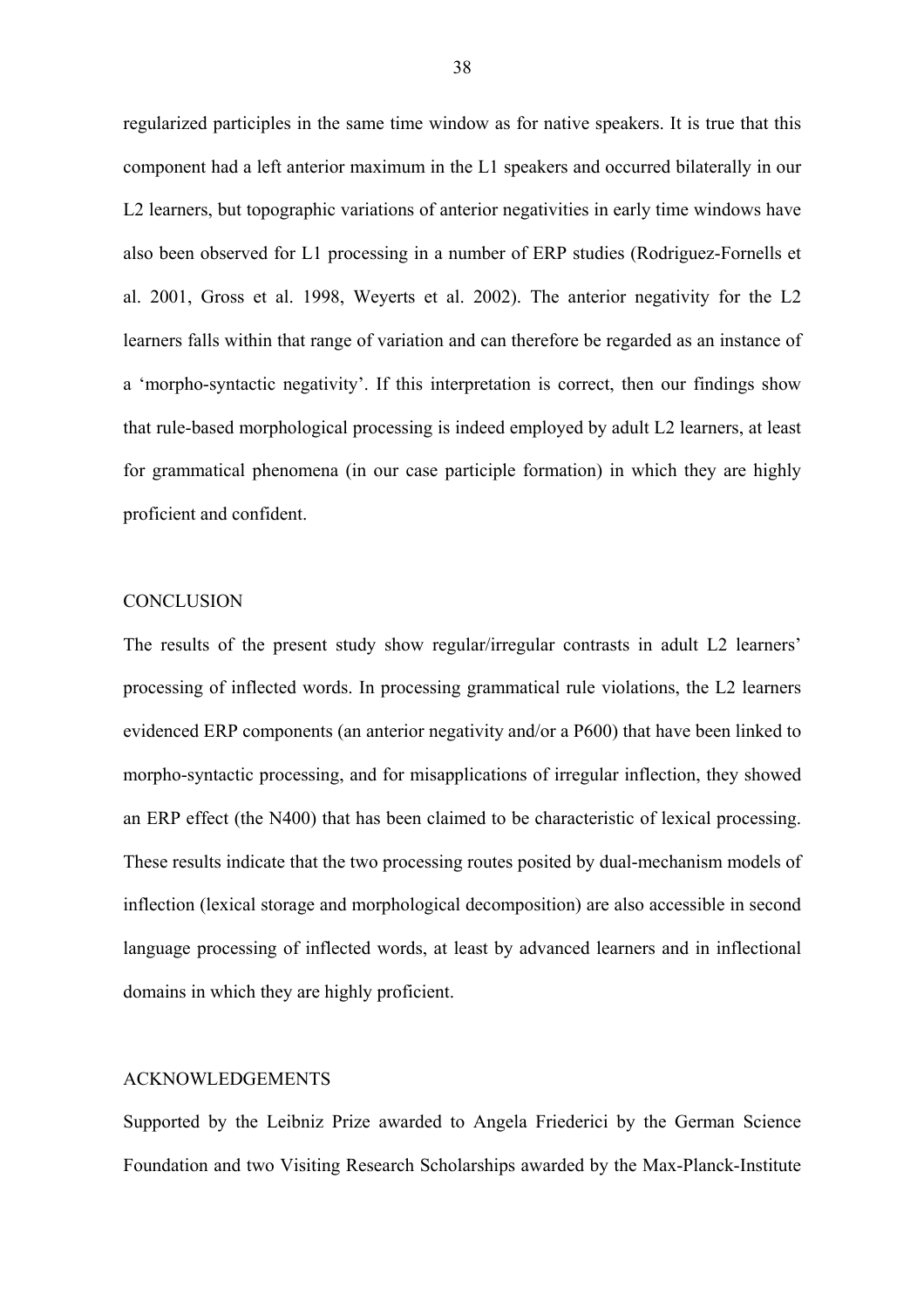for Cognitive Neuroscience to HC. We are grateful to Angela Friederici for her support of this research and helpful comments on a previous version or this paper, to Andrew Spencer for providing information on Russian morphology, and to audiences at GASLA-6 (University of Ottawa), the 28<sup>th</sup> Boston University Conference on Language Development, and the 24<sup>th</sup> Conference of the German Linguistics Association (University of Mannheim) for helpful suggestions. We also thank Sonja Rossi for assistance in designing Experiment 1 and Monika Lück for helping us prepare Experiment 4.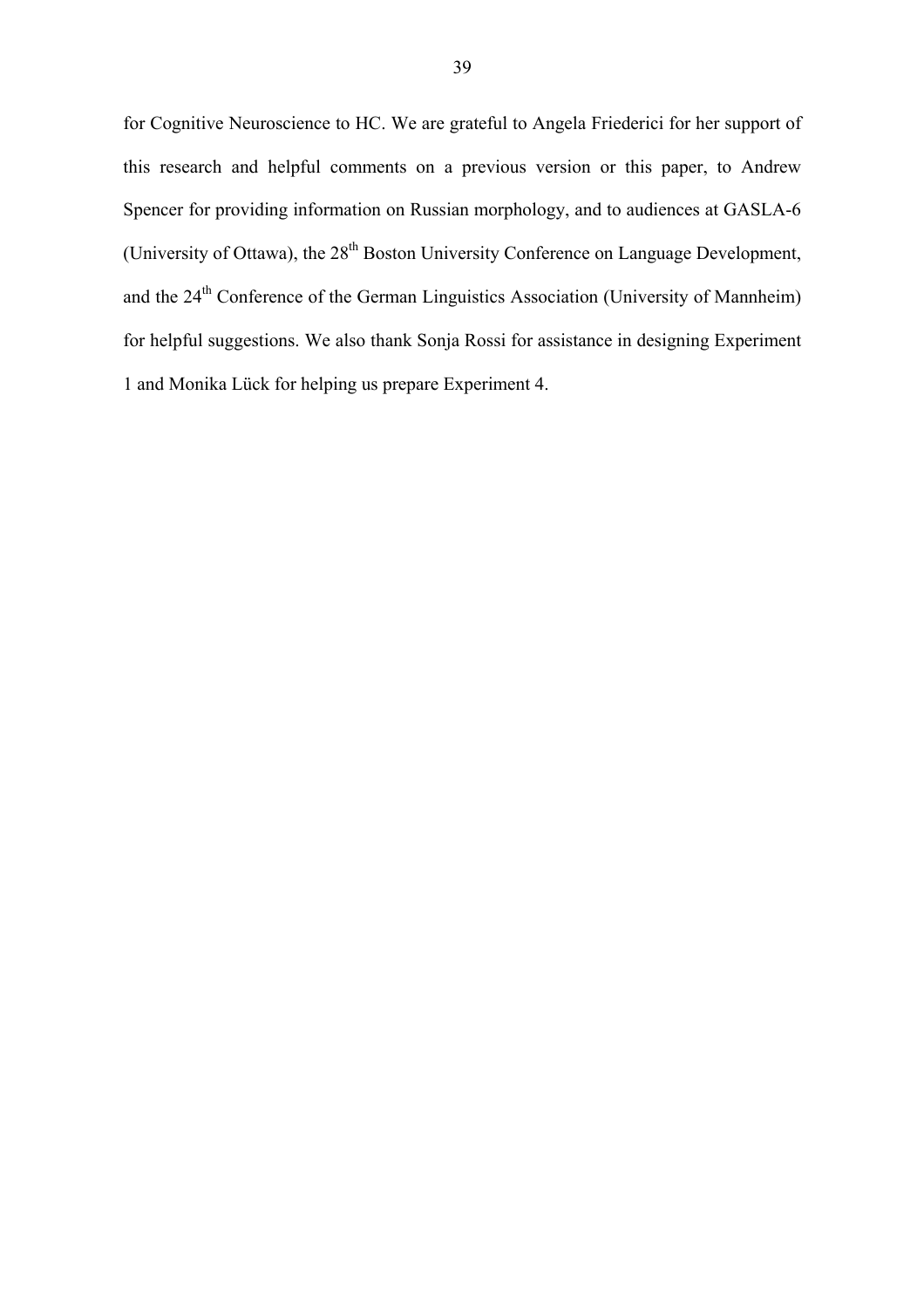#### FOOTNOTES

- 1 The literature referred to in this section is concerned with adult processing in 'monolingual mode' (see Grosjean 1997). It is assumed in this literature (though not always made explicit) that what is under study is the language the participants have acquired in childhood. This means that even though they may have acquired a second language (typically in a school setting when they were adults), simultaneous bilinguals (who have learned two languages simultaneously before the age of 5 to 6 years) are normally not included.
- 2 Even though participles of nonce verbs elicited an N400 component, participles of existing verbs did not. This is probably due to the fact that incorrect participles of existing regular verbs - even though ungrammatical - are rather similar to the infinitive form of the corresponding verb (compare \**ge-tanzen* 'danced' vs. *tanzen* 'to dance'), and hence do not elicit a non-word effect.
- 3 Note that this procedure deviates slightly from Penke et al. (1997) where words were shown for 300 ms followed by a blank screen for 400 ms. For the present study, we chose longer presentation times as word recognition processes are likely to be slower in L2 learners than in native speakers.
- 4 Note that we created new incorrect probe sentences, as the ones used by Penke et al. (1997) included only very slight modifications of the correct sentences, which we thought were too hard for the L2 learners to detect.
- 5 There are a number of reasons as to why the P600 effect was not seen in native speakers of German. From a linguistic perspective, a regularized participle such as \**gelauf-t* is a purely morphological (i.e. *word-internal*) violation that should not affect *sentence-level* processing; the finding of an anterior negativity without a P600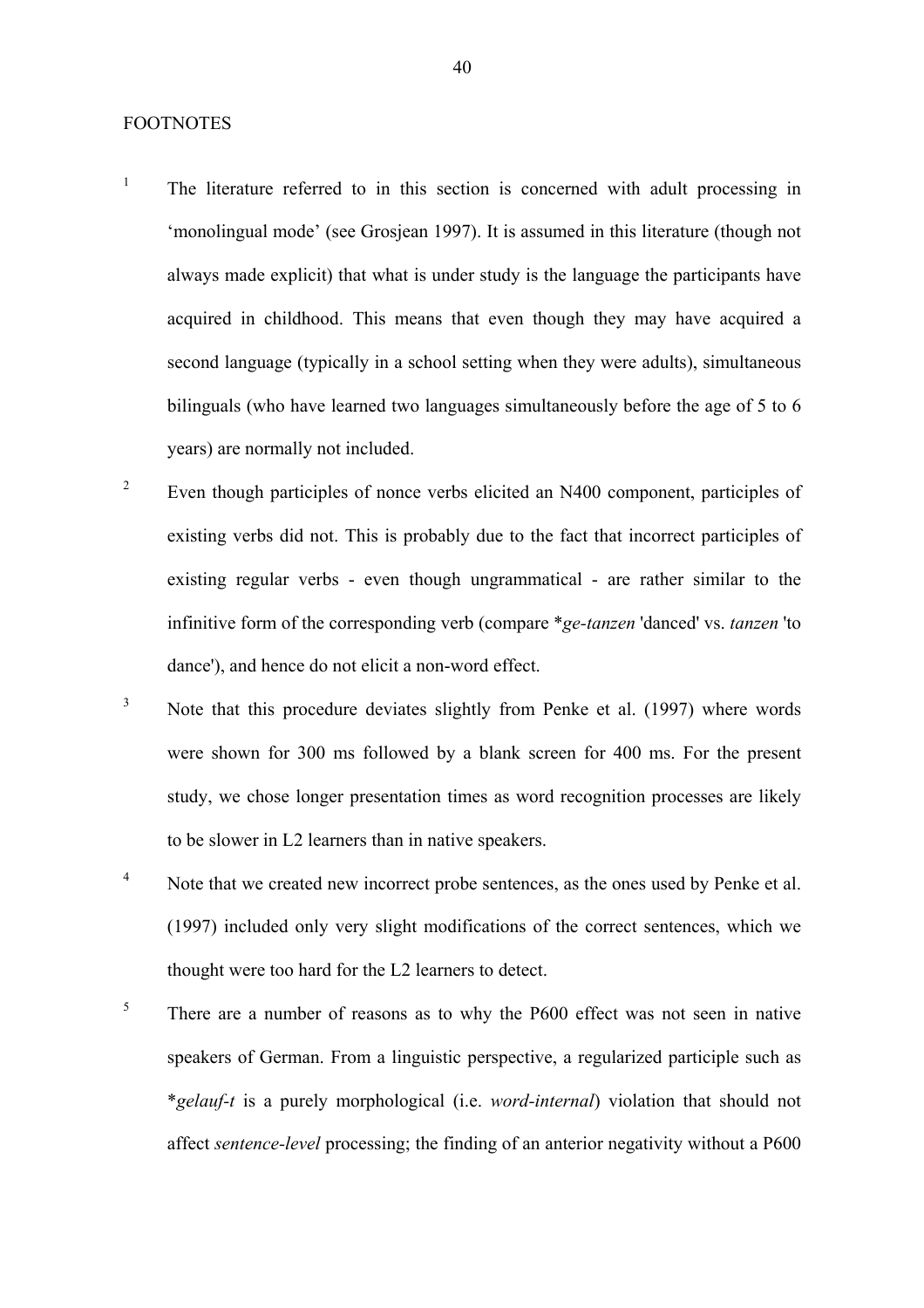in native speakers of German corresponds to this distinction. A difficulty for this interpretation, however, is that the Catalan study of Rodriguez-Fornells et al. (2001) also examined purely morphological (stem) violations and found the familiar biphasic ERP pattern with an anterior negativity followed by a P600. Another possibility that may have precluded the identification of a P600 component in the Penke et al. (1997) experiment is that an analysis epoch of only 900ms poststimulus was used (whereas in the present study the recording epoch was 1200ms), so that a late positivity might simply have gone undetected. Note also that even for the L2 learners the observed P600 was relatively small. For native speakers it may even be smaller and hence hard to identify. We will leave the question open as to why the P600 was not seen in the Penke et al. study; see Rodriguez-Fornells et al. (2001) for further discussion.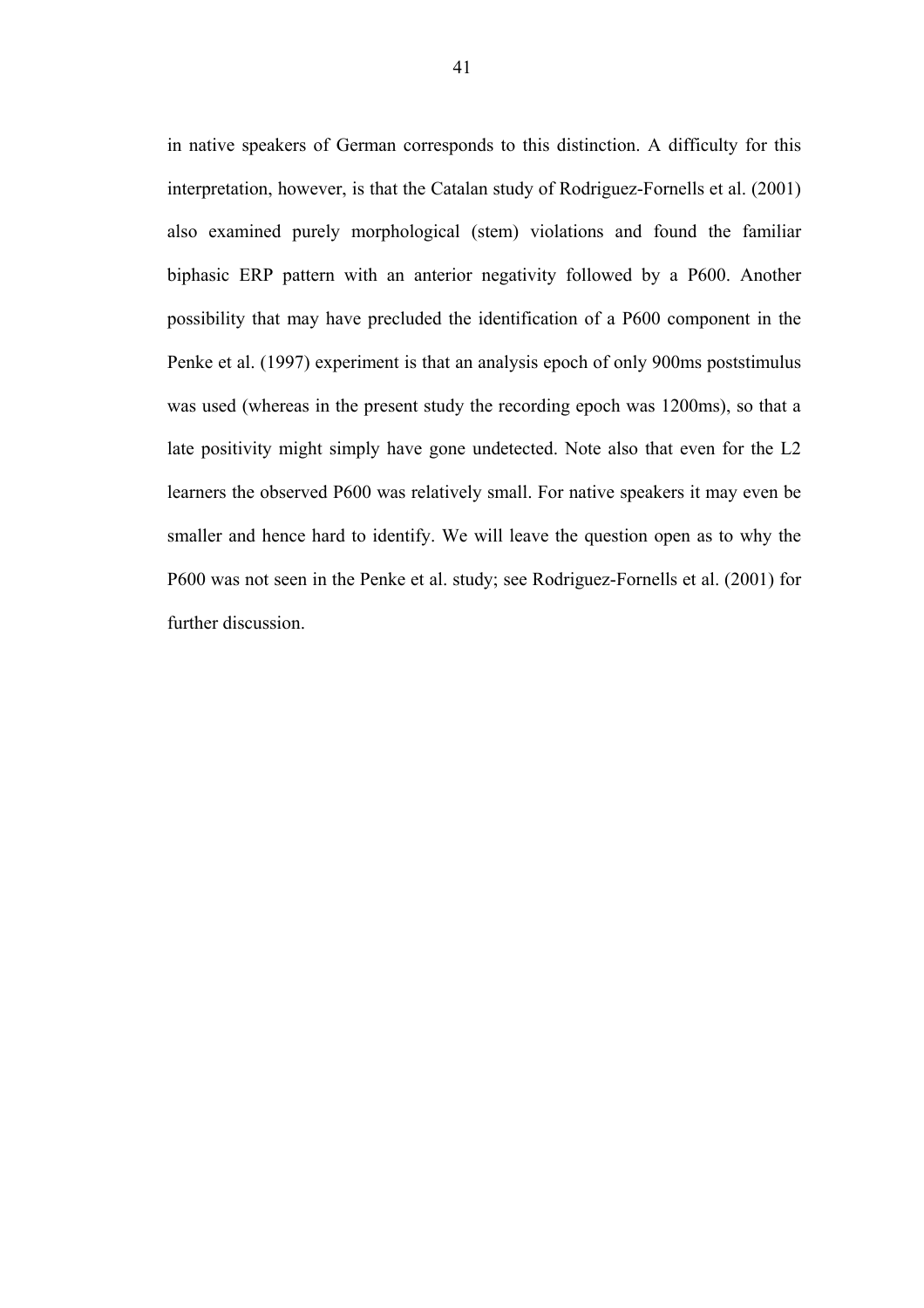- Ardal, S., Donald, M. W., Meuter, R., Muldrew, S., & Luce, M. (1990). Brain responses to semantic incongruity in bilinguals. *Brain and Language, 39*, 187-205.
- Beard, R. (1995). *Lexeme morpheme base morphology*. SUNY Press: Stony Brook, NY.
- Beck, M.-L. (1997). Regular verbs, past tense and frequency: Tracking down a potential source of NS/NNS competence differences. *Second Language Research, 13*, 93-115.
- Besson, M. & Kutas, M. (1993). The many facets of repetition: A cued-recall and eventrelated potential analysis of repeated words in same versus different sentence contexts. *Journal of Experimental Psychology: Learning, Memory and Cognition, 19*, 1115-33.
- Birdsong, D. & Flege, J. (2000). Regular-irregular dissociations in L2 acquisition of English morphology. Paper presented at 25th Boston University Conference on Language Development, November 2000.
- Brown, C.M., Hagoort, P. & Kutas, M. (1999). Postlexical integration processes in language comprehension: Evidence from brain-imaging research. In M. S. Gazzaniga (ed.), *The new cognitive neurosciences*. Cambridge: MIT Press.
- Brovetto, C. & Ullman, M. (2001)**.** First vs. second language: A differential reliance on grammatical computations and lexical memory. Poster presented at the 14th Annual CUNY Conference on Human Sentence Processing. University of Pennsylvania.
- Bybee, J. (1995). Regular Morphology and the Lexicon. *Language and Cognitive Processes*, *10*, 424-455.
- Chialant, D. & Caramazza, A. (1995). Where is morphology and how is it processed? The case of written word recognition. In L. B. Feldman (ed.), Morphological aspects of language processing. Hillsdale, NJ: Erlbaum.
- Clahsen, H. (1988). Parameterized grammatical theory and language acquisition. A study of the acquisition of verb placement and inflection by children and adults. In: S. Flynn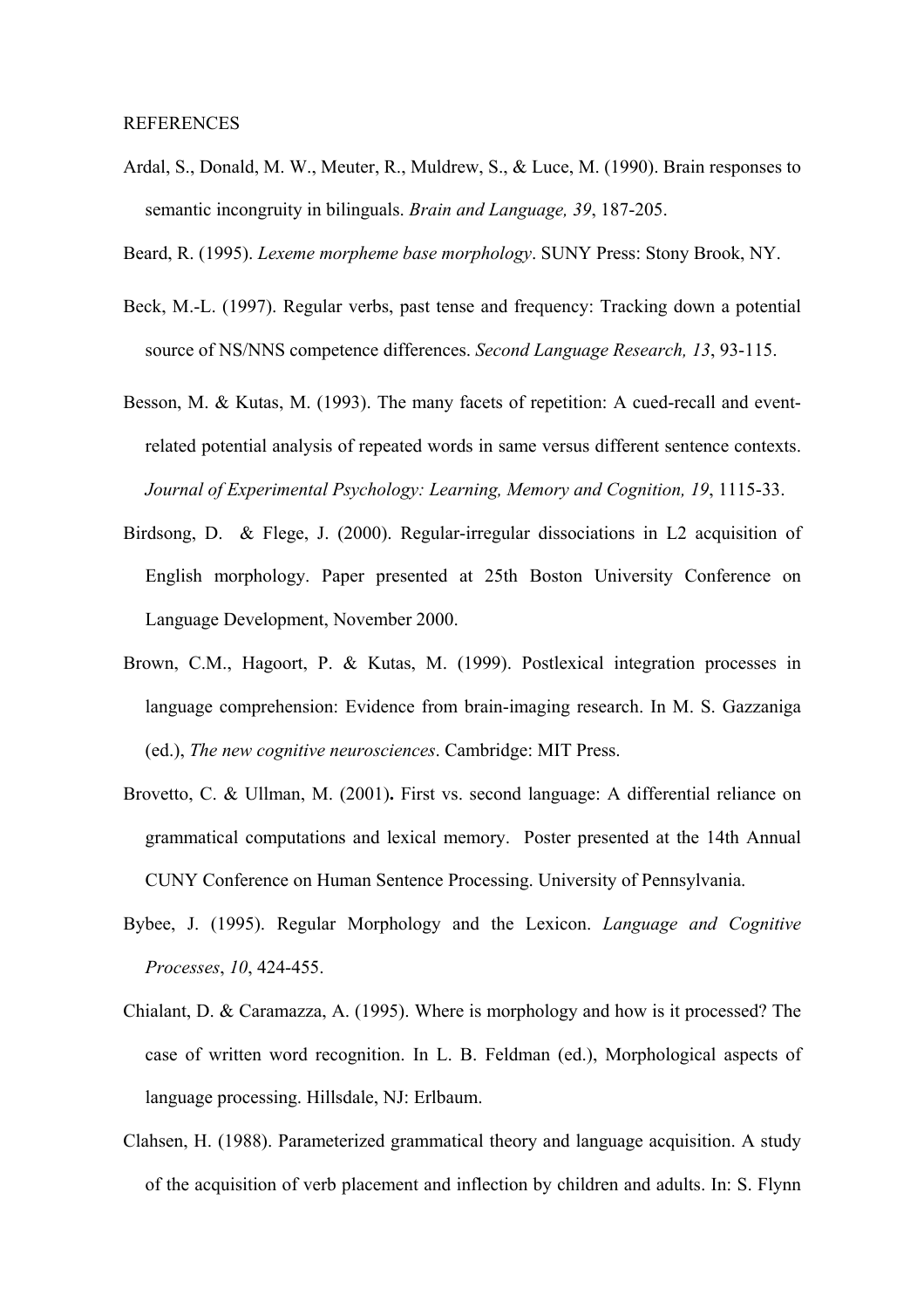and W. O'Neill (eds.), *Linguistic theory in second language acquisition*. Boston: Reidel.

- Clahsen, H. (1997). The representations of participles in the German mental lexicon: Evidence for the dual-mechanism model. *Yearbook of Morphology, 1996*, 73-95.
- Clahsen, H. (1999). Lexical entries and rules of language: A multidisciplinary study of German inflection. *Behavioral and Brain Sciences, 22*, 991-1060.
- Dressler, W. U. (1999). Why collapse morphological concepts? *Behavioral and Brain Sciences, 22,* 1021. [Commentary to Clahsen 1999].
- Frauenfelder U. & Schreuder, R. (1992) Constraining psycholinguistic models of morphological processing and representation: the role of productivity*. Yearbook of Morphology, 1991,* 165-183.
- Friederici, A.D. (1999). The neurobiology of language processing. In A. D. Friederici (ed.), *Language comprehension: a biological perspective*. Berlin: Springer
- Friederici, A.D. (2002). Towards a neural basis of auditory sentence processing. *Trends in Cognitive Sciences, 6*, 78-84.
- Friederici, A., D., Steinhauer, K., & Pfeifer, E. (2002). Brain signatures of artificial language processing: Evidence challenging the critical period hypothesis. *Proceedings of the National Academy of Science, 99,* 529-534.
- Grosjean, F. (1997). Processing mixed languages: issues, findings, and models. In A. B. M. de Groot & J.F. Kroll (eds.), *Tutorials in bilingualism: Psycholinguistic perspectives*. Hillsdale, NJ: Erlbaum, 225-254
- Gross, M., Say, T., Kleingers, M., Münte, T. F., & Clahsen, H. (1998). Human brain potentials to violations in morphologically complex Italian words. *Neuroscience Letters, 241,* 83-86.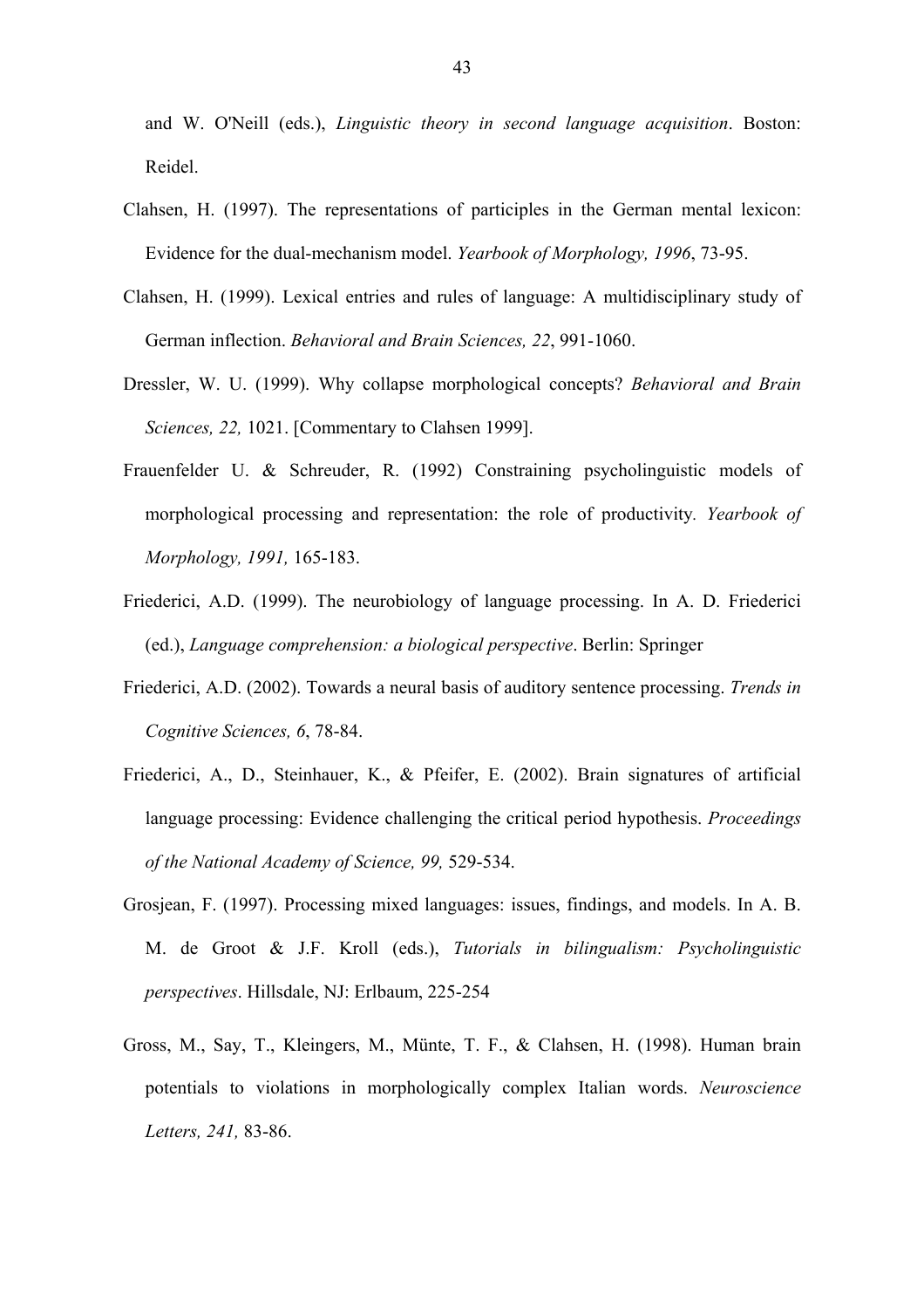- Hahne, A. (2001). What's different in second language processing? Evidence from eventrelated brain potentials. *Journal of Psycholinguistic Research, 30,* 251-266.
- Hahne, A. & Friederici, A.D. (1999). Electrophysiological evidence for two steps in syntactic analysis: early automatic and late controlled processes. *Journal of Cognitive Neuroscience, 11*, 194-205.
- Hahne, A. & Friederici, A.D. (2001). Processing a second language: Late learners' comprehension mechanisms as revealed by event-related brain potentials. *Bilingualism: Language and Cognition, 4,* 123-141.
- Haznedar, B. & Schwartz, B. (1997). Are there optional infinitives in child L2 acquisition? In E. Hughes, M. Hughes, & A. Greenhill (eds.), *Proceedings of the 21st Annual Boston University Conference on Language Development*. Somerville, MA: Cascadilla Press, pp. 257-268.
- Kaan, E., Harris, A. Gibson, E., & Holcomb, P. (2000). The P600 as an index of integration difficulty. *Language and Cognitive Processes, 15*, 159-201.
- Klein, W. (1986). *Second language acquisition*. Cambridge: Cambridge University Press.
- Köpcke, K.-M. (1987). Der Erwerb morphologischer Ausdrucksmittel durch L2 Lerner. *Zeitschrift für Sprachwissenschaft,* 6,186-205.
- Kutas, M. & Schmitt, B.M. (2003). Language in microvolts. In M. T. Banich & M. Mack (eds.), *Mind, brain, and language*. Mahwah, NJ: Erbaum., pp.171-209.
- Kutas, M. & Van Petten, C.K. (1994). Psycholinguistics electrified. Event-related brain potential investigations. In M.A. Gernsbacher (ed.), *Handbook of psycholinguistics*. San Diego: Academic Press, pp.83-143.
- Lalleman, J. A., van Santen, A. J. & van Heuven, V. J. (1997). L2 processing of Dutch regular and irregular verbs*. Review of Applied Linguistics, 115/116*, 1-26.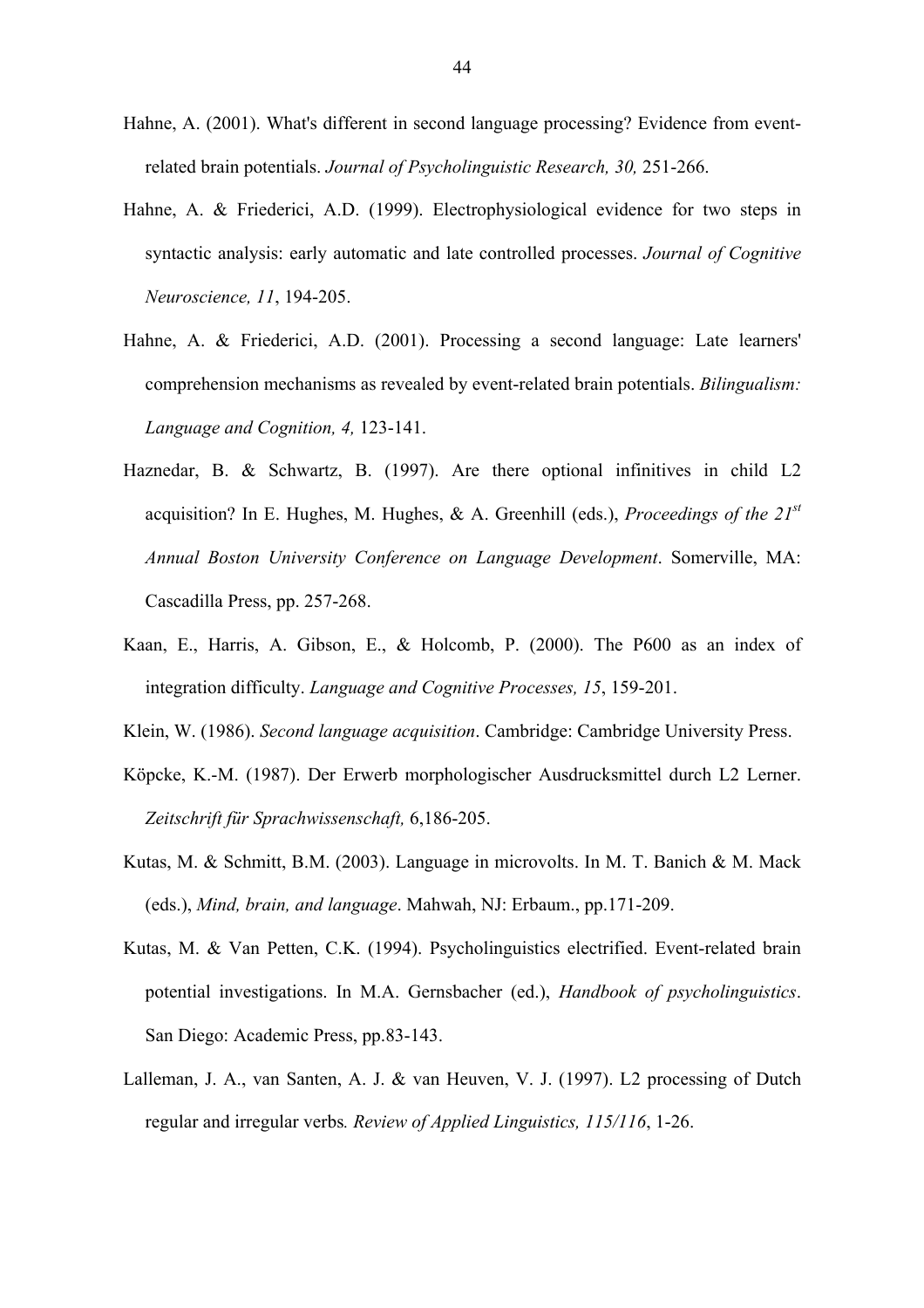- Laudanna, A. & Burani, C. (1985) Address mechanisms to decomposed lexical entries. *Linguistics, 23*: 775-792.
- Laudanna, A. & Burani, C. (1995) Distributional properties of derivational affixes: implications for processing. In L. Feldman (ed.), *Morphological aspects of language processing*. Hillsdale, NJ: Erlbaum Press.
- Lück, M., Hahne, A., Friederici, A. & Clahsen, H. (2001). Developing brain potentials in children: An ERP study of German noun plurals. Paper presented at  $26<sup>th</sup>$  Boston University Conference on Language Development. November 2001.
- Marcus, G.F., Brinkmann, U., Clahsen, H., Wiese, R., & Pinker, S. (1995). German Inflection: The exception that proves the rule. *Cognitive Psychology, 29*, 189-256.
- Marslen-Wilson, W. & Tyler, L.K. (1998). Rules, representations, and the English past tense. *Trends in Cognitive Sciences, 2*, 428-435.
- McLaughlin, J. (1999). *Event related potentials reflect the early stages of second language lexical acquisition*. Unpublished PhD thesis: University of Washington.
- Meisel, J.M. (1991). Principles of Universal Grammar and strategies of language use:. In L. Eubank (ed.), *Point-counterpoint: Universal Grammar in the second language.* Amsterdam: Benjamins. 231-76.
- Münte, T.F., Say, T., Schiltz, K., Clahsen, H., & Kutas, M. (1999). Decomposition of morphologically complex words in English: Evidence from event-related brain potentials. *Cognitive Brain Research, 7*, 241-253.
- Newman, A., Izvorski, R., Davis, L., Neville, H., & Ullman, M. T. (1999). Distinct electrophysiological patterns in the processing of regular and irregular verbs. *Journal of Cognitive Neuroscience, Supplement* 47.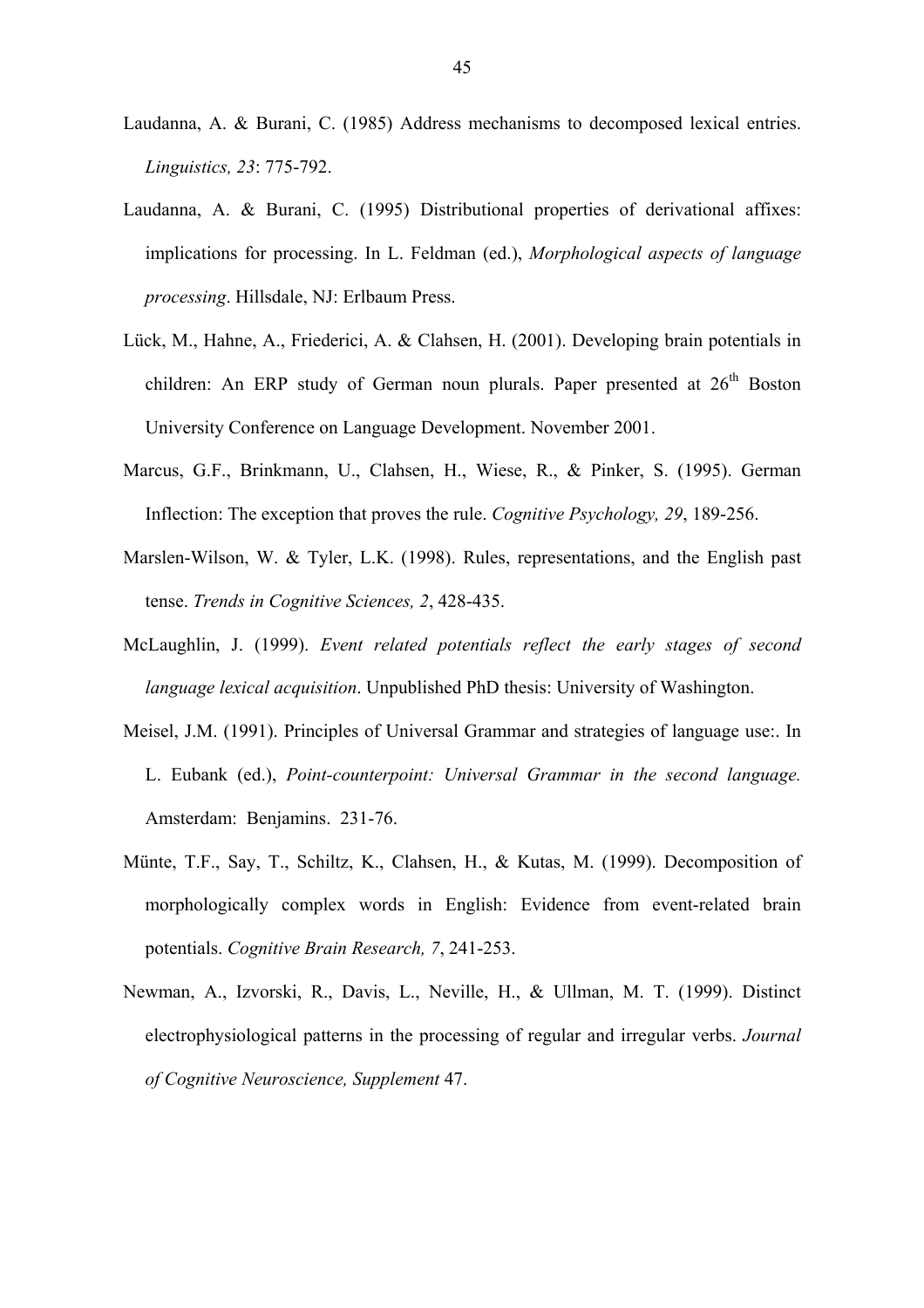- Osterhout, L. (1997). On the brain response to syntactic anomalies: Manipulations of word position and word class reveal individual differences. *Brain and Language, 59*, 494- 522.
- Osterhout, L. & P. Holcomb (1992). Event-related brain potentials elicited by syntactic anomaly. *Journal of Memory and Language, 31*, 785-804.
- Parodi, T., Schwartz, B. & Clahsen, H. (in press). On the L2 acquisition of the morphosyntax of German nominals. To appear in *Linguistics.*
- Penke, M., Weyerts, H., Gross, M., Zander, E., Münte, T., & Clahsen, H. (1997). How the brain processes complex words: an event-related potential study of German verb inflections. *Cognitive Brain Research, 6*, 37-52.
- Pinker, S. (1999). *Words and rules. The ingredients of language*. New York: Basic Books.
- Prasada, S., Pinker, S. & Snyder, W. (1990). Some evidence that irregular forms are retrieved from memory but regular forms are rule-generated*.* Paper presented at the 31st Annual Meeting of the Psychonomic Society. New Orleans, LA.
- Prévost, P. & White, L. (2000). Missing surface inflection or impairment in second language acquisition? Evidence from tense and agreement. *Second Language Research, 16*, 103-133.
- Rodriguez-Fornells, A., Clahsen, H., Lleo, C., Zaake, W. & Münte, T.F. (2001). Eventrelated brain responses to morphological violations in Catalan. *Cognitive Brain Research, 11*, 47-58.
- Rodriguez-Fornells, A., Münte, T.F., & Clahsen. H. (2002). Morphological priming in Spanish verb forms : An ERP repetition priming study. *Journal of Cognitive Neuroscience, 14*, 443-454.
- Rugg, M. (1987). Dissociation of semantic priming, word and non-word repetition by event-related potentials. *Quarterly Journal of Experimental Psychology, 39A*, 123-148.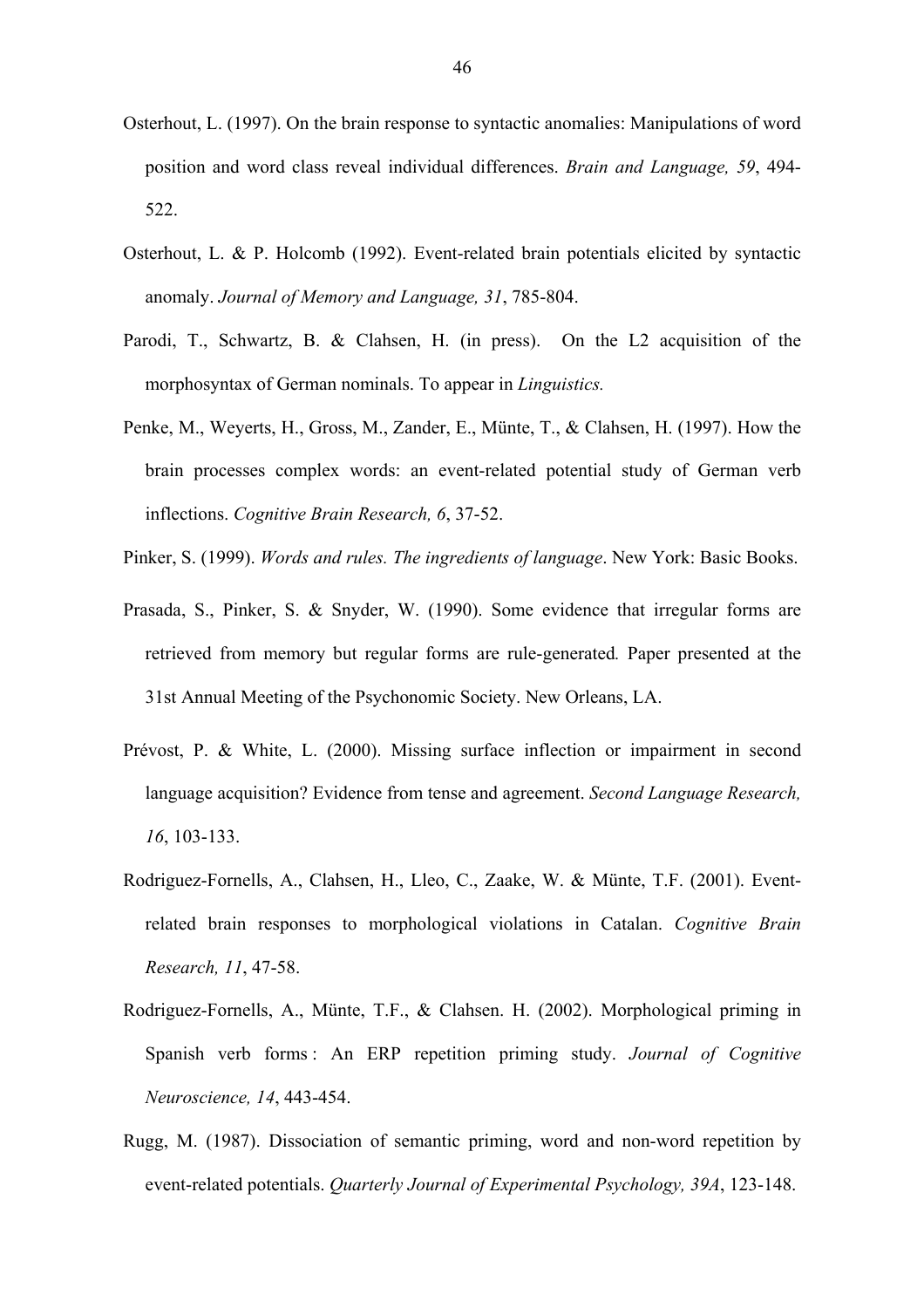- Rumelhart, D. & McClelland, J. (1986) On learning the past tenses of English verbs. In J. McClelland, D. Rumelhart, & the PDP Research Group (eds.), *Parallel Distributed Processing.* Vol. 2. Cambridge, MA: MIT Press.
- Sabourin, L. (2003). *Grammatical gender and second language processing: an ERP study*. Doctoral dissertation: University of Groningen.
- Schreuder, R. & Baayen, H. (1995). Modelling morphological processing. In L. Feldman (ed.), *Morphological aspects of language processing*, Hillsdale, NJ: Erlbaum Press.
- Sereno, J.A., & Jongman, A. (1997). Processing of English inflectional morphology. *Memory & Cognition, 25*, 425-437.
- Sharbrough, F. (1991). American Electroencephalographic Society Guidelines for standard electrode position nomenclature. *Journal of Clinical Neurophysiology, 8,* 200- 202.
- Sonnenstuhl, I., & Huth, A. (2002). Processing and representation of German –*n* plurals: A dual mechanism approach. *Brain and Language, 81*, 276-290.
- Timberlake, A. (1993). Russian. In B. Comrie & G. Corbett (eds.), *The Slavonic languages*. London : Routledge, pp.827-886.
- Ullman, M.T. (2001). The neural basis of lexicon and grammar in first and second language : The declarative/procedural model. *Bilingualism: Language and Cognition, 4*, 105-122.
- Weber-Fox, C. M., & Neville, H. J. (1996). Maturational constraints on functional specializations for language processing: ERP and behavioral evidence in bilingual speakers. *Journal of Cognitive Neuroscience, 8*, 231-256.
- Weyerts, H., Penke, M., Dohrn, U., Clahsen, H., & Münte, T. (1997). Brain potentials indicate differences between regular and irregular German plurals. *NeuroReport, 8*, 957-962.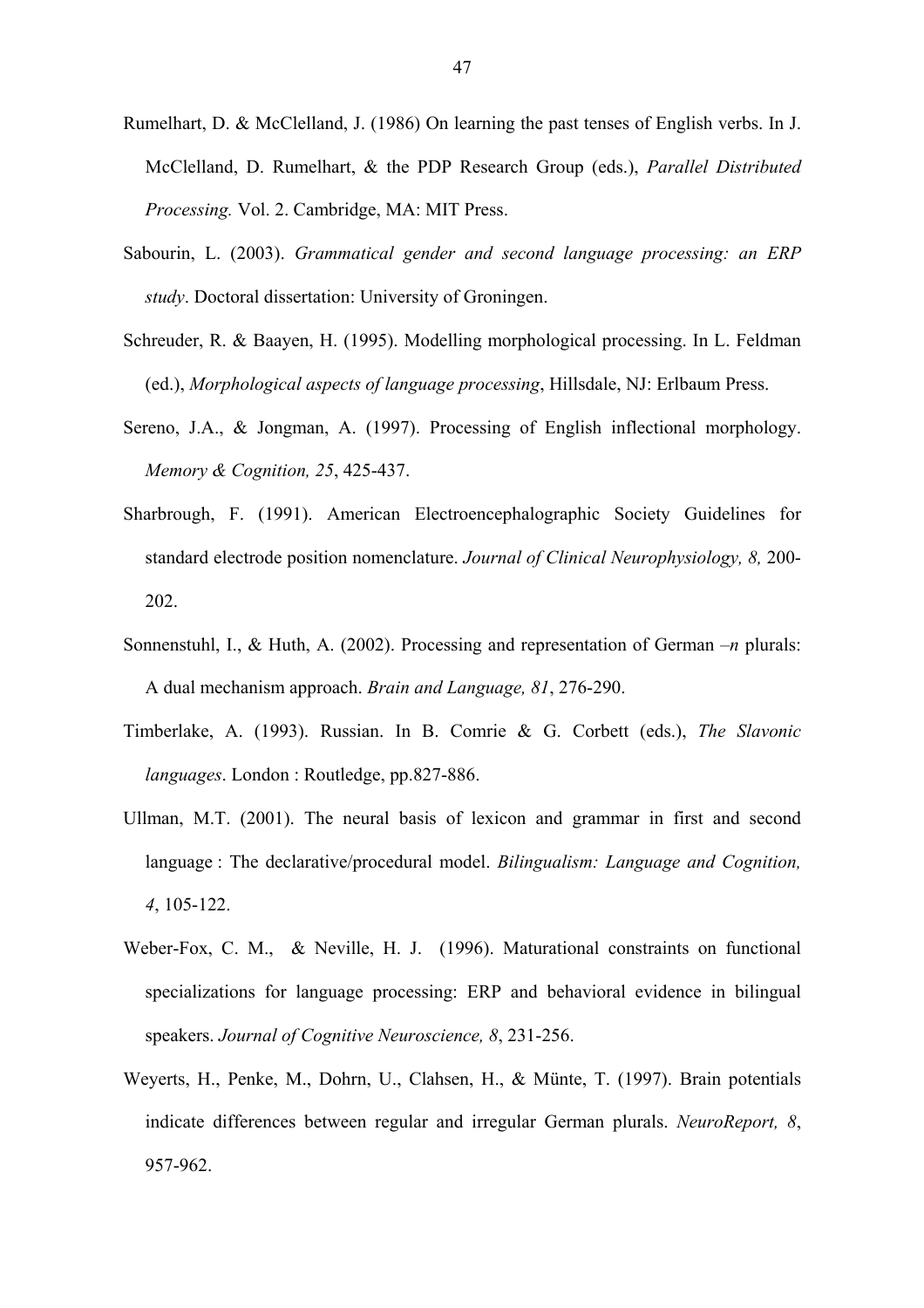- Weyerts, H., Penke, M., Münte, T. F., Heinze, H. J., & Clahsen, H.(2002). Word order in sentence processing: An experimental study on verb placement in German. *Journal of Psycholinguistic Research, 31*, 211-268.
- Wiese, R. (1999). On default rules and other rules. *Behavioral and Brain Sciences, 22*, 1043f. [Commentary to Clahsen 1999].
- Wunderlich, D. (1999). German noun plural reconsidered. *Behavioral and Brain Sciences, 22*, 1044f. [Commentary to Clahsen 1999].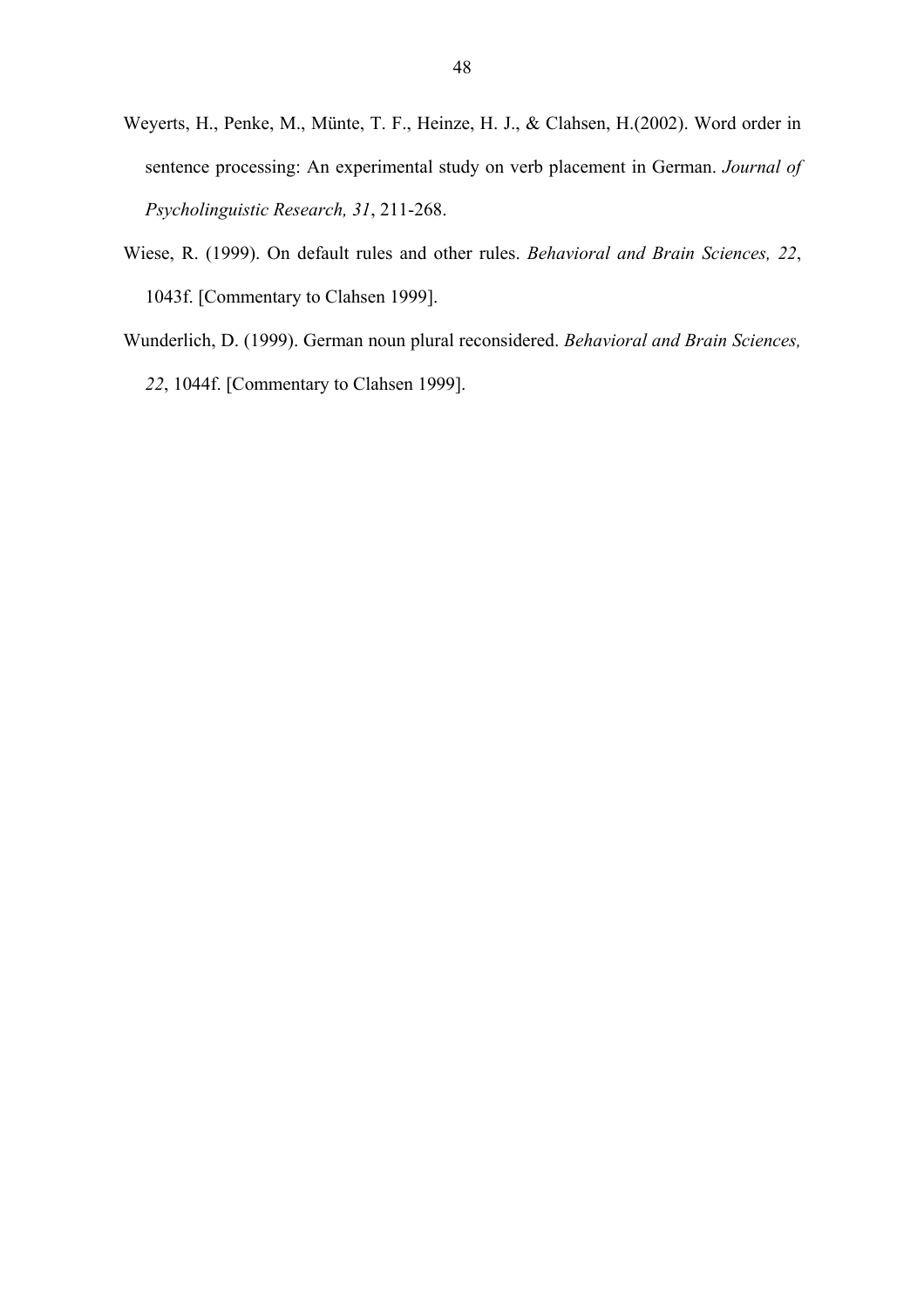| Form supplied in step 2     | Expected  | Mean rates and (standard deviations) of |  |
|-----------------------------|-----------|-----------------------------------------|--|
|                             | participl | expected participle endings in step 3   |  |
|                             | e ending  | (maximum score $= 10$ )                 |  |
| strong preterit /non-rhymes | $-n$      | 5.3(3.5)                                |  |
| strong preterit /rhymes     | $-n$      | 6.8(2.6)                                |  |
| weak preterit               | $-t$      | 9.4(1.1)                                |  |
| mixed preterit              | $-t$      | 9.1(1.1)                                |  |

Table 1: *Participles of nonce verbs*

Table 2: *Mean ratings and (standard deviations) for plural forms of nonce nouns*

|                                 | Rhymes    | Non-rhymes |
|---------------------------------|-----------|------------|
| Highest-rated irregular plurals | 4.5(0.35) | 4.4(0.37)  |
| -s plurals                      | 3.5(0.88) | 3.6(0.91)  |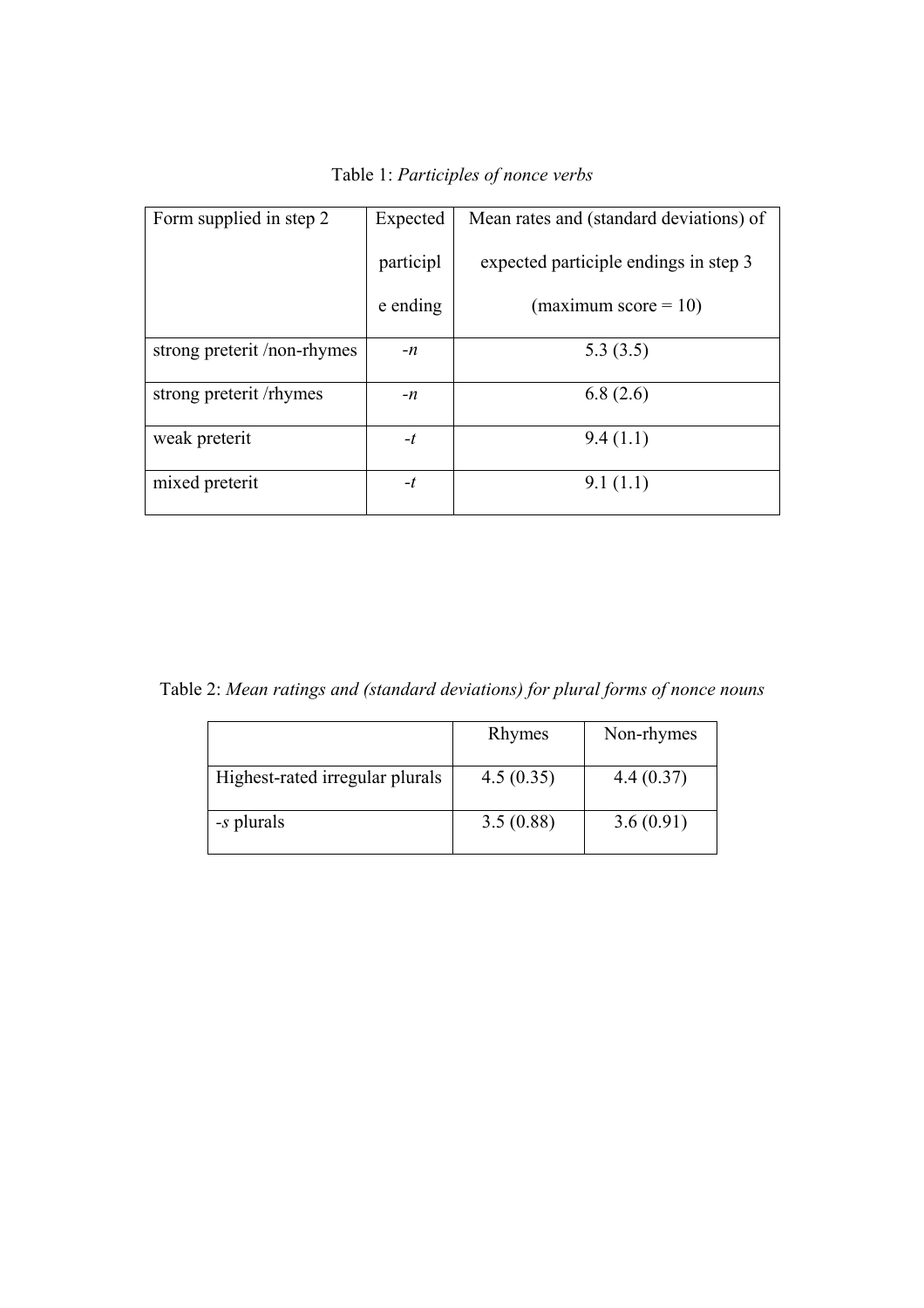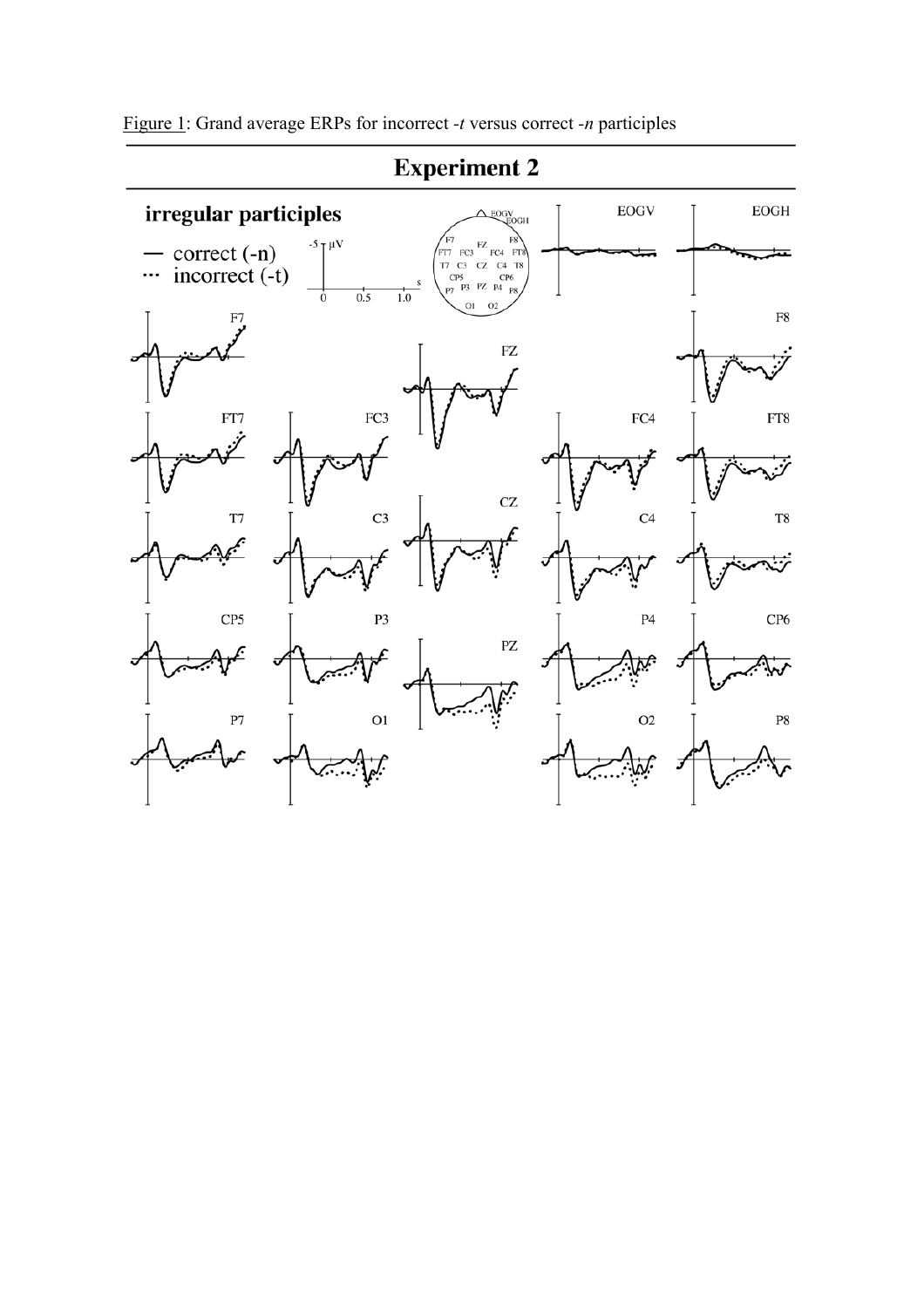

# **Experiment 2**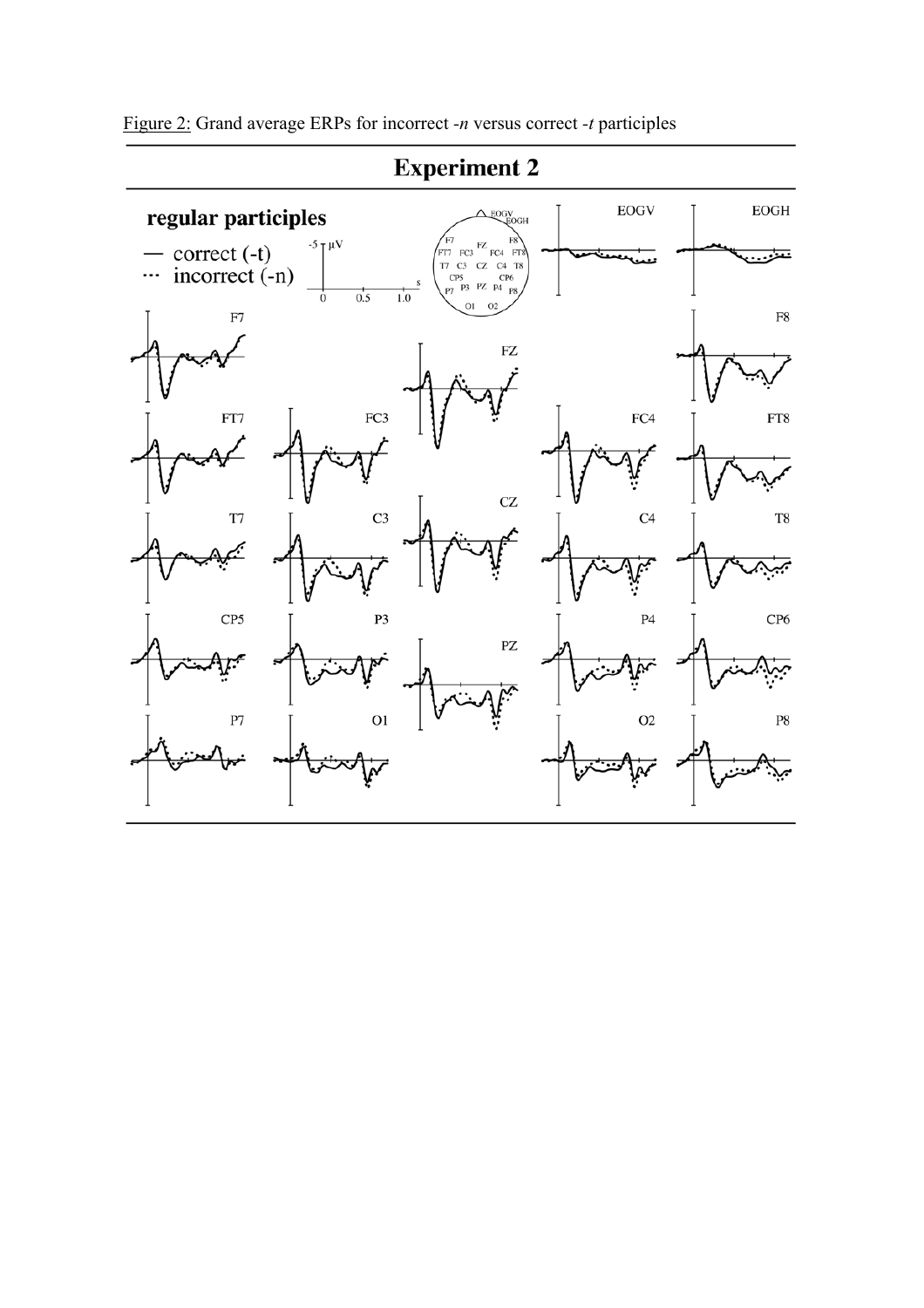

Figure 3: Grand average ERPs for incorrect –*s* versus correct –*n* plurals/ masculine nouns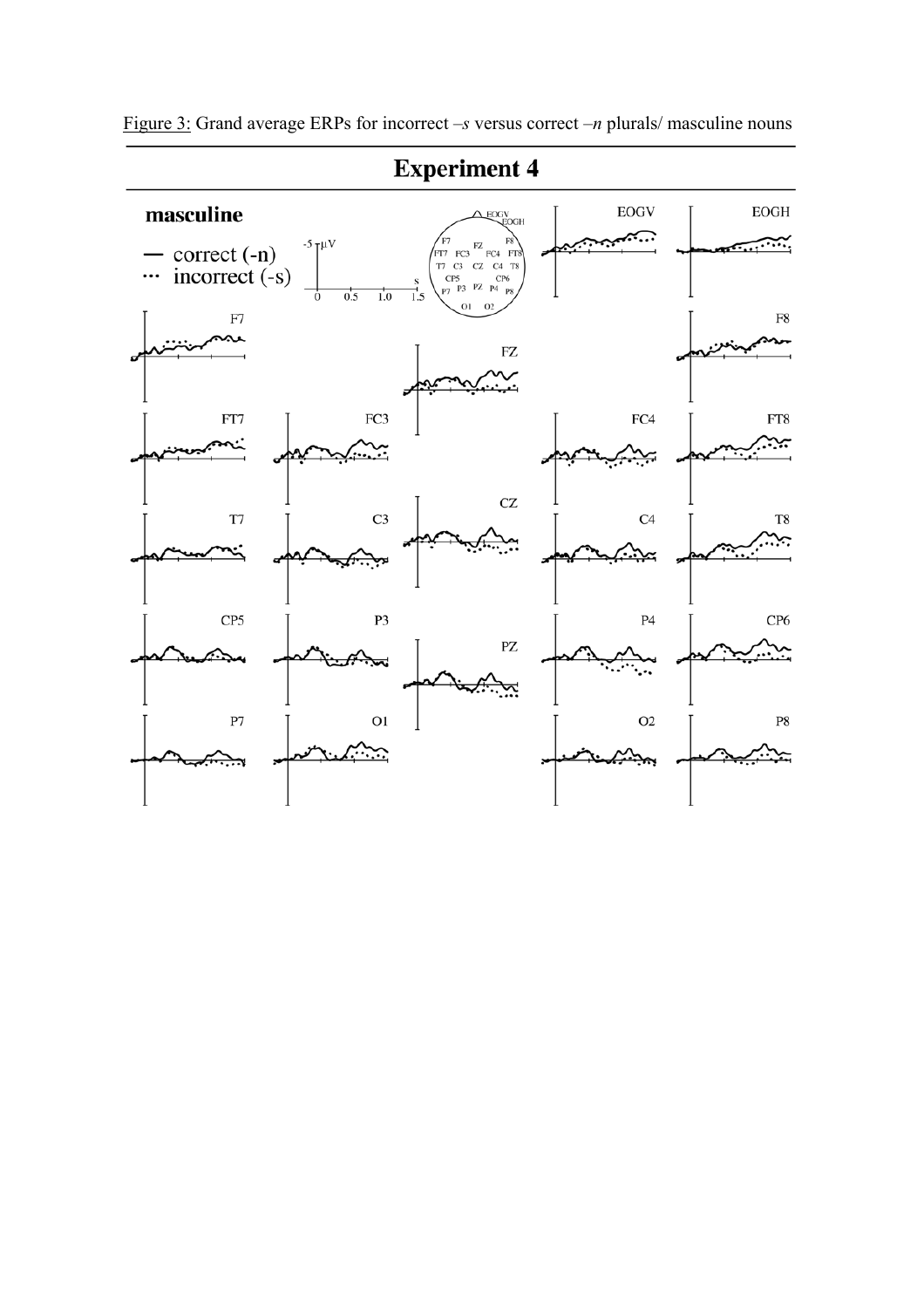

Figure 4: Grand average ERPs for incorrect –*s* versus correct –*n* plurals/ feminine nouns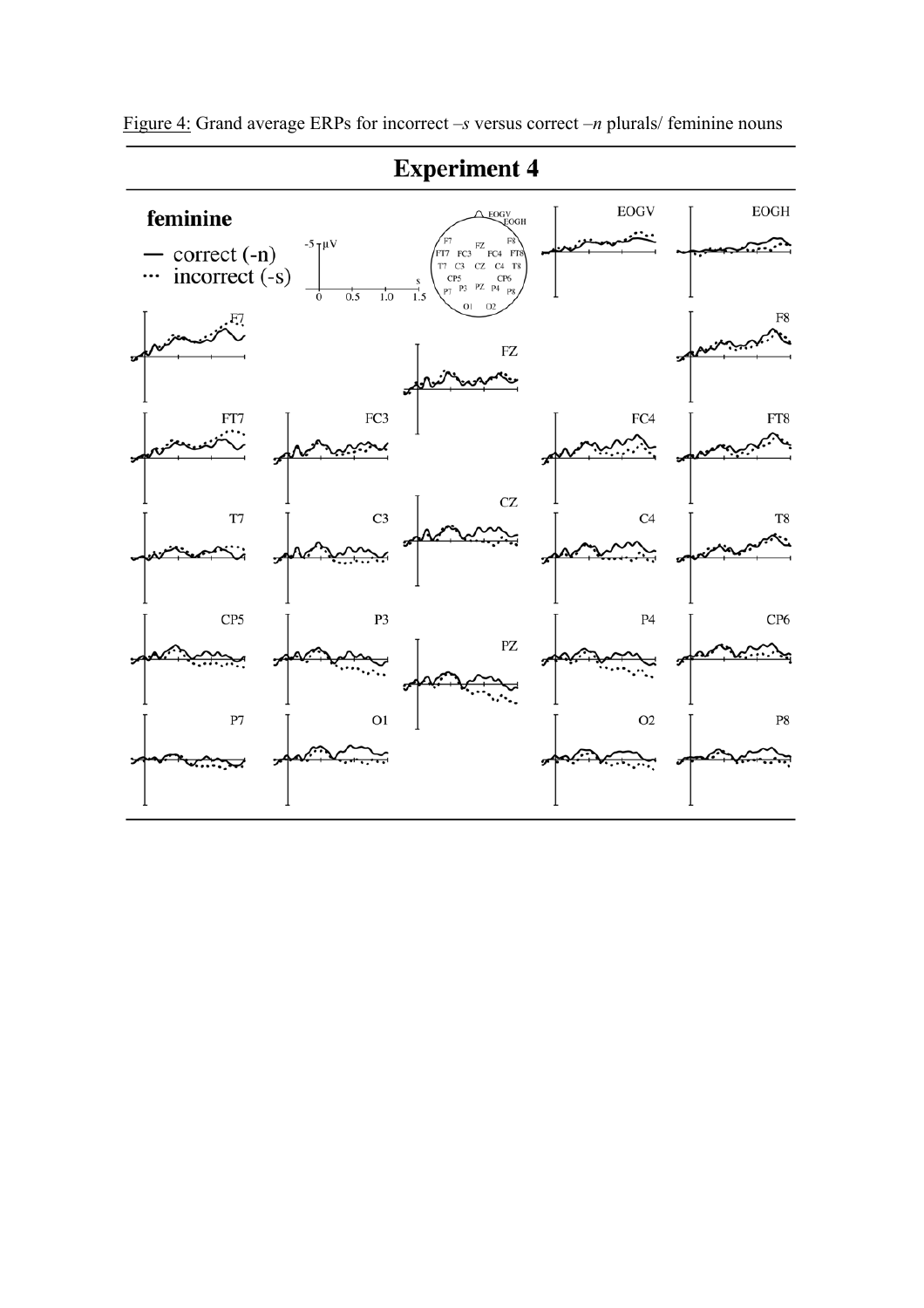

Figure 5: Grand average ERPs for incorrect –*n* versus correct –*s* plurals ('loan words')